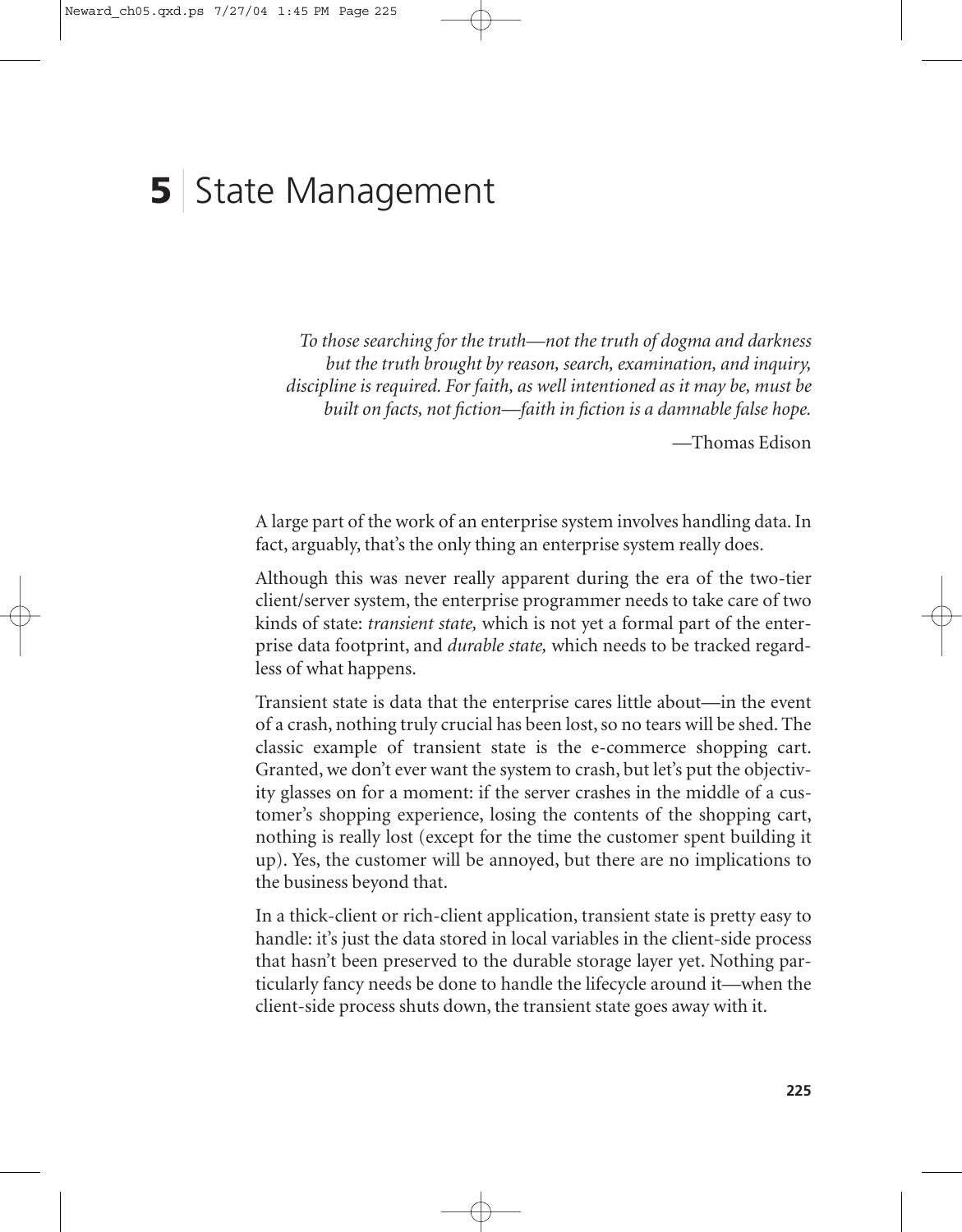In a thin-client, HTML-browser-based application, on the other hand, transient state takes on a whole new dimension. Because HTTP itself is a stateless protocol, with no intrinsic way to store per-client state, we've been forced to implement transient state mechanisms on top of the underlying plumbing. To most developers, this is exposed via the HttpSession mechanism that is part of the Servlet 2.x specifications. Unfortunately, nothing in life comes for free, and HttpSession definitely carries its share of costs, most notably to scalability of the entire system as a whole. Judicious use of per-client session state is crucial to a system that wants to scale to more than five concurrent users.

Durable state, on the other hand, is that which we normally think of when somebody starts to ask about "persistent data"—it's the data that has to be kept around for long periods of time. Officially, we'll define durable state as state that absolutely must be kept around even in the event of a JVM termination or crash, but since we could conceivably come up with situations where we'll want transient state to be stored in a database, it's more convenient to simply say that durable state is state that we care about.

Commonly, durable state has implicit legal and/or financial stakes—if, for example, you write a system that loses the items in a book order after the customer's credit card has been charged, you're exposing the company to a lawsuit, at the very least. Or, to flip it around, if you lose the fact that the customer hasn't been charged when the books ship, you're directly costing the company money and will likely find yourself filling out a new résumé pretty soon.

The distinction between the two is crucial when discussing state management because mechanisms that are useful for keeping transient state around won't necessarily be suitable for tracking durable state and vice versa. In some situations, we see some overlap, where we may want to track users' session state in a relational database in order to avoid any sort of situation where a user might lose that transient state. Perhaps it's not a commerce site at all but a human resources process that requires a longrunning collection of forms to fill out, or a test that we don't want students to be able to "throw away" and start over just by closing the browser. In such situations, the distinction between transient and durable state may start to blur, but intuitively, it's usually pretty easy to spot the one from the other. Or, arguably, durable state *is* what we perceive at first to be transient state, as in the case of the students' test or the human resources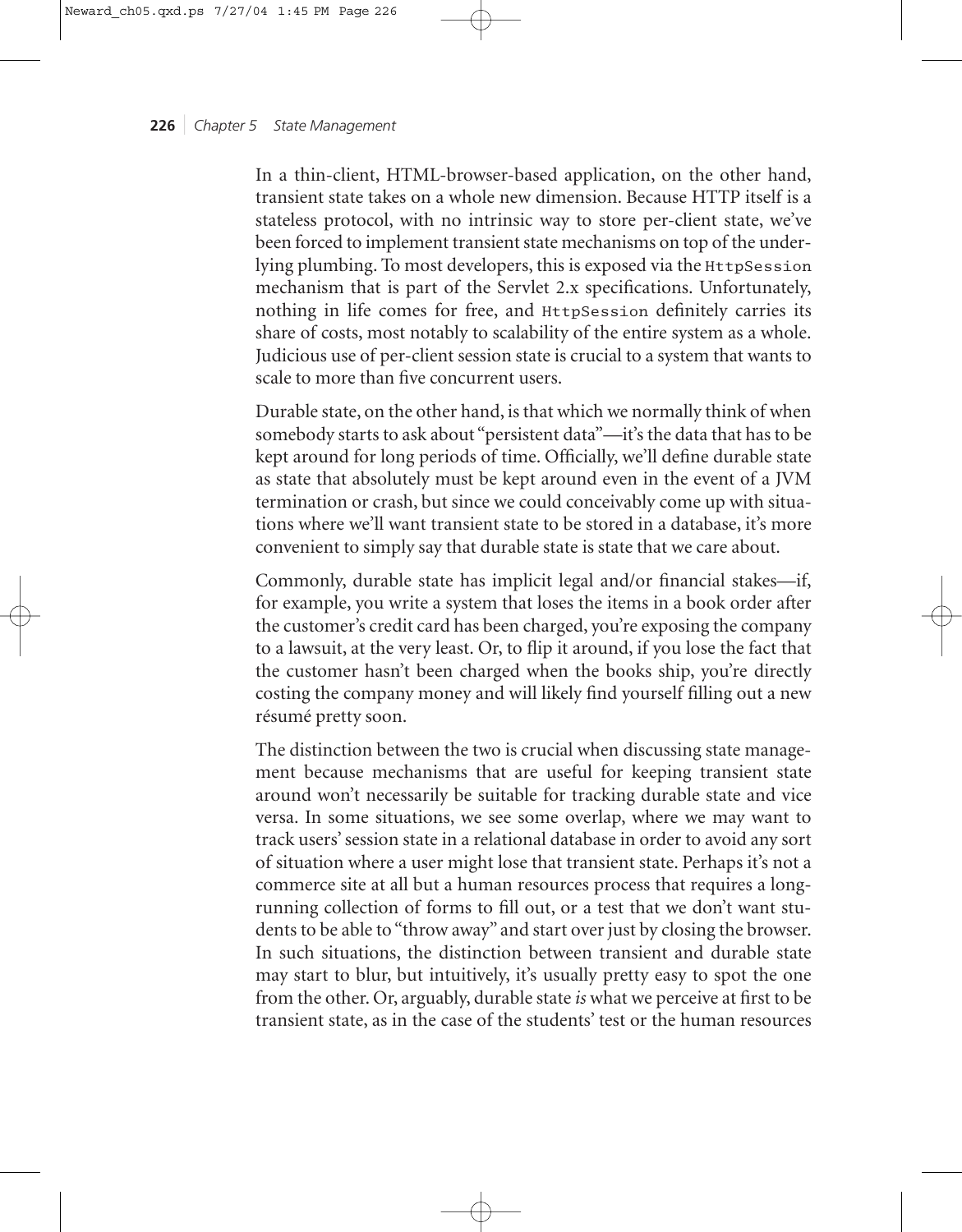forms. Either way, drawing this distinction in your mind and designs will help keep straight which mechanisms should be used for state management in your systems.

# **Item 39: Use HttpSession sparingly**

In order to maintain transient state on behalf of clients in an HTML/ HTTP-based application, servlet containers provide a facility called *session space*, represented by the HttpSession interface. The idea itself is simple and straightforward: a servlet programmer can put any Serializable object (see Item 71) into session space, and the next time that same user issues a request to any part of the same Web application, the servlet container will ensure that the same objects will be in the HttpSession object when requested. This allows the servlet developer to maintain perclient state information on behalf of a Web application on the server across HTTP requests.

Unfortunately, this mechanism doesn't come entirely for free. In the first place, storing data on the server on behalf of every client reduces the resources available on that server, meaning the maximum load capability of the server goes down proportionally. It's a pretty simple equation: the more data stored into session space, the fewer sessions that machine can handle. So, it follows that in order to support as many clients as possible on a given machine, keep session storage to a minimum. In fact, for truly scalable systems, whenever possible, avoid using sessions whatsoever. By not incurring any per-client cost on the server, the machine load capacity (theoretically) goes to infinite, able to support however many clients can connect to it.

This suggestion to avoid sessions if possible goes beyond just simple scalability concerns. For servlet containers running within a Web farm, it's a necessity. Sessions are an in-memory construct; because memory is scoped to a particular machine, unless the Web farm has some mechanism by which a given client will always be sent back to the same server for every request, subsequent processing of a request will not find the session-stored objects placed there by an earlier request.

As it turns out, by the way, pinning HTTP requests against the same machine turns out to be frightfully hard to do. If the gateway tries to use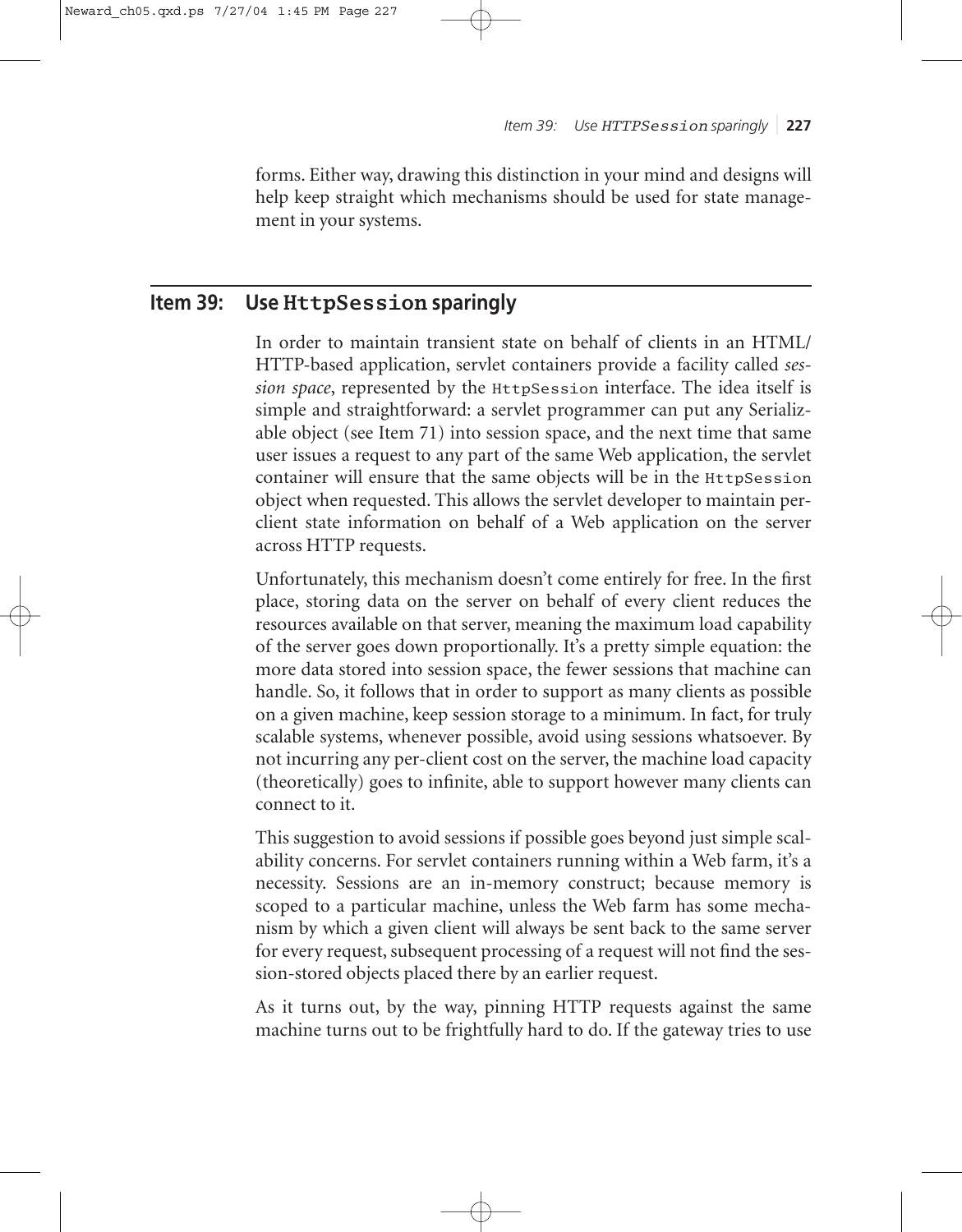the remote address of the client as the indicator of the client request, it will run into issues on a couple of points. Internet service providers that supply IP addresses to dialup consumers, proxy servers, and NATs will offer the same IP address for multiple clients, thus accidentally putting all those clients against the same server. For a small number of clients behind the same proxy, this isn't a big deal, but if the proxy server in question is the one for AOL, this could be an issue.

The Servlet 2.2 Specification provides a potential solution to this sessionwithin-clusters problem, in that if a servlet container supports it, a Web application can be marked with the <distributable /> element in the deployment descriptor, and the servlet container will automatically ensure that session information is seamlessly moved between the nodes in the cluster as necessary, typically by serializing the session and shipping it over the network. (This is why the Servlet Specification requires objects placed in session to be Serializable.) On the surface, this seems to offer a solution to the problem, but it turns out to be harder than it first appears.

A possible mechanism to provide this support is to designate a single node in the cluster as a session state server, and on each request, whichever node is processing the request asks the session state server for the session state for the client, and this is shipped across the network to the processing node. This mechanism suffers from two side effects, however: (1) every request will incur an additional round-trip to the session state server, which increases the overall latency of the client request, but more importantly, (2) all session state is now being stored in a centralized server, which creates a single point of failure within the cluster. Avoiding single points of failure is frequently the reason we wanted to cluster in the first place, so this obviously isn't ideal.

A second possible mechanism is to take a more peer-to-peer approach. As a request comes into the node, the node issues a cluster-wide broadcast signal asking other nodes in the cluster whether they have the latest session state for this client. The node with the latest state responds, and the state is shipped to the processing node for use. This avoids the problem of a single point of failure, but we're still facing the additional round-trips to shift the session state around the network. Worse yet, as a client slowly makes the rounds through the cluster, a copy of that client's session state is stored on each node in the cluster, meaning now the cluster can support only the maximum number of clients storable on any single node in the cluster—this is obviously less than ideal. If each node in the cluster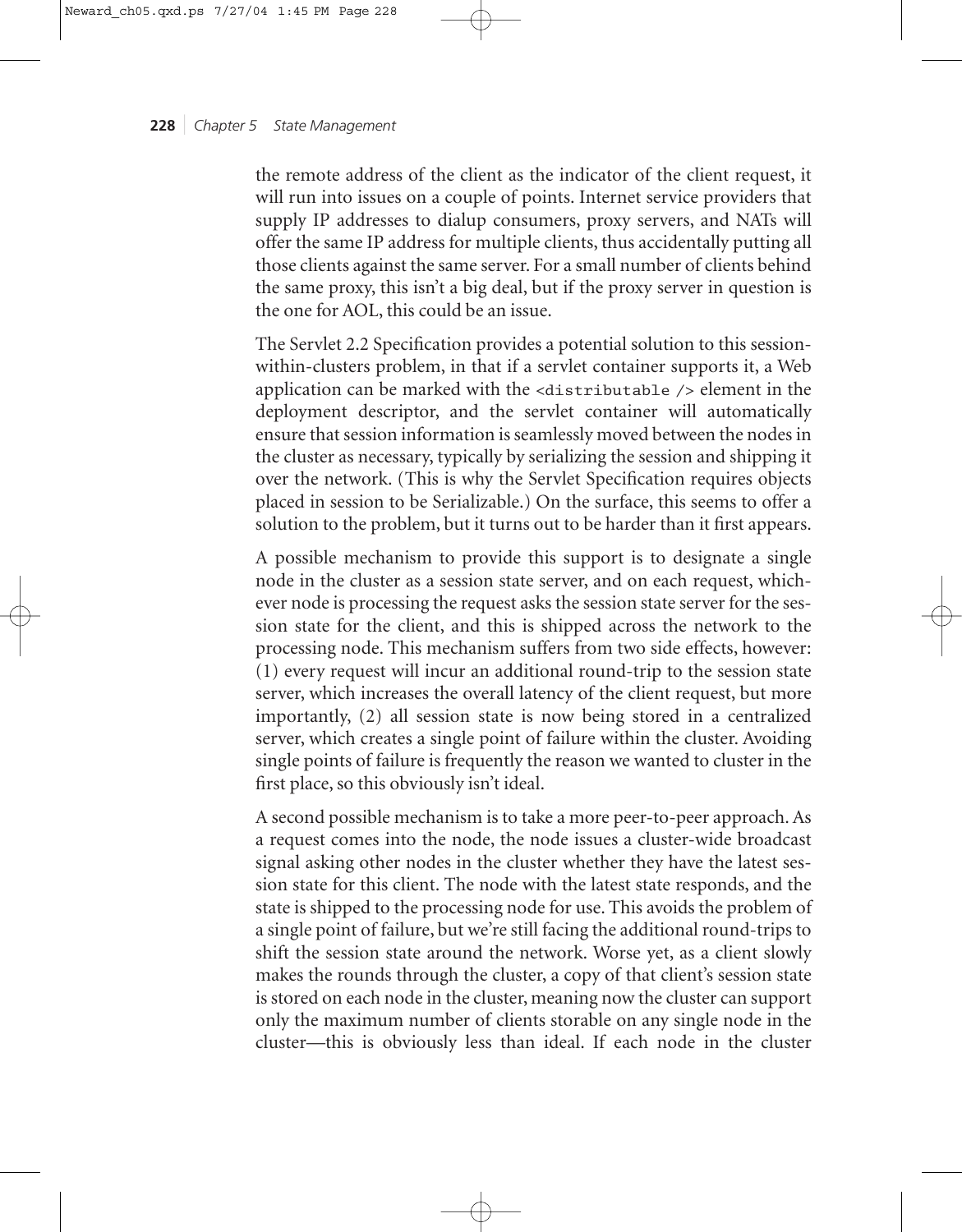*Item 39: Use HTTPSession sparingly* ❘ **229**

throws away a client's session state after sending it to another node, however, it means that any possibility of caching the session state in order to avoid the network round-trip shipping the session state back and forth is lost.

The upshot of all this is that trying to build this functionality is not an easy task; few servlet containers have undertaken it. (Several of the EJB containers that are also servlet containers, such as WebLogic and Web-Sphere, support distributable Web applications, but this is typically done by building on top of whatever cluster support they have for stateful session beans. Needless to say, clustered stateful session bean state has the same issues.) Before trusting a servlet container to handle this, make sure to ask the vendors exactly *how* they do it, in order to understand the costs involved.

In the event that some kind of distributed session state mechanism is needed but the servlet container either doesn't provide it or provides a mechanism that is less than desirable for your particular needs, all is not lost. Thanks to the power of the Servlet 2.3 Specification, and filters, you can create your own distributable session mechanism without too much difficulty. The key lies in the fact that filters can nominate replacements for the HttpServletRequest and HttpServletResponse objects used within the servlet-processing pipeline.

The idea here is simple—create a filter that replaces the default HttpServletRequest with one that overrides the standard getSession method to return a customized HttpSession object instead of the standardized one. Logistically, it would look something like this:

```
import javax.servlet.*;
import javax.servlet.http.*;
public class DistributableSessionFilter
  implements Filter
{
  public void doFilter(ServletRequest request,
                       ServletResponse response,
                       FilterChain chain)
    throws ServletException
  {
    HttpServletRequest oldReq =
      (HttpServletRequest)request;
```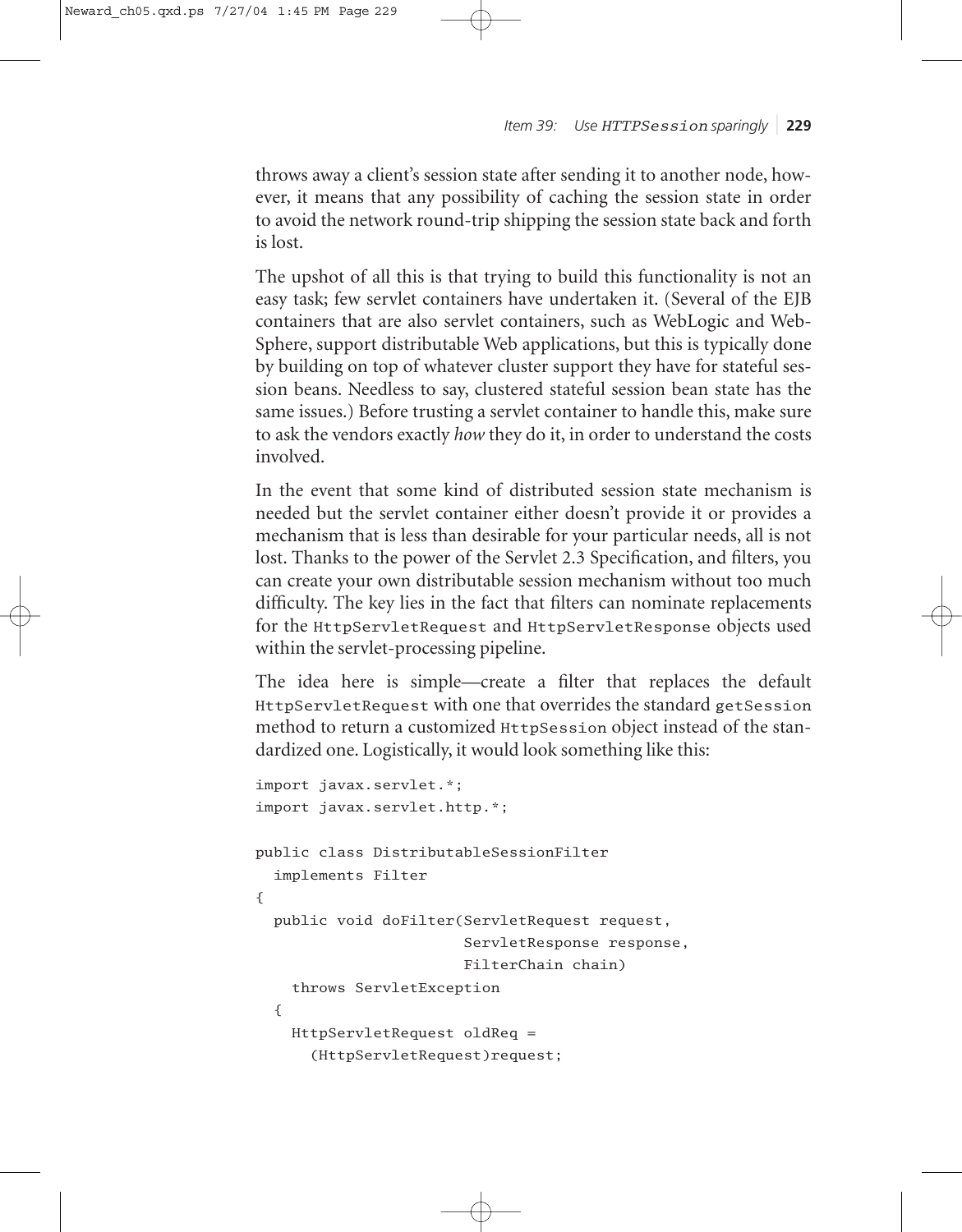}

```
HttpServletRequestWrapper newRequest =
    new HttpServletRequestWrapper(oldReq)
  {
    public HttpSession getSession(boolean create)
    {
      if (create)
        return new DistributedHttpSession(oldReq, response);
      else
      {
        // If user has created a distributed session already,
        // return it; otherwise return null
      }
    }
  };
  chain.doFilter(newRequest, response);
}
```
In this code, DistributedHttpSession is a class that implements the HttpSession interface and whose getAttribute/setAttribute (and other) methods take the passed objects and store them to someplace "safe," such as the RDBMS or the shared session state server, and so on. Note that because the standard HttpSession object is no longer being used, it will be up to you, either in this filter or in the Distributed HttpSession, to set the session cookie in the HTTP response headers. Normally the servlet container itself handles this, but since we're not using its default session mechanism anymore, we have to pick up the slack. Use large random numbers for session identifiers, to prevent attackers from being able to guess session ID values, and make sure not to use the standard JSESSIONID header in order to avoid accidental conflicts with the servlet container itself.

The actual implementation of this fictitious DistributedHttpSession class can vary widely. One implementation is to simply store the session data into an RDBMS with hot replication turned on (to avoid a singlepoint-of-failure scenario); another is to use an external shared session state server; a third is to try the peer-to-peer approach. Whatever the implementation, however, the important thing is that by replacing the standard session system with your own version, you take control over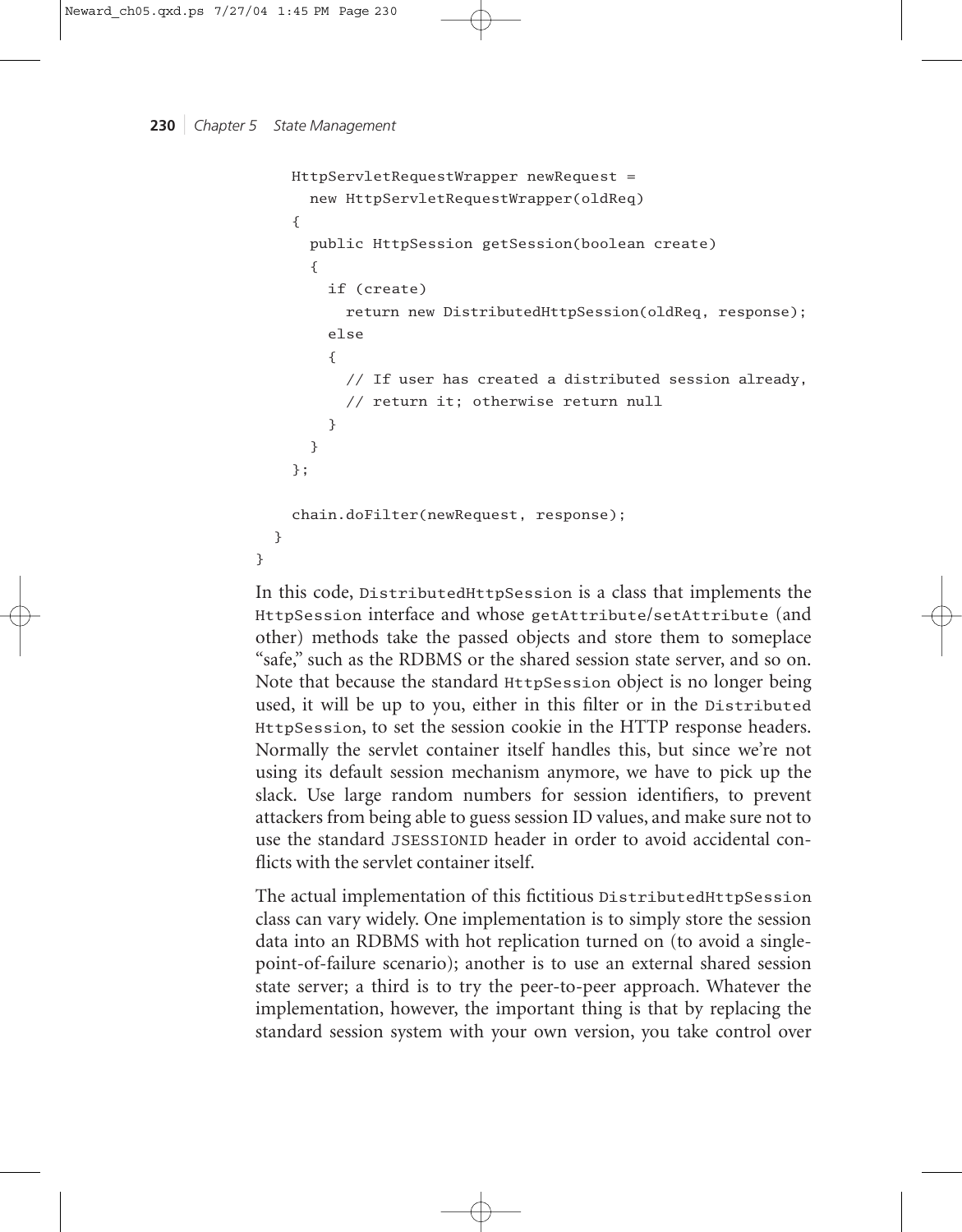the exact behavior of the system, thus making this tunable across Web applications if necessary. This is a practical application of Item 6 at work.

Another session-related concern to be careful of is the *accidental* use of sessions. This isn't a problem within servlets written by hand by developers a session isn't created until explicitly asked for via the call to getSession on the HttpServletRequest. However, this isn't the case with JSP pages. The JSP documentation states, quite clearly, that the directive to "turn on" session for a given JSP page (the @page directive with the session attribute) is set to true by default, meaning that the following JSP page has a session established for it, even though session is never used on the page:

```
<%@ page import="java.util.*">
```

```
<html>
<body>
Hello, world, I'm a stateless JSP page.
It is now \ll 2 new Date() %>.
</body>
</html>
```
Worse yet, it takes only one JSP page anywhere in the Web application to do this, and the session (and the commensurate overhead associated with it, even if no objects are ever stored in it) will last for the entire time the client uses the Web application. As a result, make sure your JSPs all have session turned off by default, unless it's your desire to use sessions. I wish there were some way to establish session = false as the default for a given Web application, but thus far it's not the case.

Lest you believe otherwise, I'm not advocating the complete removal of all session use from your application; in fact, such a suggestion would be ludicrous, given that HTTP offers no reasonable mechanism for providing per-user state. When used carefully, HttpSession provides a necessary and powerful mechanism for providing per-user state within a Web application, and this is often a critical and necessary thing. (How else could I ensure that the user has successfully authenticated or track his or her progress through the application?) The danger is in overusing and abusing the mechanism, thereby creating additional strain on the servlet container when it's not necessary. Don't use sessions unless you need to, and when you do use them, make them lean and mean in order to keep the resources consumed on the servlet container machine as light as possible.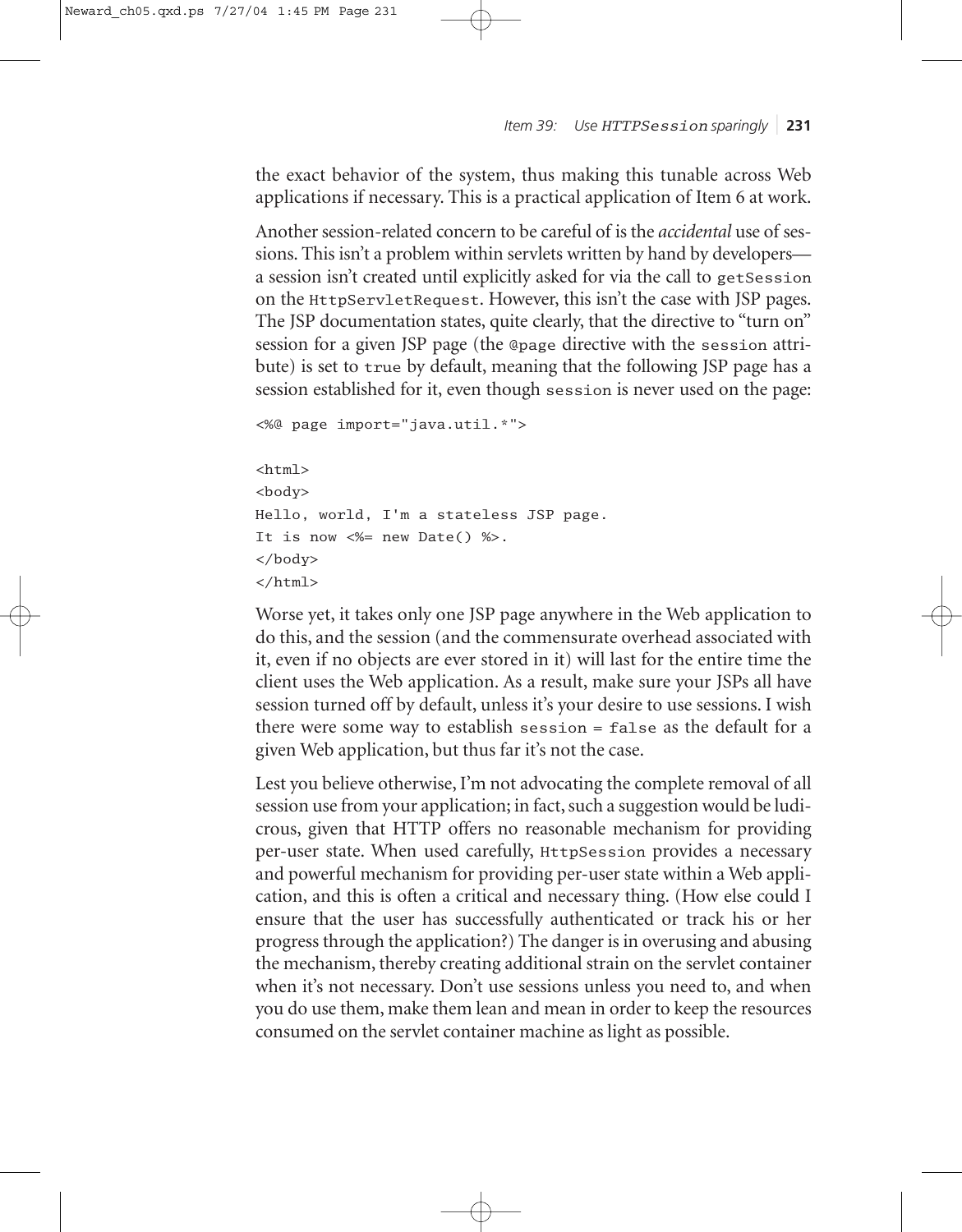# **Item 40: Use objects-first persistence to preserve your domain model**

You've spent weeks, if not months, designing an elegant object model representing your application's business domain objects, searching for just the right combination of inheritance, composition, aggregation, and other object-modeling techniques to build it. It has taken quite a while, but you're finally there—you have an object model the team can be proud of. Now it's time to preserve that domain data into the database, and you want to keep your object model in place; after all, what good is an object model if you're just going to have to turn around and write a whole bunch of ugly SQL to push the data back out to the database?

In an objects-first approach to persistence, we seek to keep the view of objects during persistence; this means either the objects know how to silently persist themselves without any prompting from us or they provide some kind of object-centric API for doing the persistence and retrieval. Thus, in the ideal world, writing code like the following would automatically create an entry in the database containing the person data for Stu Halloway, age 25:

```
Person p = new Person("Stu", "Halloway", 25);
System.out.println(p); 
    // Prints "Stu Halloway, age 25"
```
Writing these next lines of code would automatically update the existing row created in the first snippet to bump Stu's age from 25 to 30:

```
Person p = Person.find("Stu", "Halloway");System.out.println(p); 
    // Prints "Stu Halloway, age 25"
p.setAge(30);
System.out.println(p); 
    // Prints "Stu Halloway, age 30"
```
Notice one of the great benefits of the objects-first persistence approach: no ugly SQL, no worries about whether we need to do an INSERT or an UPDATE, and so on. All we see are objects, and we like it that way.

An objects-first approach tends to break down fairly quickly when trying to retrieve objects, however. Generally speaking, an objects-first approach takes one of two possible methods: either we issue queries for objects by creating objects that contain our criteria in pure object-oriented fashion or we use some kind of "query language" specific to object queries.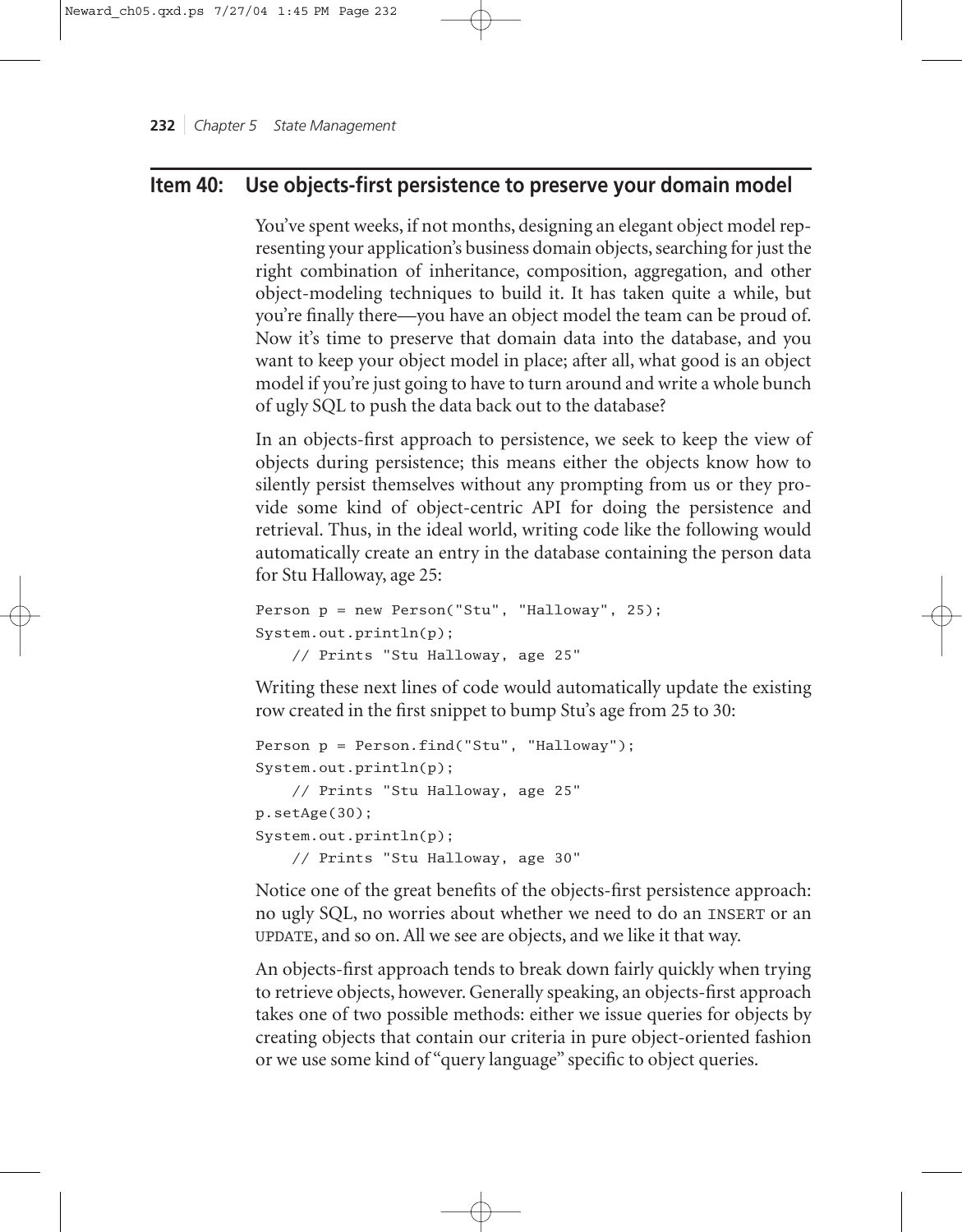*Item 40: Use objects-first persistence to preserve your domain model* ❘ **233**

In a strictly purist objects-first environment, we never want to see anything but objects, so we end up building Query Objects [Fowler, 316<sup>1</sup>] that contain the criteria we're interested in restricting the query around. Unfortunately, building a complex query that executes by using criteria other than the object's primary key (sometimes called an *OID*, short for *object identifier*, in the parlance of OODBMSs is often complicated and/or awkward:

```
QueryObject q = new QueryObject(Person.class);
q.add(Criteria.and(
          Criteria.greaterThan("dependents", 2)),
              Criteria.lessThan("income", 80000)));
q.add(Criteria.and(
          Criteria.greaterThan("dependents", 0)),
              Criteria.lessThan("income", 60000)));
```
Here, we're trying to build the equivalent of the following lines:

```
SELECT * FROM person p
       WHERE ( (p \text{.depends on } p \text{.} n \text{.} n \text{.} n \text{.} n \text{.} n \text{.} n \text{.} n \text{.} n \text{.} n \text{.} n \text{.} n \text{.} n \text{.} n \text{.} n \text{.} n \text{.} n \text{.} n \text{.} n \text{.} n \text{.} n \text{.} n \text{.} n \text{.} n \text{.} n \text{.} n \text{.} n \text{.} n \text{.} n \text{.} n \text{.} n \text{.} n \text{.} n \text{.} n \text{.}OR (p.dependents > 0 AND p.income < 60000) )
```
Which is easier to read? Things get exponentially worse if we start doing deeply nested Boolean logic in the query, such as looking for "people making less than \$80,000 with more than 2 dependents who in turn claim them as parents, or people making less than \$60,000 with any dependents who in turn claim them as parents." In fact, it's not uncommon to find that an objects-first purist query approach has much stricter restrictions on what can be queried than a general-purpose query language, like SQL.

Which leads us to the second approach, that of creating some kind of "query language" for more concisely expressing queries without having to resort to overly complex code. All of the objects-first technology approaches in Java have ultimately fallen back to this: EJB 2.0 introduced EJBQL, a query language for writing finders for entity beans; JDO introduced JDOQL, which does the same for JDO-enhanced persistent classes; and going way back, OODBMSs used OQL, the Object Query Language. These languages are subtly different from each other, yet all share one defining similarity: they all look a lot like SQL, which is what we were

<sup>1.</sup> By the way, if you use Fowler's implementation of the Query Object found in his book, note that as written, the code could be vulnerable to a SQL injection attack (see Item 61).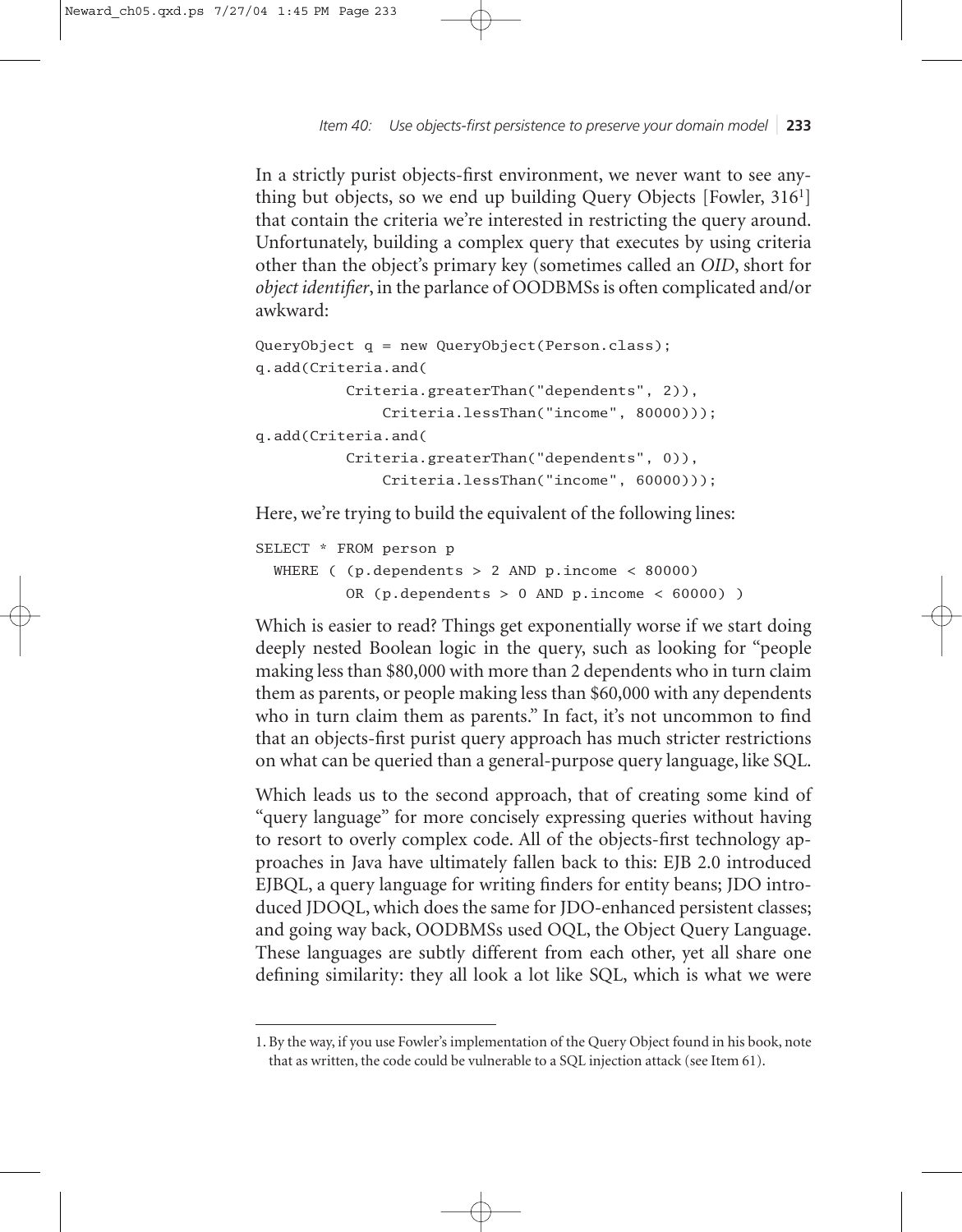trying to get away from in the first place. (JDOQL is technically a language solely for describing a filter, which is essentially just the predicate part of the query—the WHERE clause—while still using a Query Object– style API.) Worse, EJBQL as defined in EJB 2.0 lacks many of the key features of SQL that make it so powerful to use for executing queries. The 2.1 release will address some of this lack, but several features of SQL are still missing from EJBQL.

Another unfortunate side effect of using an objects-first approach is that of invisible round-trips; for example, when using the entity bean below, how many trips to the database are made?

```
PersonHome ph =
```
(PersonHome)ctx.lookup("java:comp/env/PersonHome");

```
// Start counting round-trips from here
//
Collection personCollection = ph.findByLastName("Halloway");
for (Iterator i = personCollection.items(t); i.hasNext();)
{
 Person p = (Person)i.hashext();
 System.out.println("Found " + p.getFirstName() +
                          " " + p.getLastName());
}
```
Although it might seem like just one round-trip to the database (to retrieve each person whose last name is Halloway and to populate the entity beans from the PersonBean pool as necessary), in fact, this is what's called the *N*+1 query problem in EJB literature—the finder call will look only for the primary keys of the rows matching the query criteria, populate the Collection with entity bean stubs that know only the primary key, and lazy-load the data into the entity bean as necessary. Because we immediately turn around and access data on the entity bean, this in turn forces the entity bean to update itself from the database, and since we iterate over each of the items in the Collection, we make one trip for the primary keys plus *N* more trips, where *N* equals the number of items in the collection.

Astute developers will quickly point out that a particular EJB entity bean implementation isn't necessarily required to do something like this; for example, it would be possible (if perhaps nonportable—see Item 11) to build an entity bean implementation that, instead of simply pulling back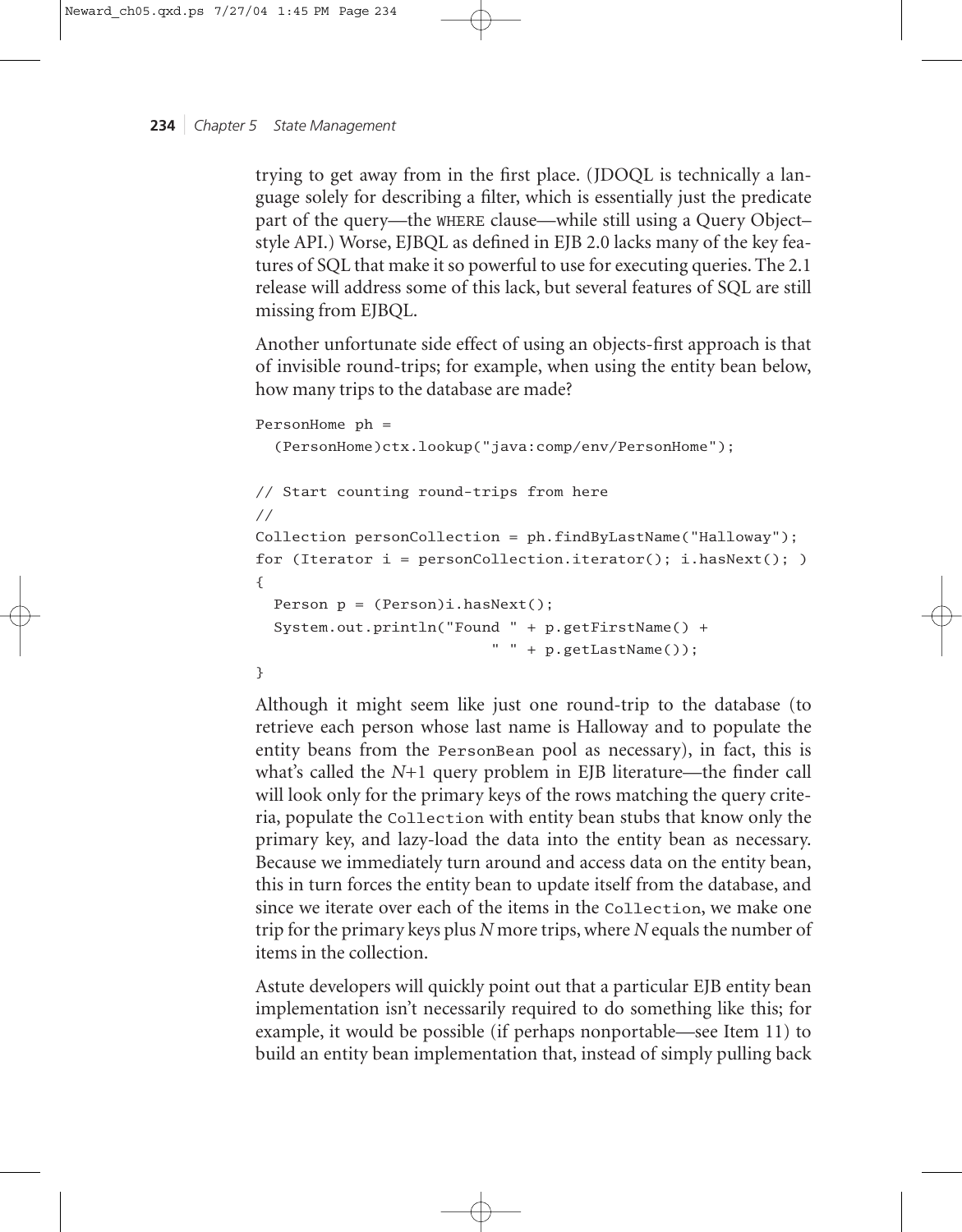*Item 40: Use objects-first persistence to preserve your domain model* ❘ **235**

the OIDs/primary keys of the entity as the result of a query, pulls back the entire data set stored within that entity, essentially choosing an eagerloading implementation rather than the more commonly used lazyloading approach (see Items 47 and 46, respectively). Unfortunately, this would create a problem in the reverse—now we will complain about too much data being pulled across, rather than too little.

The crux of the problem here is that in an objects-first persistence scenario, the atom of data retrieval is the object itself—to pull back something smaller than an object doesn't make sense from an object-oriented perspective, just as it doesn't make sense to pull back something smaller than a row in an SQL query. So when all we want is the Person's first name and last name, we're forced to retrieve the entire Person object to get it. Readers familiar with OQL will stand up and protest here, stating (correctly) that OQL, among others, allows for retrieval of "parts" of an object—but this leads to further problems. What exactly is the returned type of such a query? I can write something like the following lines:

```
SELECT p.FirstName, p.LastName
  FROM Person p
 WHERE p.LastName = 'Halloway';
```
But what, exactly, is returned? Normally, the return from an object query is an object of defined type (in the above case, a Person instance); what are we getting back here? There is no commonly accepted way to return just "part" of an object, so typically the result is something more akin to a ResultSet or Java Map (or rather, a List of Map instances).

Even if we sort out these issues, objects-first queries have another problem buried within them: object-to-object references. In this case, the difficulty occurs not so much because we can't come up with good modeling techniques for managing one-to-many, many-to-many, or many-to-one relationships within a relational database (which isn't trivial, by the way), but because when an object is retrieved, the question arises whether it should pull back all of its associated objects, as well. And how do we resolve the situation where two independent queries pull back two identical objects through this indirect reference?

For example, consider the scenario where we have four Person objects in the system: Stu Halloway is married to Joanna Halloway, and they have two children, Hattie Halloway and Harper Halloway. From any good object perspective, this means that a good Person model will have a field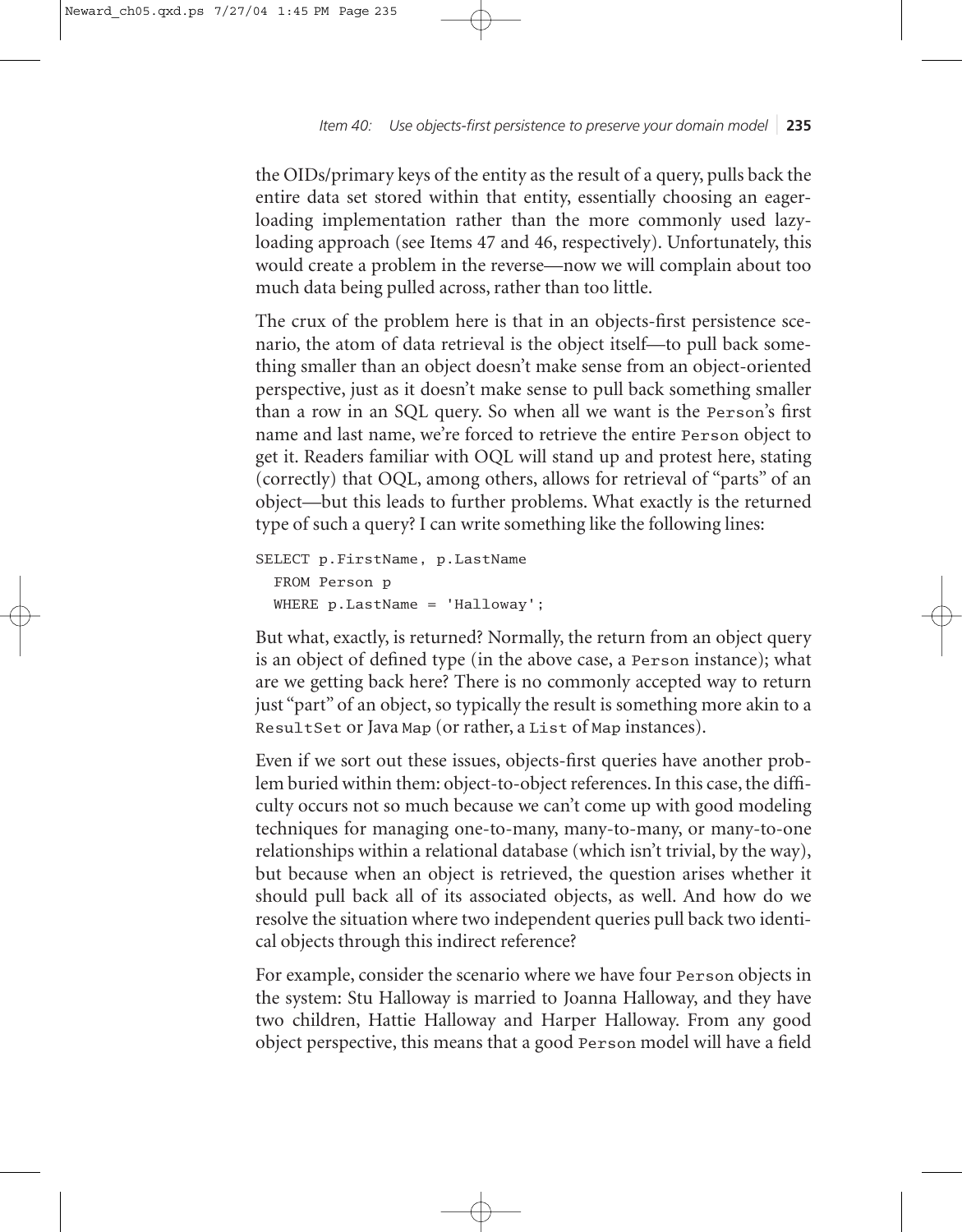for spouse, of type Person (or, more accurately, references to Person), as well as a field that is a collection of some type, called children, containing references to Person again.

So now, when we execute the earlier query and retrieve the first object (let's use Stu), should pulling the Stu object across the wire mean pulling Joanna, Hattie, and Harper across, as well? Again, should we eager-load the data—remember, these objects are referenced from fields in the Stu object instance—or lazy-load it? And when we move to the next result in the query, Joanna, which in turn references Stu, will we have one Stu object in the client process space or two? What happens if we do two separate queries, one to pull back Stu alone, and the second to pull back Joanna? This notion of object identity is important because in Java, object identity is established by the this pointer (the object's location), and in the database it's conveyed via the primary key—getting the two of them to match up is a difficult prospect, particularly when we throw transactions into the midst. It's not an impossible problem—an Identity Map [Fowler, 195] is the typical solution—but as an object programmer, you need to be aware of this problem in case your objects-first persistence mechanism doesn't take care of it.

The ultimate upshot here is that if you're choosing to take an objects-first persistence approach, there are consequences beyond "it's easier to work with." In many cases, the power and attractiveness of working solely with objects is enough to offset the pain, and that's saying a lot.

# **Item 41: Use relational-first persistence to expose the power of the relational model**

For years (if not decades), the undisputed king of the data storage tier has been the relational database; despite a valiant run by OODBMSs in the mid-1990s, the relational database remains in firm control of enterprise data, and relational vendors appear unwilling to part with that position any time soon. We developers want to continue to use object-oriented languages, since we've found them to be most convenient for us to solve our problems, but businesses want to continue their investments in relational databases. So it seems natural that we would want to "hide" the messy details of persisting object data to the relational database. Unfortunately, therein lies a problem: objects and relations don't mix well. The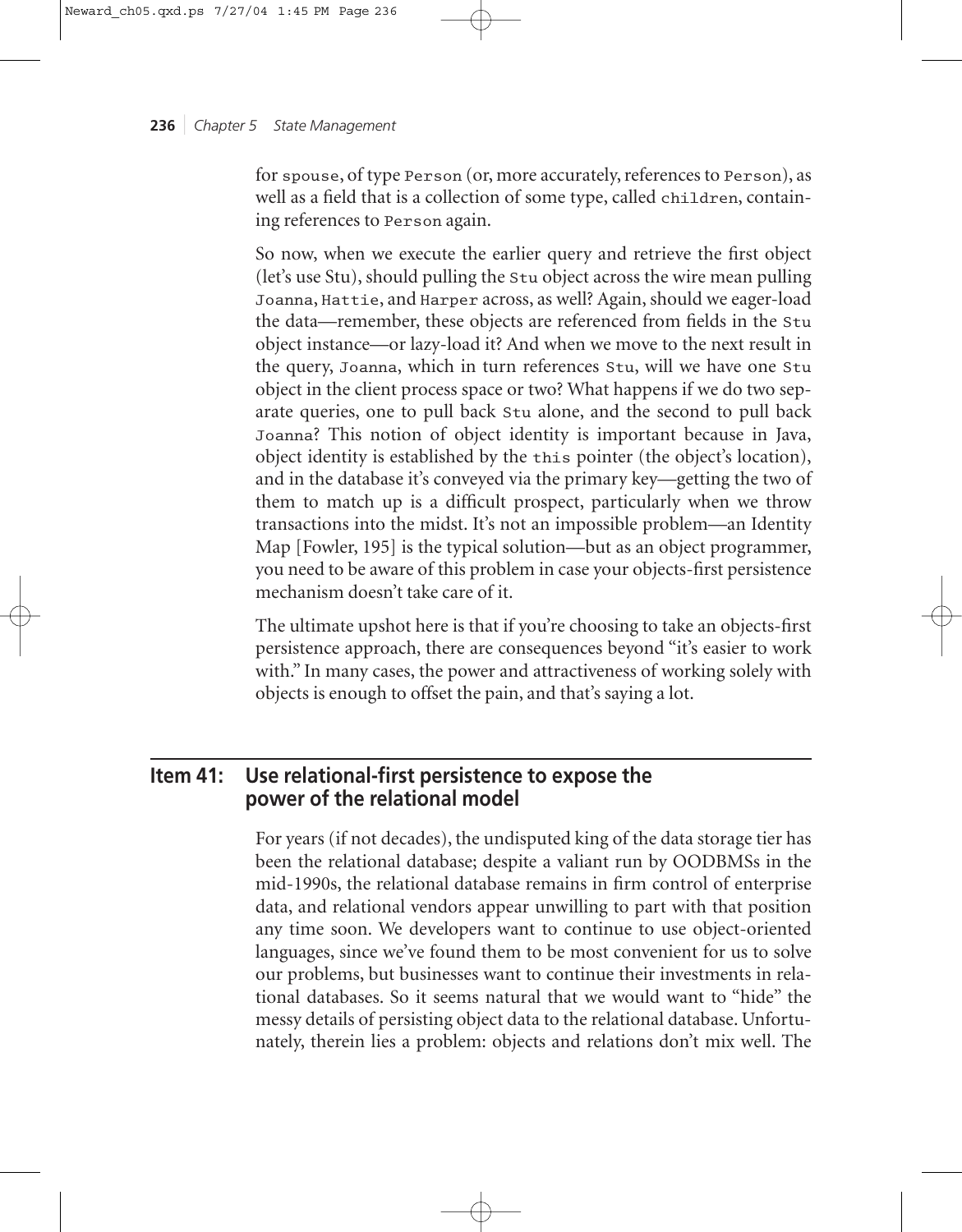*Item 41: Use relational-first persistence to expose the power of the relational model* ❘ **237**

difficulty in achieving a good mapping between these two technologies even has its own name, the *object-relational impedance mismatch*.

Part of the problem of working with relational access technologies (like JDBC) from an object-oriented language is simply that the two technology bases view the world in very different ways. An object-oriented language wants to work with *objects*, which have *attributes* (fields) and *behaviors* (methods), whereas a relational technology sees the world as *tuples*, collections of data items grouped into a logical "thing"—what Date referred to as "relations" [Date]. In essence, a relational model deals with collections of relations, which we commonly refer to as *tables*; each relation is a *row*, each item in the tuple is a *column*, and an entire language built around the idea of manipulating data in this relational format provides access.

While a full treatise on the problems inherent in an object-relational mapping layer is well beyond the scope of this book, a brief look at just one of the problems involved may help explain why object-relational mapping is such a common problem in J2EE systems. Consider, for a moment, a simple domain object model:

```
public class Person
{
  private String firstName;
  private String lastName;
  private int age;
  // . . .
}
public class Employee extends Person
{
  private long employeeID;
  private float monthlySalary;
}
```
This is probably the world's simplest domain model, but how should we persist this out to a relational database?

One approach is to create two tables, PERSON and EMPLOYEE, and use a foreign-key relationship to tie rows from one to the other. This requires a join between these two tables every time we want to work with a given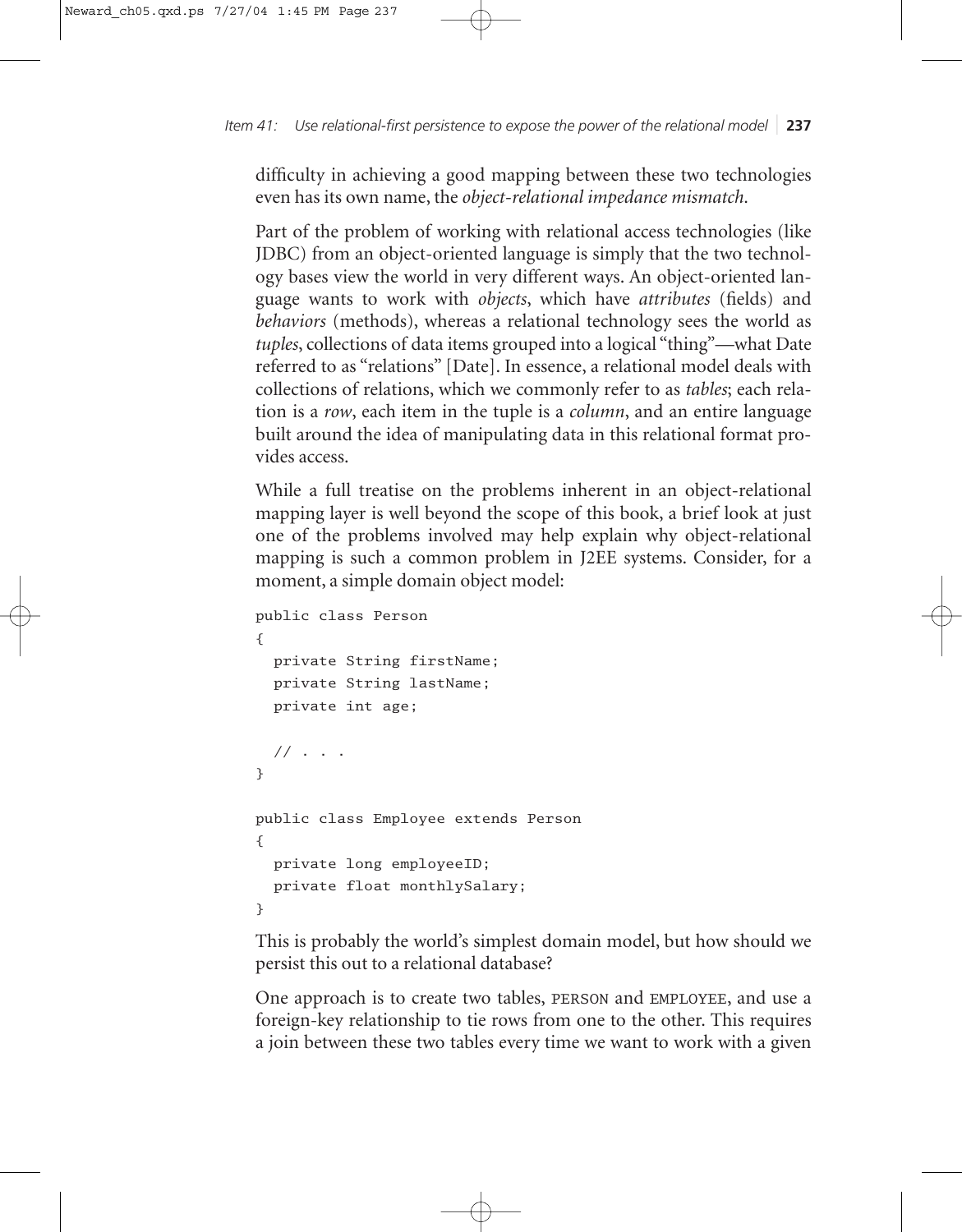Employee, which requires greater work on the part of the database on every query and modification to the data. We could store both Person and Employee data into a single EMPLOYEE table, but then when we create Student (extending Person) and want to find all Person objects whose last name is Smith, we'll have to search both STUDENT and EMPLOYEE tables, neither of which at a relational level have anything to do with one another. And if this inheritance layer gets any deeper, we're just compounding the problem even further, almost exponentially.

As if this weren't enough, more frequently than not, the enterprise developer doesn't have control over the database schema—it's already in use, either by legacy systems or other J2EE systems, or the schema has been laid down by developers in other groups. So even if we wanted to build a table structure to elegantly match the object model we built, we can't arbitrarily change the schema definitions.

From an entirely different angle, there may be other, far more practical reasons to abandon an objects-first approach. Perhaps no object-relational mapping product on the planet can deal with the relational database schema you inherited as part of your project, or you're simply more comfortable working with the relational model and SQL than an object model (although that would likely imply you started life as a database administrator and later became a Java programmer).

For these reasons and more, frequently it's easier to take a relational view of your data and embrace that fully by not hiding the relational access behind some other kind of encapsulatory wall, be it object-, procedural-, or hierarchical-oriented.

To understand what I mean by the idea of taking a relational-first approach, we need to take a step back for a moment and revisit what exactly the relational approach itself is. According to Chris Date, who along with E. F. Codd is considered to be one of the great fathers of the relational model, "relational systems are based on a formal foundation, or theory, called *the relational model of data*" [Date, 38, emphasis added]. For mathematicians, a relational model is based on set theory and predicate logic; for the rest of us, however, in simple terms, the relational model of data is seen as nothing but tables. Accessing data yields nothing but tables, and the operators (SQL) for manipulating that data produce tables from tables.

While this may seem like a pretty redundant discussion—after all, it takes about thirty seconds of looking at a relational database to figure out that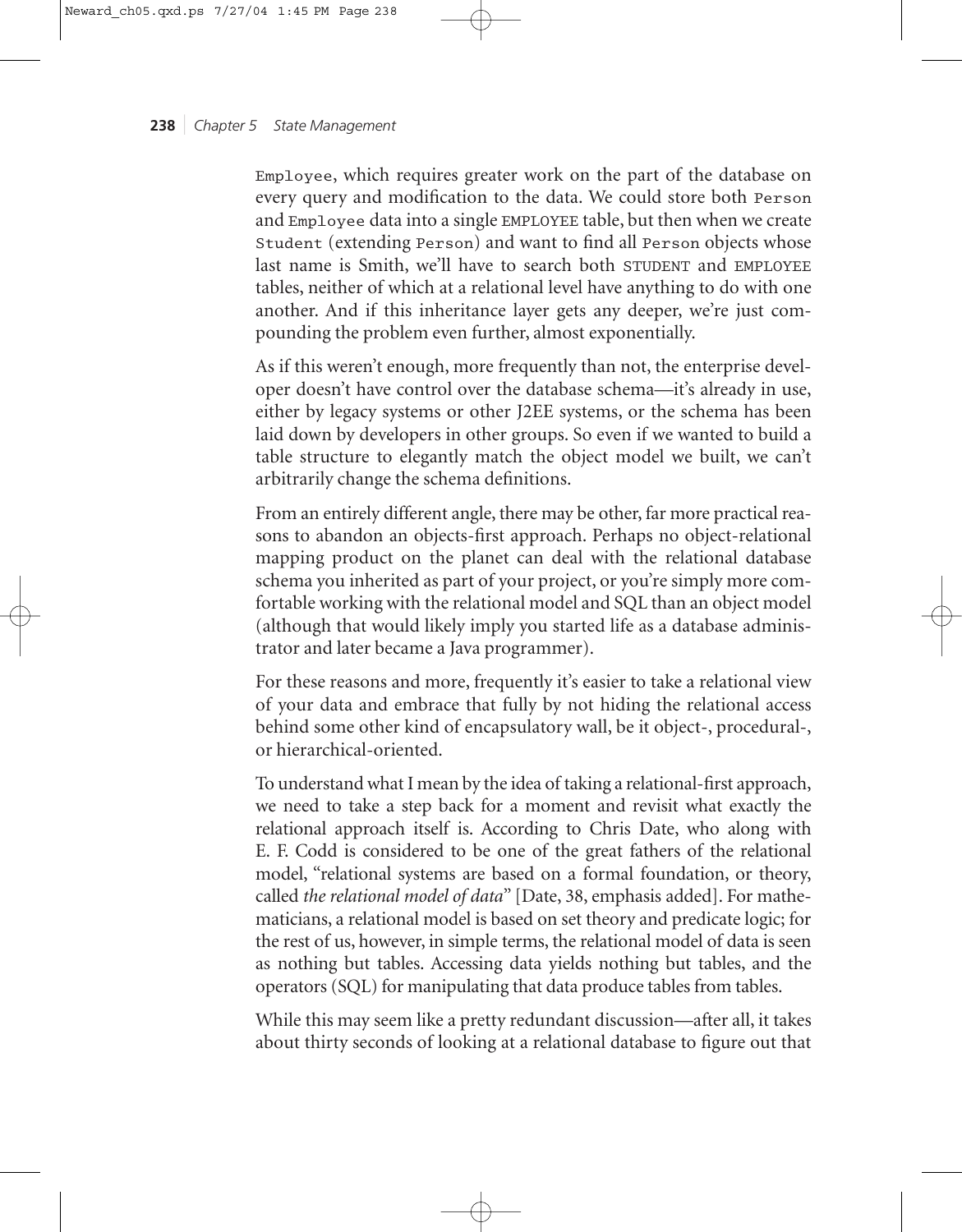# *Item 41: Use relational-first persistence to expose the power of the relational model* ❘ **239**

it's all about the tables—it's the "relation" in the relational model that provides much of the power. Because the end product of a relational data access (SQL statement) is a table, which is in turn the source of a relational data operator such as JOIN, SELECT, and so on, relational data access achieves what Date calls *closure*: results of one access can serve as the input to another. This gives us the ability to write nested expressions: expressions in which the operands themselves are represented by general expressions, instead of just by table names. This is where much of the power of SQL comes from, although we tend not to use it that much (typically because we keep trying to go for objects-first persistence approaches, and SQL nested expressions don't fit so well in an object-relational mapping layer).

Why is this such a big deal? Because SQL is a powerful language for accessing data out of a relational database, and thanks to the fact that everything produced by a SQL query is a table, we can have a single API for extracting however much, or however little, data from any particular query we need. We don't have the "smaller than an object" problem raised in Item 40 because everything comes back as a table, even if it's a table one column wide. We do face the problem that the relational model frequently won't match the object model programmers would rather work with, but we can address that in a bit. Let's first look at making the relational access itself easier.

Before you shrink in horror at the thought of being condemned to low-level JDBC access for the rest of your life, take a deep breath—a relational-first approach doesn't mean abandoning anything at a higher level than JDBC. Far from it, in fact. We can use several mechanisms to make relational access much easier from Java than just raw JDBC (which still remains as an option in many cases, despite its relatively low-level nature).

First, there's more to JDBC than just Connection, Statement, and ResultSet objects. RowSet, and in particular Sun's CachedRowSet implementation, frequently makes it much easier to work with JDBC by encapsulating the act of issuing the query and harvesting the results. So, assuming you're without a JDBC DataSource, issuing a query can be as easy as this:

```
RowSet rs = new WebRowSet(); 
    // Or use another RowSet implementation
```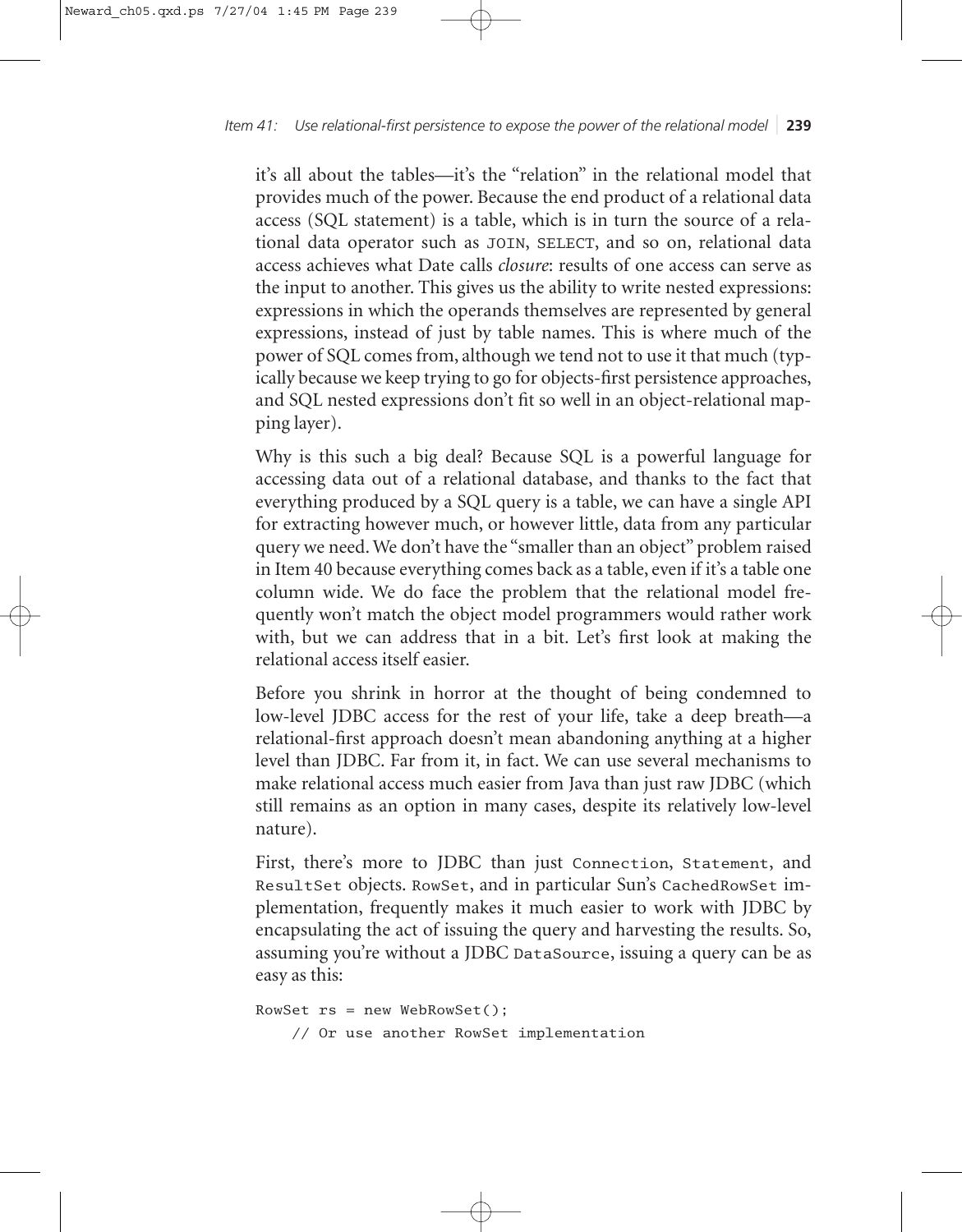```
240 | Chapter 5 State Management
```

```
// Provide RowSet with enough information to obtain a 
// Connection
rs.setUrl("jdbc:dburl://dbserver/PEOPLE");
rs.setUsername("user");
rs.setPassword("password");
rs.setCommand("SELECT first_name, last_name FROM person " +
              "WHERE last_name=?");
rs.setString(1, "Halloway");
rs.execute();
// rs now holds the results of the query
```
Most of the calls to the RowSet could be hidden behind an object factory interface (see Item 72 for details on object factories), so that client code could be reduced to the following:

```
RowSet rs = MyRowSetFactory.getRowSet();
rs.setCommand(. . .);
rs.setString(1, "Halloway");
rs.execute();
```
If you ask me, that's about as simple as you're going to get for direct SQLbased access. The factory itself is not difficult to imagine:

```
public class MyRowSetFactory
{
  public static getRowSet()
  {
    RowSet rs = new WebRowSet(); // Or some other 
                                  // implementation
    // This time, use JNDI DataSource
    // rather than url/username/password
    rs.setDataSourceName("java:comp/env/jdbc/PEOPLE_DS");
    return rs;
  }
}
```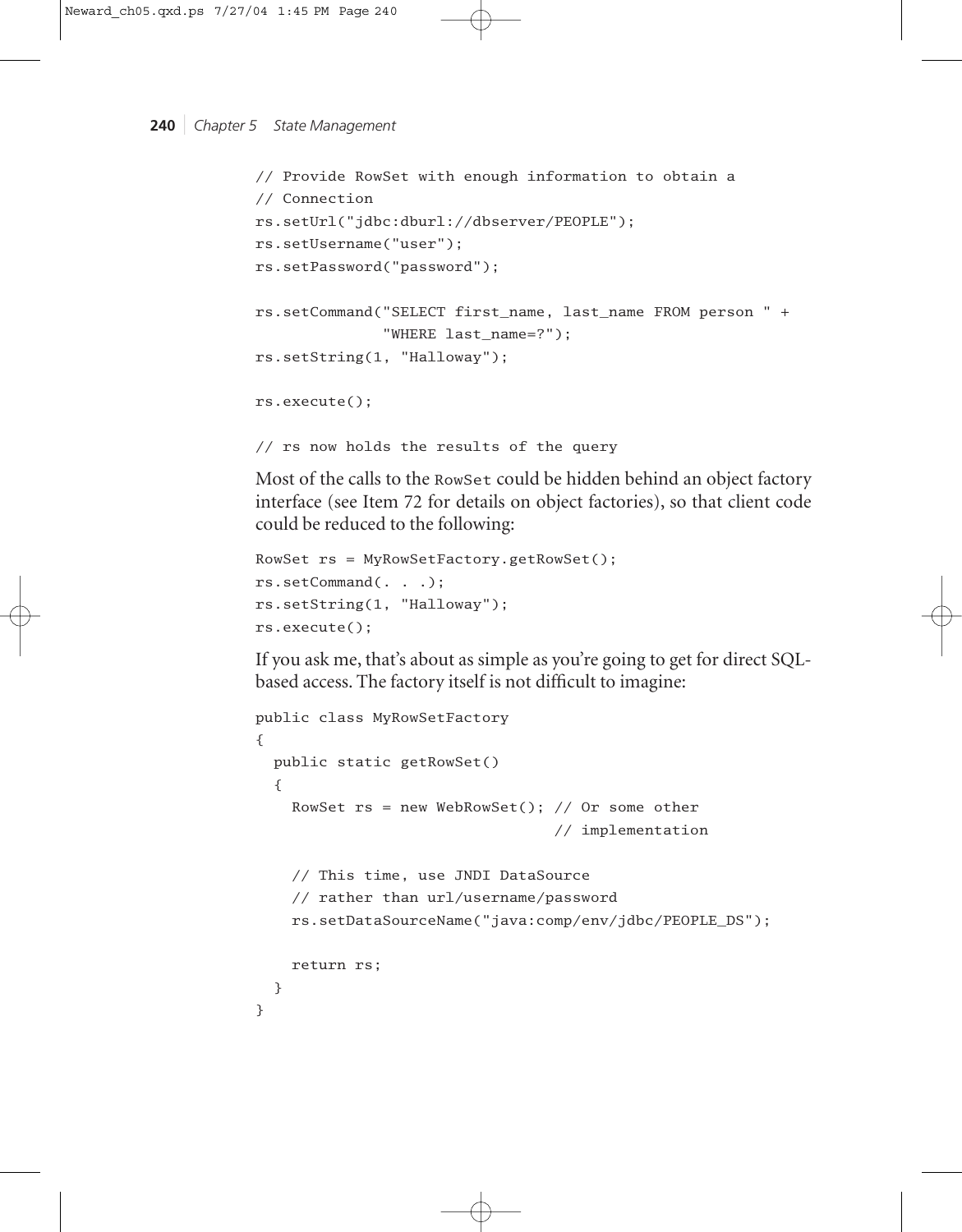The RowSet API has methods to control the details of how the query will be executed, including the fetch size of the ResultSet (which should be set as high as possible, preferably to the size of the rows returned by the query, to avoid round-trips at the expense of one giant "pull" across the network), and the transaction isolation level (see Item 35) of this call.

However, the RowSet API still requires that you author the SQL query you're interested in every time you want to use it, and it can get awfully tiring to type SELECT blah blah blah FROM table WHERE baz=? every time you want to pull some data back, particularly if you're using PreparedStatement objects in order to avoid falling into the traps of doing simple string concatenation and opening yourself to injection attacks (see Item 61). So you get tempted to either blow off the possibility of the injection attack—bad idea, mate—or you start cheating in other ways, like SELECT \* FROM table, which pulls every column in the table across, rather than just the data you're interested in, which means you're wasting bandwidth. That might not be an issue on your development machine or network, but in production that could easily max out the pipe if 1,000 users execute that command simultaneously.2 If you don't need it, you shouldn't ask for it across the wire. So what are self-respecting programmers, seeking to do the right thing while saving their poor hands from carpal tunnel syndrome, to do? (And if you're thinking this is a pretty frivolous example, take another approach to the problem: What happens if we change the table definitions, which in turn means changing the SQL statements now scattered all over the codebase?)

One approach is to keep a table-oriented view of the database but put a bit more scaffolding between you and the data access technology itself, through a Table Data Gateway [Fowler, 144]. Essentially, each table becomes a class, which in turn serves as the point of access to any rows in that table:

```
public class PersonGateway
{
 private PersonGateway() { /* Singleton—can't create */ }
 public static Person[] findAll()
```
<sup>2.</sup> OK, it would have to be an awfully wide table, but you get the idea.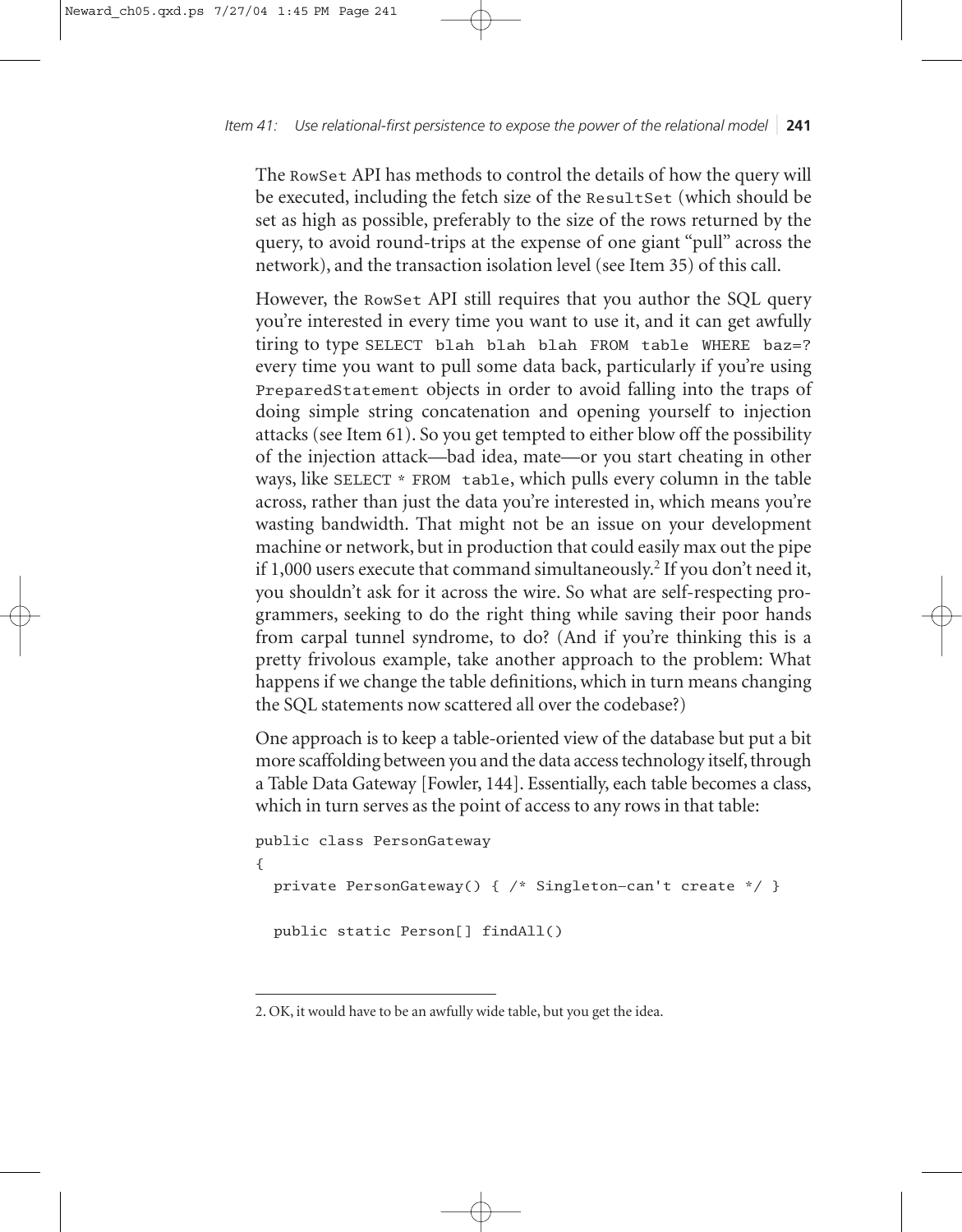```
242 | Chapter 5 State Management
```

```
{
    ArrayList al = new ArrayList();
    RowSet rs = MyRowSetFactory.getRowSet();
    rs.setCommand("SELECT first_name,last_name,age "+ 
                  "FROM person");
    rs.execute();
    while (rs.next())
      al.add(new Person(rs.getString(1), 
                        rs.getString(2), 
                        rs.getInt(3));
    return (Person[])al.toArray(new Person[0]);
 }
 public static void update(Person p)
  {
    // And so on, and so on, and so on
  }
}
```
Note that when done this way, a Table Data Gateway looks a lot like a procedural-first approach to persistence (see Item 42); the key difference is that a Table Data Gateway is per-table and focuses exclusively on manipulating that table's data, whereas a procedural-first approach provides a single point of access for all persistence logic in a table-agnostic way (since the underlying data store may not even be relational tables anymore).

"This works for tables," you may be tempted to say, "but I need to do a lot of queries that aren't restricted to a single table—what then?" In fact, thanks to the closure property of relational data access mentioned earlier, the Table Data Gateway can be extended to be a new variant, say, the Query Data Gateway, where instead of wrapping around a single table, we wrap it around a query instead:

```
public class ChildrenGateway
{
 private ChildrenGateway() { }
    // Singleton, can't create
```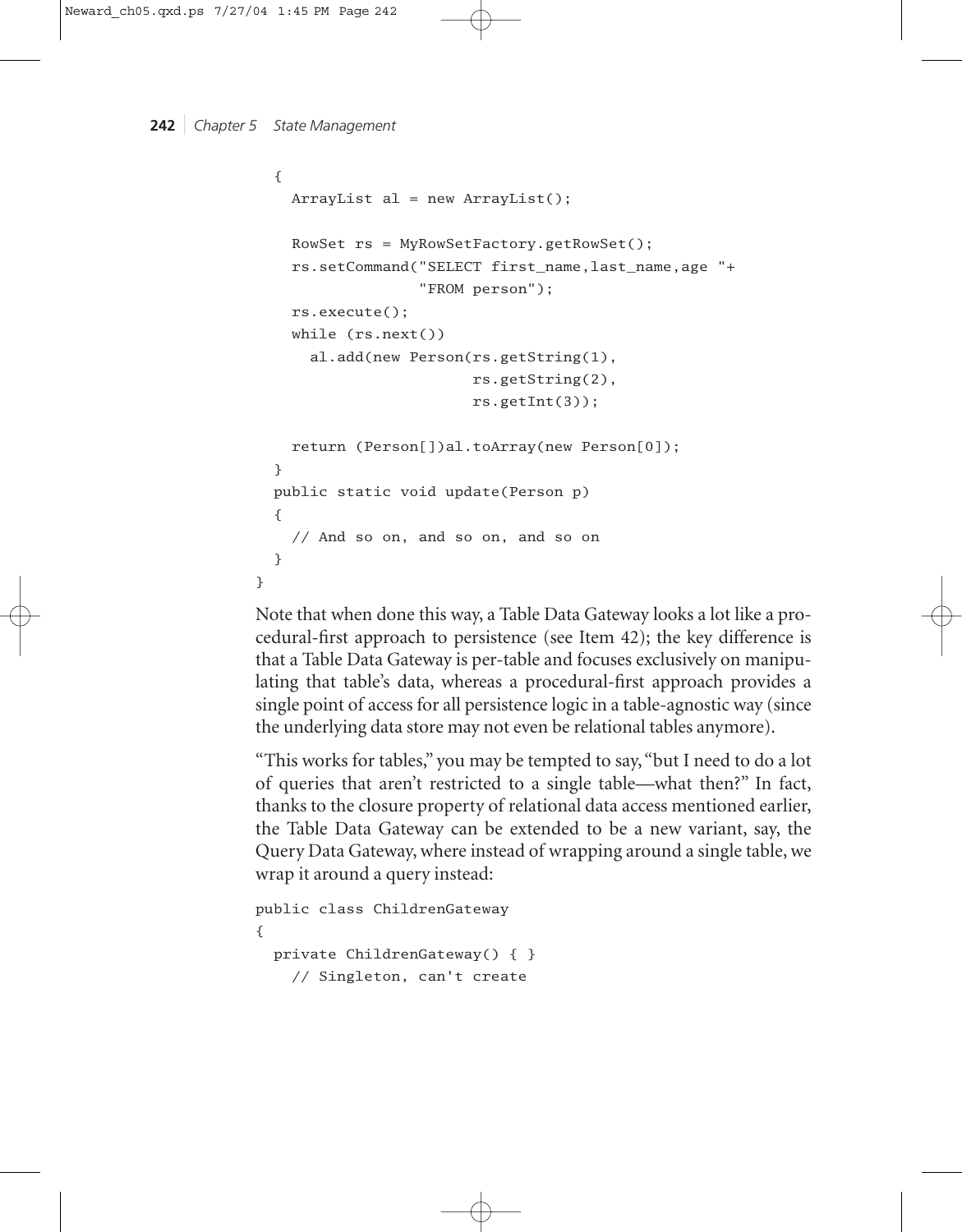```
Item 41: Use relational-first persistence to expose the power of the relational model 243
```

```
public static Person[] findKidsForPerson(Person p)
  {
    ArrayList al = new ArrayList();
    RowSet rs = MyRowSetFactory.getRowSet();
    rs.setCommand("SELECT first_name,last_name,age "+
                  "FROM person p, parent_link pp "+
                  "WHERE p.id = pp.child_id "+
                      "AND p.last_name=?");
    rs.setInt(1, p.getPersonID());
    rs.execute();
    while (rs.next())
      al.add(new Person(rs.getString(1), 
                        rs.getString(2),
                        rs.getInt(3));
    return (Person[])al.toArray(new Person[0]);
 }
}
```
Ironically, it turns out that this approach was commonly used within the relational world, long before we upstart Java programmers came along, so databases support this intrinsically: it's called a *view*. The database basically pretends that a query looks and acts just like a table:

```
CREATE VIEW children AS
 SELECT first_name, last_name, age
 FROM person p, parent_link pp
 WHERE p.id = pp.child_id
```
This creates a pseudo-table called children that contains all Person objects that have parents. We then issue queries against children by restricting against last\_name.

What's the advantage here? All we've done is create something that looks like a table that isn't, and won't that create some kind of performance scariness inside the database? For some of the older database products, yes—but that problem was pretty much corrected some years ago. While there are some restrictions on views, such as on updates to a view—some database products don't allow updates at all, others allow updates only to one table if there's a multi-table join in the view, and so on—as a means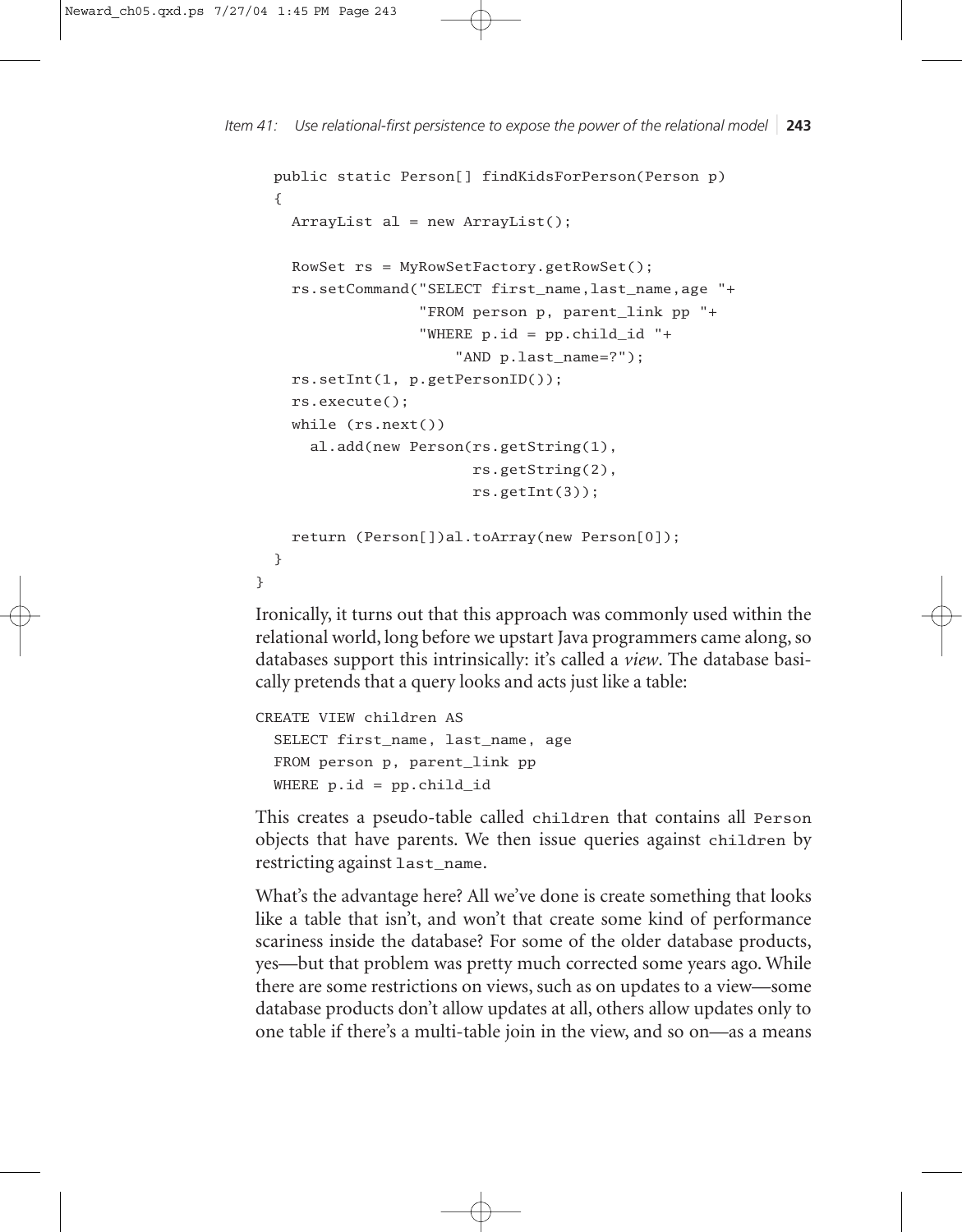by which to make queries more readable, and in some cases more efficient, views are a powerful tool.

If none of these approaches seem particularly what you're looking for because they still seem like too much work and are too awkward to work with from within Java, another approach is to make use of the recently standardized SQL/J, or "embedded SQL for Java," Specification recently approved as part of the SQL-99 Specification. As with other embedded SQL technologies, SQL/J allows a programmer to write SQL statements directly within the Java code, which is then preprocessed by a SQL/J preprocessor, turned into regular Java code, and fed to javac as a normal compilation step. The SQL/J preprocessor takes care of any of the calllevel interface logic in your Java code—you just focus on writing the SQL when you want to talk to the database and on Java when you want to do anything else.

The easiest way to use SQL/J is to write static SQL statements embedded in the code directly, known as *SQL/J clauses,* as shown here:

```
public static float averageAgeOfFamily(String lastName)
  throws Exception
{
  #sql iterator Ages (int individualAge);
  Ages rs;
  #sql rs ={ SELECT age FROM person 
      WHERE last_name = :lastName };
  int totalAge = 0;
  int numPersons = 0;
  while (rs.next())
  {
    numPersons++;
    totalAge += rs.individualAge();
  }
  return ((float)totalAge) / ((float)numPersons);
}
```
It looks and feels like a standard Java method, with the exception of the #sql blocks, setting off the code that will be handled by the preprocessor,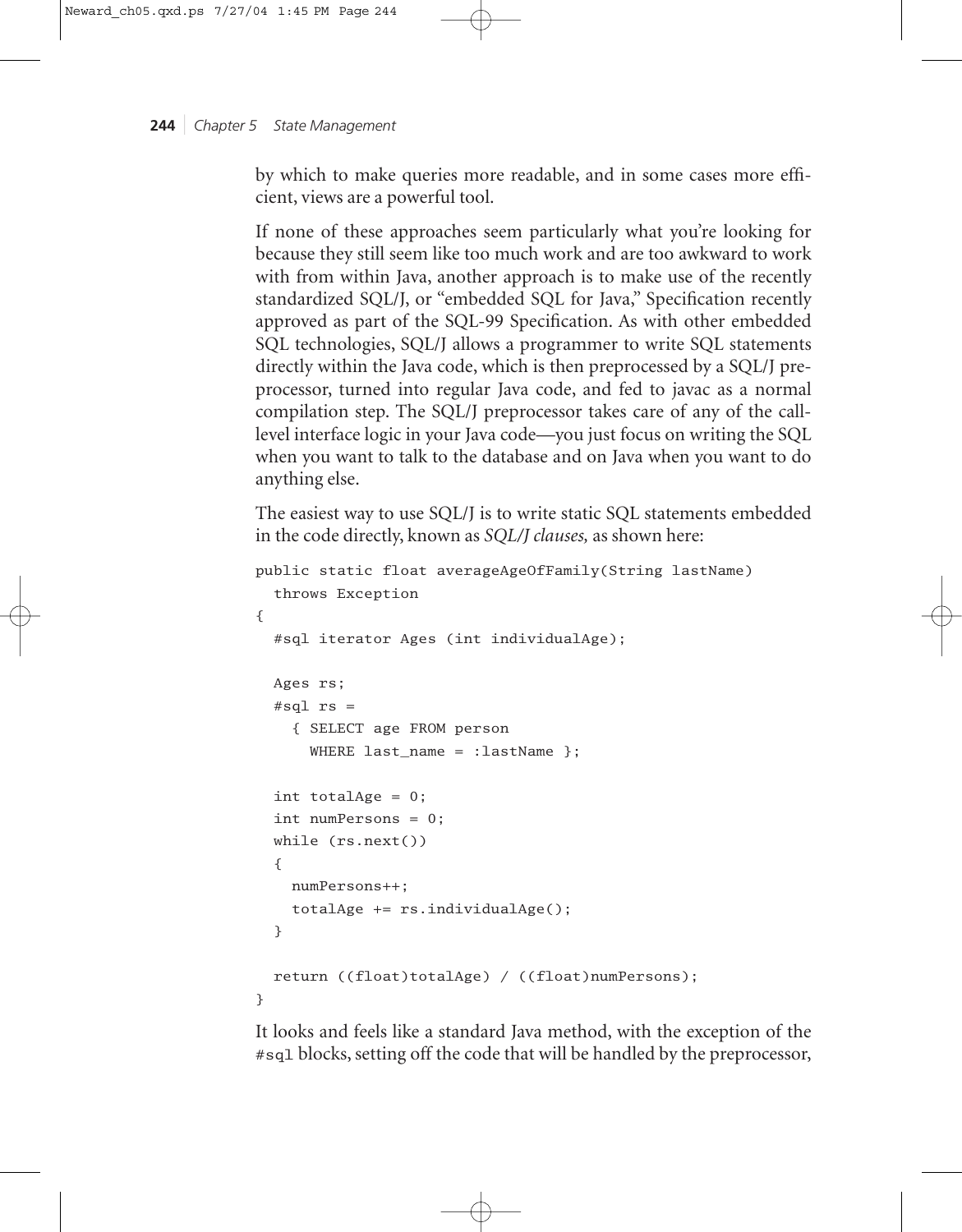# *Item 41: Use relational-first persistence to expose the power of the relational model* ❘ **245**

and the Ages type introduced by the #sql iterator clause early in the method body. This isn't the place to discuss the ins and outs of SQL/J syntax; download the reference implementation and documentation from http://www.sqlj.org.

The thing to recognize here is that SQL/J essentially hides almost all of the data access plumbing from sight, leaving only the barest minimum of scaffolding in place to make it easy to write the SQL itself—in many respects, it's the absolute inverse of an objects-first technology like JDO, which tries so hard to hide the relational access from the programmer's perspective. On top of this "get right to the relational data access" idea, SQL/J also offers a major improvement over any other data access technology to date: if the database schema is available at the time of compilation, a SQL/J preprocessor/translator can actually check, in compile time, the SQL in the Java code against the schema, catching typos and syntax errors without having to rely on runtime SQLException instances to find them. This alone is a compelling reason to take a hard look at SQL/J.

One major drawback to SQL/J, however, is its relative lack of support within the J2EE community. Although the J2EE and EJB Specifications do mention it by name as a possible data access technology layer, it receives almost no attention beyond that. Oracle is the only major database vendor to have a SQL/J implementation available as of this writing, and there seems to be little support from the community as a whole, which is a shame because in many respects this is the epitome of a relational-first persistence approach.

As with the objects-first persistence approach, the relational-first approach has its share of strengths and weaknesses. It exposes the power and grace that SQL itself encompasses, but at the expense of having to abandon (to at least a certain degree) the beauty of the object model in obtaining and updating data. It means having to write code that takes data out of the relational API, be that JDBC or SQL/J, and puts it into your object model, but the tradeoff is that you get to control the exact SQL produced, which can be a powerful optimization because not all SQL is created equal (see Item 50).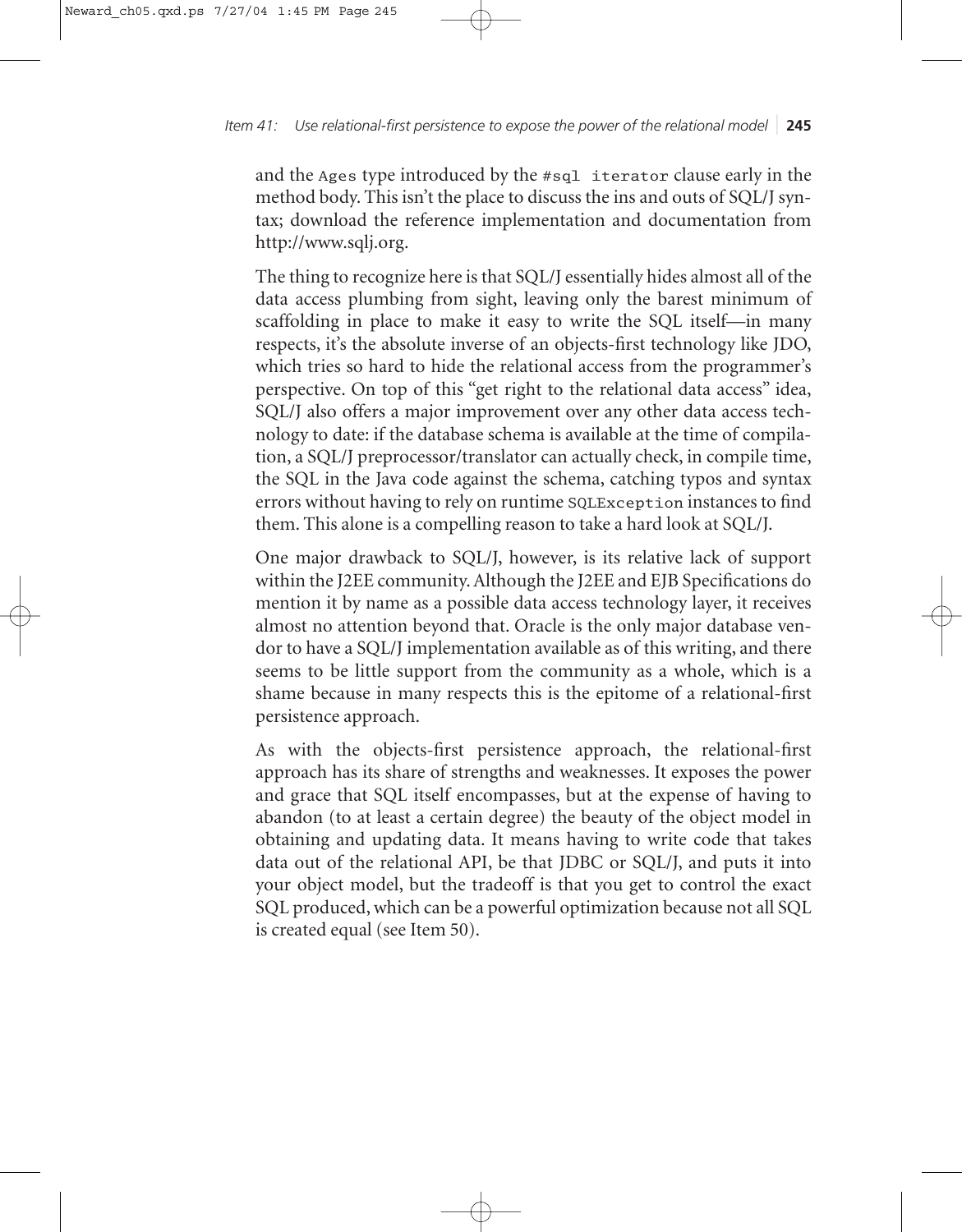# **Item 42: Use procedural-first persistence to create an encapsulation layer**

Prior to the object-oriented takeover of the programming language community, prior to the almost universal sweep of data storage options in the late 1970s and early 1980s that made relational databases ubiquitous, another approach quickly made its way through the ranks of IT.

Instead of directly accessing the data storage layer through SQL, middleware products (TP Monitors and the like) provided well-known entry point routines, what we would call *procedures* today. These procedures accepted a set of input (parameters) and guaranteed that they would store the data to the system, returning some kind of result indicating success or failure of the action. The details of the actual storage schema and mechanism were hidden behind these opaque walls of the procedure's entry point—so long as the middleware layer ensured that the data was stored appropriately (and could be retrieved, usually via another procedure), no further knowledge was necessary. Later, these procedures were extended to also provide certain kinds of processing, such as providing transactional semantics as a way to guarantee that the entire procedure could execute with ACID properties in place. Even later this processing was made available directly within the database, via what we now call *stored procedures*.

In the beginning, the goal was to provide an encapsulation layer protecting the raw data from programs manipulating it, which eventually set the stage for transactional processing, and later, the database management system itself. In many respects, SQL was an outgrowth of this idea, providing a declarative language that allowed operators to simply say what data they were interested in, based on a set of constraints expressed as part of the SQL statement. This approach, aside from being extremely powerful in the right hands, also proved difficult for programmers familiar with procedural (and later, object-oriented) languages to understand.

Like other declarative languages (Prolog and the more modern XSLT), SQL requires that users state only what data they're interested in, not how to approach obtaining that data. This fits well with the overall "flow" of the relational model but feels awkward to procedural programmers first learning SQL—they keep wanting to "start with this table over here, then go get this data element over here based on . . . ," and so on. Declarative and procedural languages are two very different beasts (just as objects and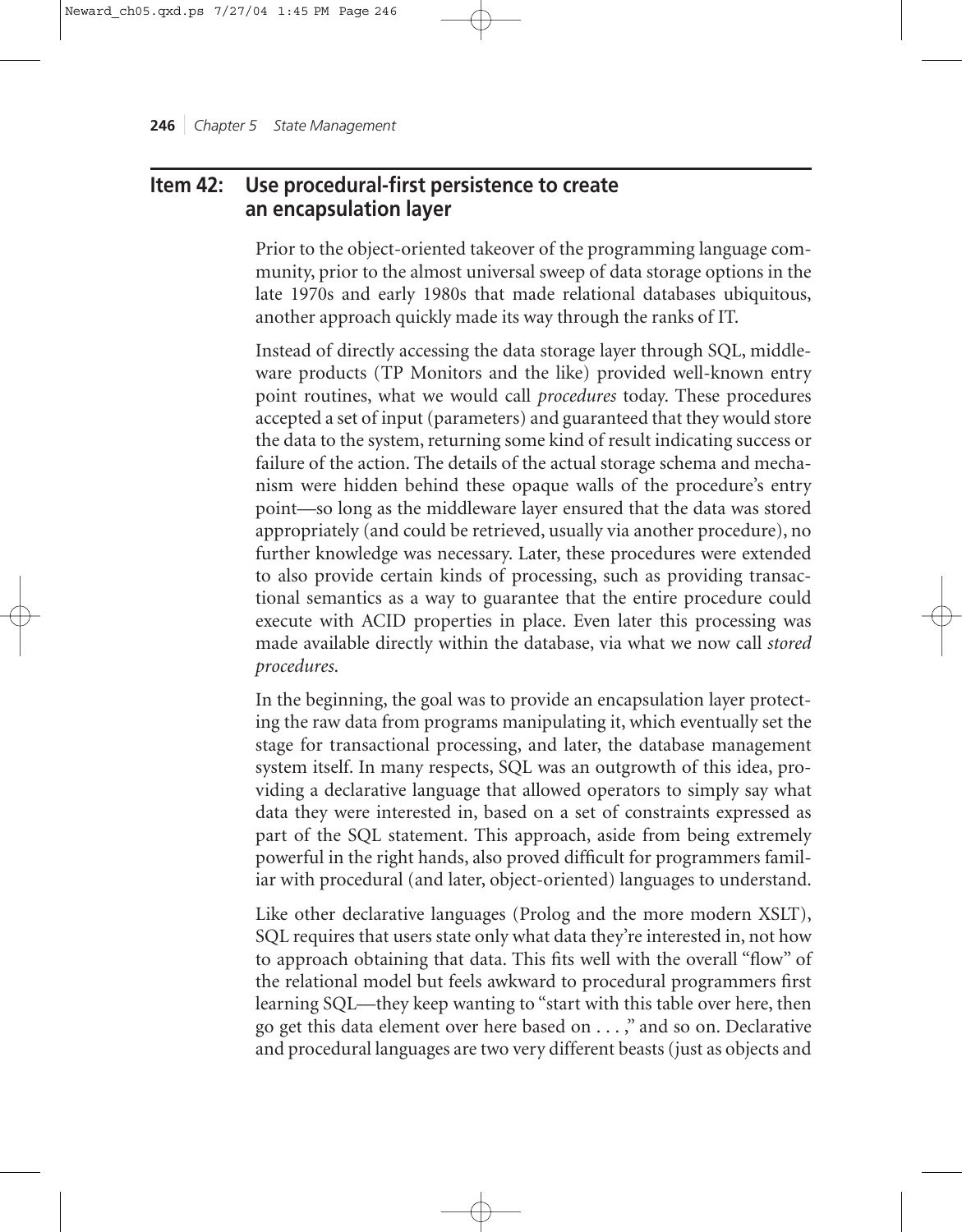*Item 42: Use procedural-first persistence to create an encapsulation layer* ❘ **247**

relations are). This has prompted relational experts like Joe Celko to state, "The single biggest challenge to learning SQL programming is unlearning procedural programming" [Henderson03, 1].

Rather than adopt one of the other models, then, what works best in some cases is to simply bury the details of persistence behind another layer of software, such that the messy details of doing the persistence can be hidden away from the programmer's view—true encapsulation. Doing this can be as simple as the following code:

```
public class DataManager
{
  private DataManager() 
  { /* Prevent accidental creation */ }
  public Person findPersonByLastName(String lastName)
  {
    // Open a Connection, create a Statement, execute
    // SELECT * FROM person p WHERE 
    // p.last_name = (lastName)
    // Extract data, put into new Person instance,
    // return that
  }
  public void updatePerson(Person p)
  {
    // Open a Connection, create a Statement, execute
    // UPDATE person p SET . . .
  }
}
```
Note that the DataManager is a Singleton but runs locally in the client's virtual machine; it relies on the database access layer (in this case, JDBC) to protect it from any concurrency concerns in order to avoid being a Remote Singleton (see Item 5).

While this makes the DataManager a relatively large class to work with, it does have a number of advantages that make it an attractive option.

- Data access experts can tune the data access logic (which we'll assume is SQL) as necessary to achieve optimal results.
- If necessary, changing data storage systems means changing this one class. If we want to change from a relational back end to an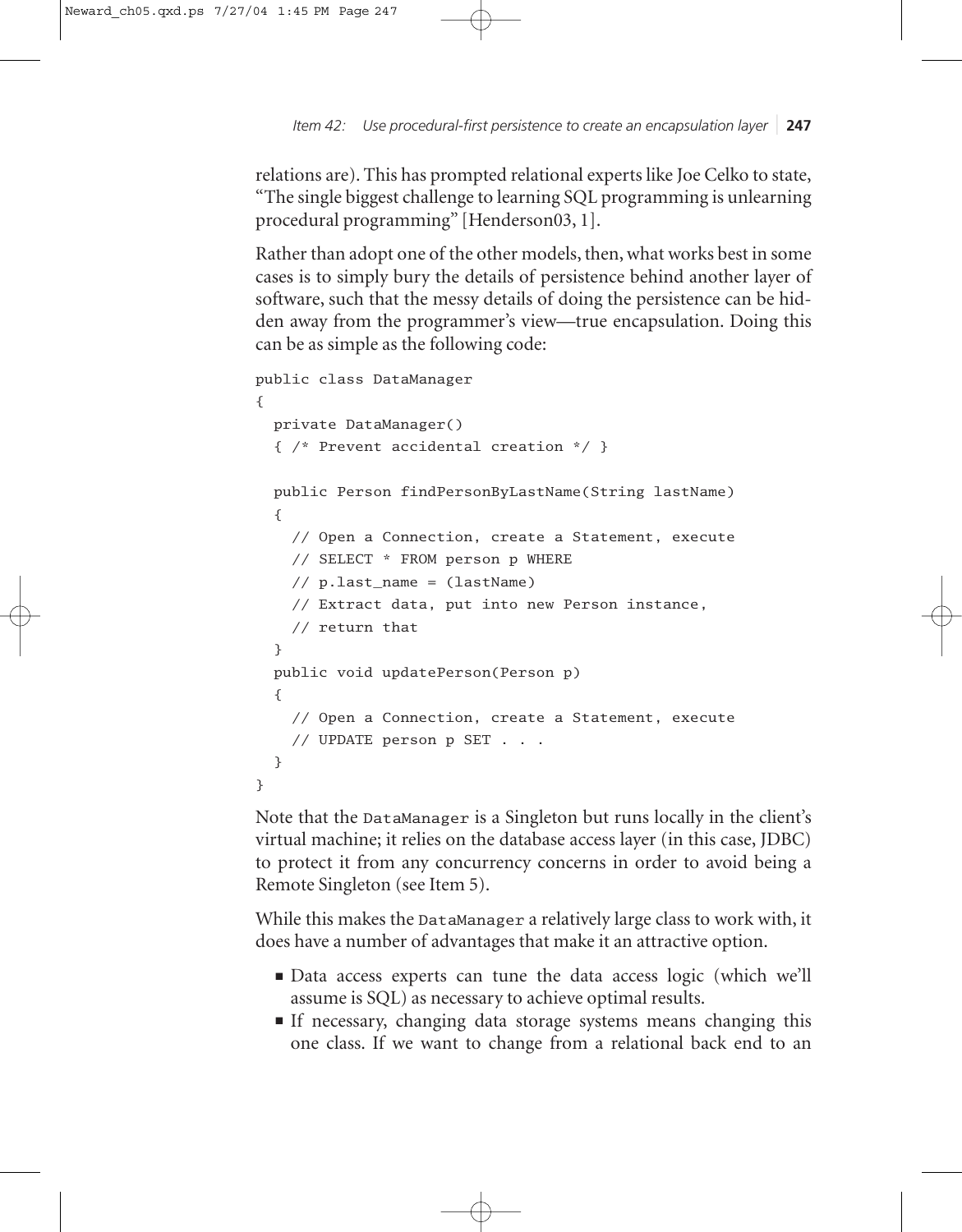OODBMS, client code doesn't have to change to do the persistence work (even if it is potentially unnecessary, depending on the OODBMS in use and its underlying persistence semantics).

- Since we know that all the persistence logic for this request is bracketed within this function, clients don't have to worry about transactional semantics or transactions being held open any longer than necessary; this is important to minimize lock windows (see Item 29).
- We can use whatever data access APIs make the most sense for implementing the methods in this one class without changing any client code. If we start by using JDBC and find that JDBC is too low-level to use effectively (not an uncommon opinion), we can switch to SQL/J for this one class only, and clients are entirely ignorant of the change. If we find that SQL/J is easier to work with but doesn't generate optimal JDBC-based access, we can switch back with impunity.
- We could keep back-end portability by making DataManager an interface and creating DataManager derivatives that specialize in doing storage to one or more different back-end storage layers—an OracleDataManager, an HSQLDataManager (for in-process relational data storage), a generic JDBCDataManager (for generic nonoptimized JDBC-SQL access), and so on. This allows us to tune for a particular back end without sacrificing overall system portability, but at the expense of a lot of work to build each one, including maintenance when the DataManager interface needs to change.
- New access requires modifying the centralized class. This may seem like a disadvantage at first—after all, who wants to go back and modify code once it's "done"?—but the fact that somebody wants a new query or update gives the DataManager developer an opportunity to revisit the data access code and/or the actual storage of the data. We can use this to add a few optimizations based on the new usage, such as creating new indexes in the relational model. It also serves as a sanity check to prevent looking up data by invalid criteria ("Well, since everybody knows that only men are programmers, I was going to do the programmer lookup by adding criteria to restrict by gender= male; that should speed up the query, right?").

In essence, the DataManager class serves as our sole point of coupling between the data storage tier and the Java code that wants to access it.

Procedural access isn't always done at the Java language level, however. Most commercial databases offer the ability to execute procedural code directly within the database itself, a stored procedure in DBMS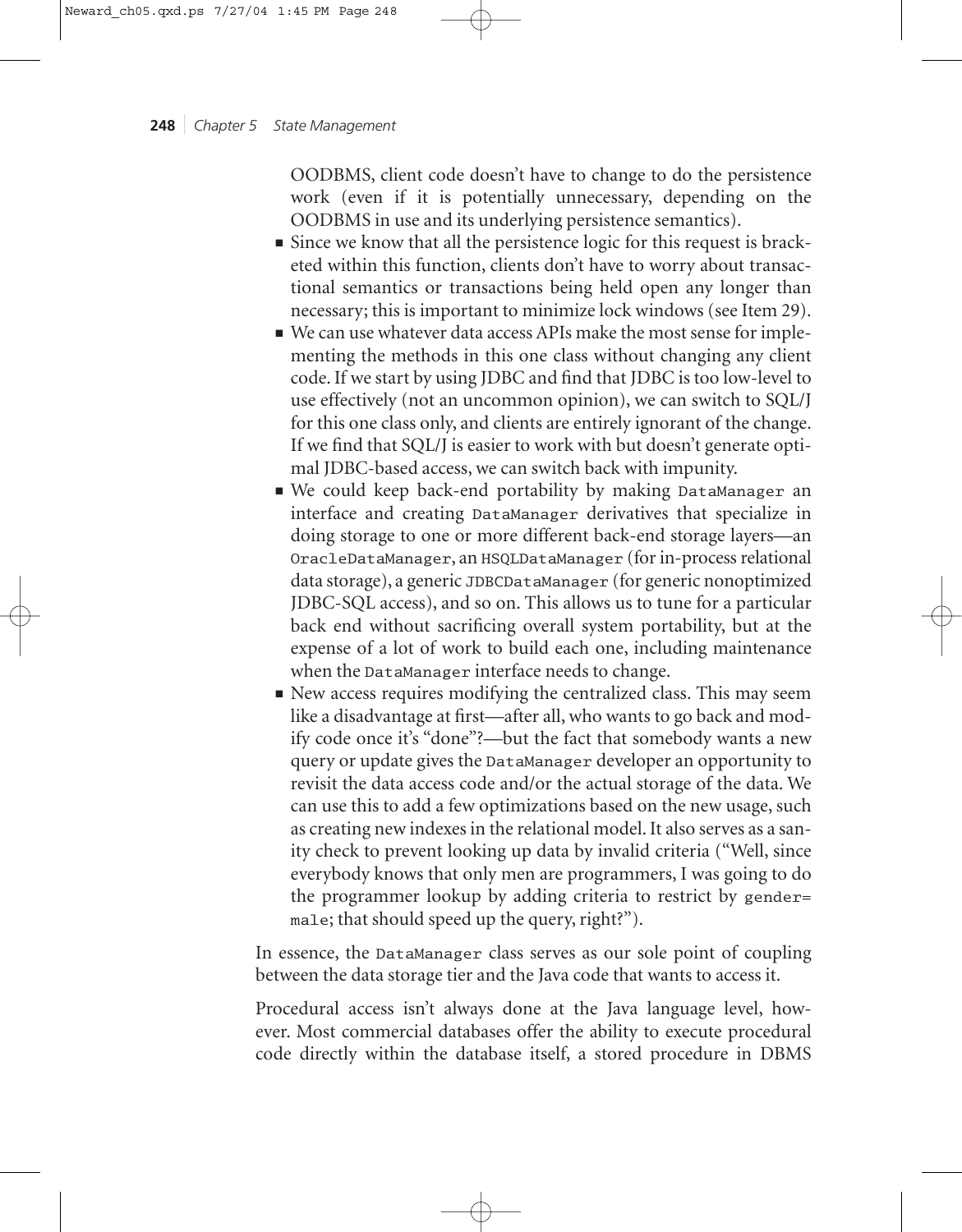*Item 43: Recognize the object-hierarchical impedance mismatch* ❘ **249**

nomenclature. While all the major database vendors offer vendor-specific languages for writing stored procedures, many are starting to support the idea of writing Java stored procedures (an unfortunate overload of the acronym JSP), meaning Java programmers don't have to learn another language. However, one of the brightest advantages of using the storedprocedure-as-persistence model is that we can pass the implementation of the stored procedure to the database staff, leaving the entire data model in their hands to be designed, implemented, and tuned as necessary. As long as the definitions of the stored procedures don't change (we'll get runtime SQLException instances if they do) and the stored procedure implementations do what we expect them to (like store or retrieve the data), we can remain entirely ignorant of the underlying data model which, if you're as good at relational design and execution as I am (that is to say, not at all), is a good thing.

By the way, if you're thinking that the procedural model is a horrible idea, and you would never consider using anything like it, stop and have another look at the Session Façade [Alur/Crupi/Malks, 341], Domain Store [Alur/Crupi/Malks, 516], and other data access patterns. In order to avoid round-trips to the database, recall that current EJB "best practice" thinking has clients calling session beans, passing either Data Transfer Objects [Fowler, 401] or other data in bulk (see Item 23) as parameters to the session bean method, to be extracted and inserted into the local entity bean for storage in the database. This is no different than the DataManager presented earlier, except that now DataManager is a session bean. The same will be true of just about any Web service–based data access model.

# **Item 43: Recognize the object-hierarchical impedance mismatch**

XML is everywhere, including in your persistence plans.

Once we'd finally gotten around to realizing that XML was all about data and not a language for doing markup itself as HTML was, industry pundits and writers started talking about XML as the logical way to represent objects in data form. Shortly thereafter, the thought of using XML to marshal data across the network was introduced, and SOAP and its accompanying follow-up Web Service specifications were born.

The problem is that XML is intrinsically a hierarchical way to represent data—look at the XML Infoset Specification, which requires that data be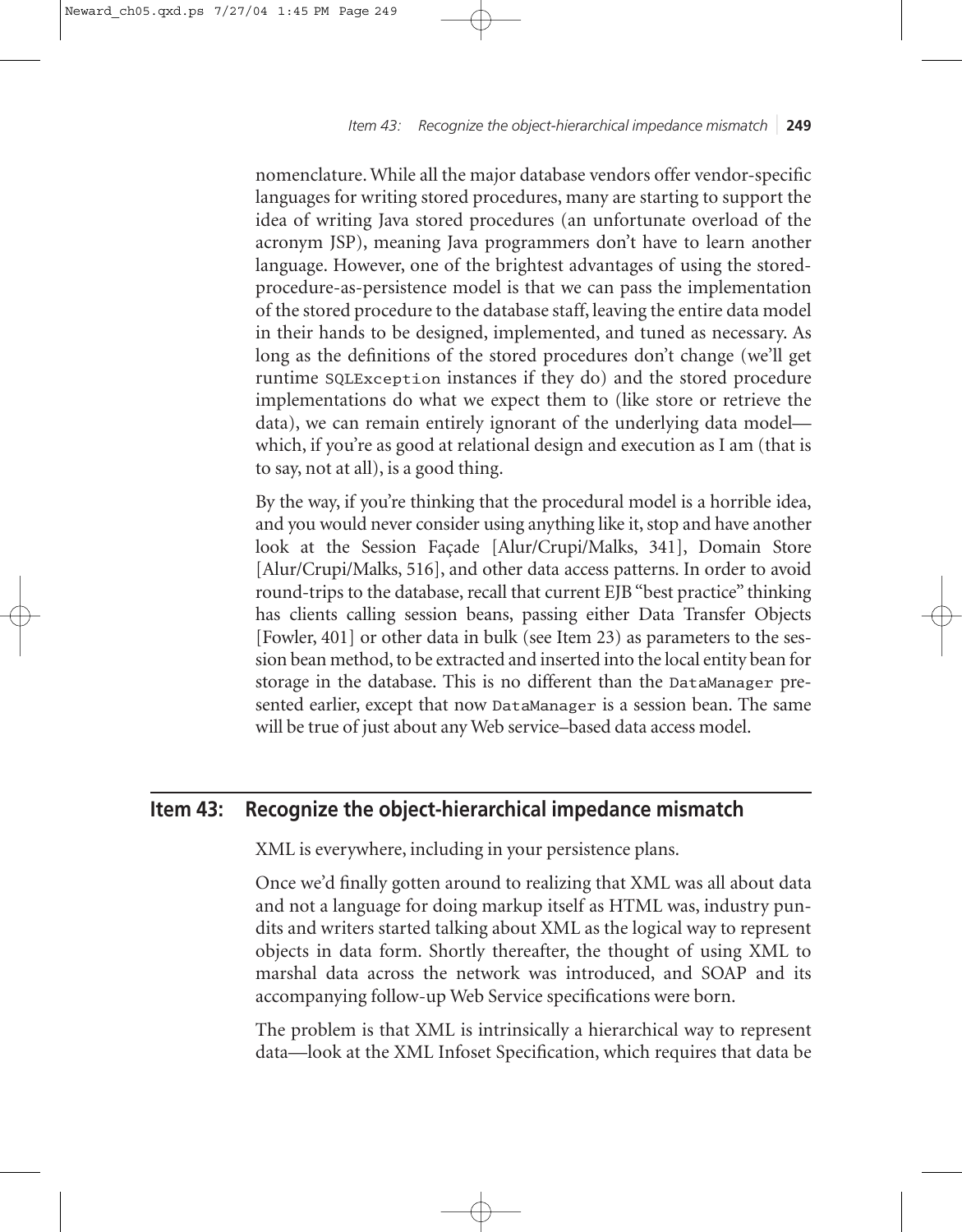well formed, meaning the elements in an XML document must form a nice tree of elements (each element can have child elements nested within it, each element has a single parent in which it's nested, with the sole exception of the single "root" node that brackets the entire document, and so on). This means that XML is great for representing hierarchical data (hence the title of this item), and assuming your objects form a neat hierarchy, XML is a natural way to represent that data (hence the natural assumption that XML and objects go hand in hand).

But what happens when objects don't form nice, natural trees?

Hierarchical data models are not new; in fact, they're quite old. The relational data model was an attempt to find something easier to work with than the database systems of the day, which were similar in concept, if not form, to the hierarchical model we see in XML today. The problem with the hierarchical model at the time was that attempting to find data within it was difficult. Users had to navigate the elements of the tree manually, leaving users to figure out "how" instead of focusing on "what"—that is, how to get to the data, rather than what data they were interested in.

With the emergence of XML (and the growing interest in "XML databases," despite the inherent ambiguity in that term), it would seem that hierarchical data models are becoming popular once again. While a full discussion of the implications of a hierarchical data model are beyond the scope of this book, it's important to discuss two things here: when we're likely to use a hierarchical data model in J2EE, and what implications that will have for Java programmers.

While the industry currently doesn't recognize it, mapping objects to XML (the most common hierarchical storage model today) is not a simple thing, leading us to wonder whether an *object-hierarchical impedance mismatch*—in other words, a mismatch between the free-form object model we're all used to and the strictly hierarchical model the XML Infoset imposes—is just around the corner.<sup>3</sup> In fact, given that we now have vendors offering libraries to map objects to XML for us, as well as the more recent Java API for XML Binding (JAXB) standard to help

<sup>3.</sup> Let's not even consider the implications of objects stored in relational databases being transformed into XML: the idea of an object-relational-hierarchical impedance mismatch is enough to move the strongest programmer to tears.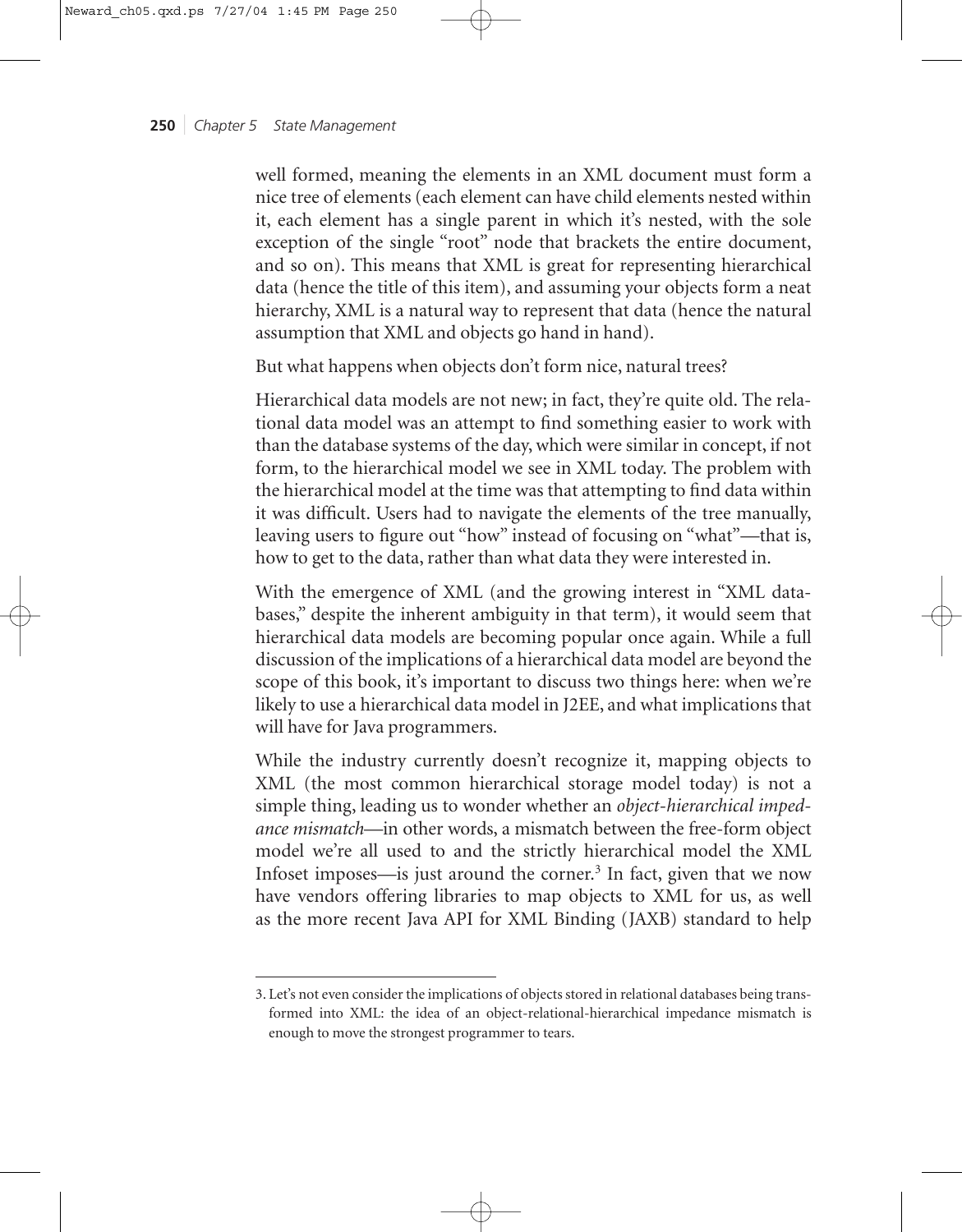*Item 43: Recognize the object-hierarchical impedance mismatch* ❘ **251**

unify the various implementations that do so, it may be fair to infer that mapping objects to XML and back again isn't as simple as it seems granted, simple object models map to XML pretty easily, but then again, simple object models map pretty easily to relational tables, too, and we all know how "easy" it is to do object-relational mapping.

Much of the problem with mapping objects to a hierarchical model is the same problem that occurs when mapping objects to a relational model: preserving object identity. To understand what I mean, let's go back for a moment to the same Person object we've used in previous items:

```
public class Person
{
 // Fields public just for simplicity
  //
 public String firstName;
 public String lastName;
 public int age;
 public Person(String fn, String ln, int a) 
  { firstName = fn; lastName = \ln; age = a; }
}
```
Again, simple and straightforward, and it's not overly difficult to imagine what an XML representation of this object would look like:

```
<person>
 <firstName>Ron</firstName>
```

```
<lastName>Reynolds</lastName>
<age>30</age>
```
</person>

So far, so good. But now, let's add something that's completely reasonable to expect within an object-oriented model but completely shatters a hierarchical one—cyclic references:

```
public class Person
{
  public String firstName;
  public String lastName;
  public int age;
  public Person spouse;
```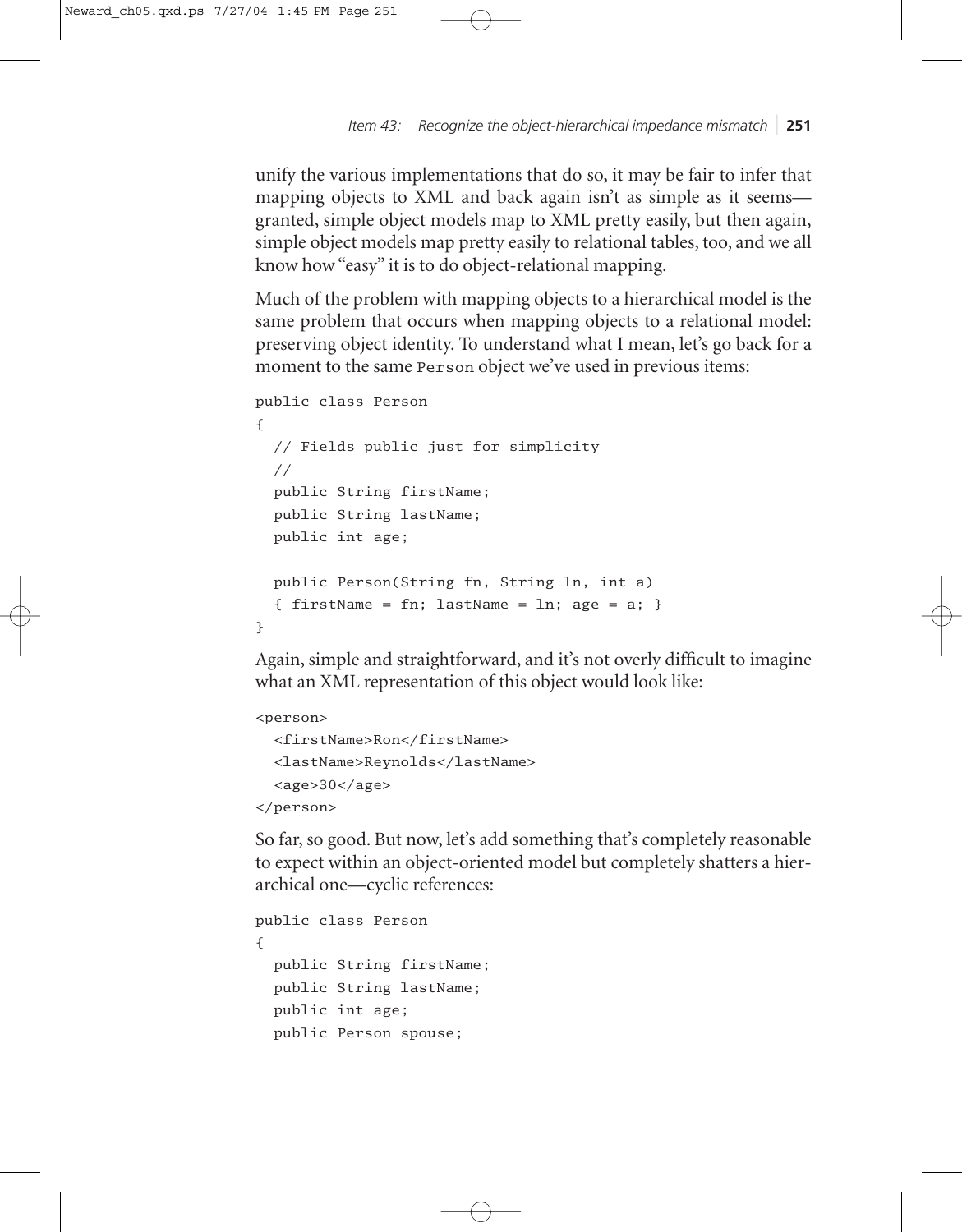```
public Person(String fn, String ln, int a) 
  { firstName = fn; lastName = \ln; age = a; }
}
```
How do you represent the following set of objects?

```
Person ron = new Person("Ron", "Reynolds", 31);
Person lisa = new Person("Lisa", "Reynolds", 25);
ron.spouse = lisa;
lisa.spouse = ron;
```
A not-unreasonable approach to serializing ron out to XML could be done by simply traversing the fields, recursively following each object as necessary and traversing its fields in turn, and so on; this is quickly going to run into problems, however, as shown here:

# <person>

```
<firstName>Ron</firstName>
<lastName>Reynolds</lastName>
<age>31</age>
<spouse>
  <person>
    <firstName>Lisa</firstName>
    <lastName>Reynolds</lastName>
    <age>25</age>
    <spouse>
      <person>
        <firstName>Ron</firstName>
        <lastName>Reynolds</lastName>
        <age>31</age>
        <spouse>
          \langle!-- Uh, oh . . . -->
```
As you can see, an infinite recursion develops here because the two objects are circularly referencing one another. We could fix this problem the same way that Java Object Serialization does (see Item 71), by keeping track of which items have been serialized and which haven't, but then we're into a bigger problem: Even if we keep track of identity within a given XML hierarchy, how do we do so across hierarchies? That is, if we serialize both the ron and lisa objects into two separate streams (perhaps as part of a JAX-RPC method call), how do we make the deserialization logic aware of the fact that the data referred to in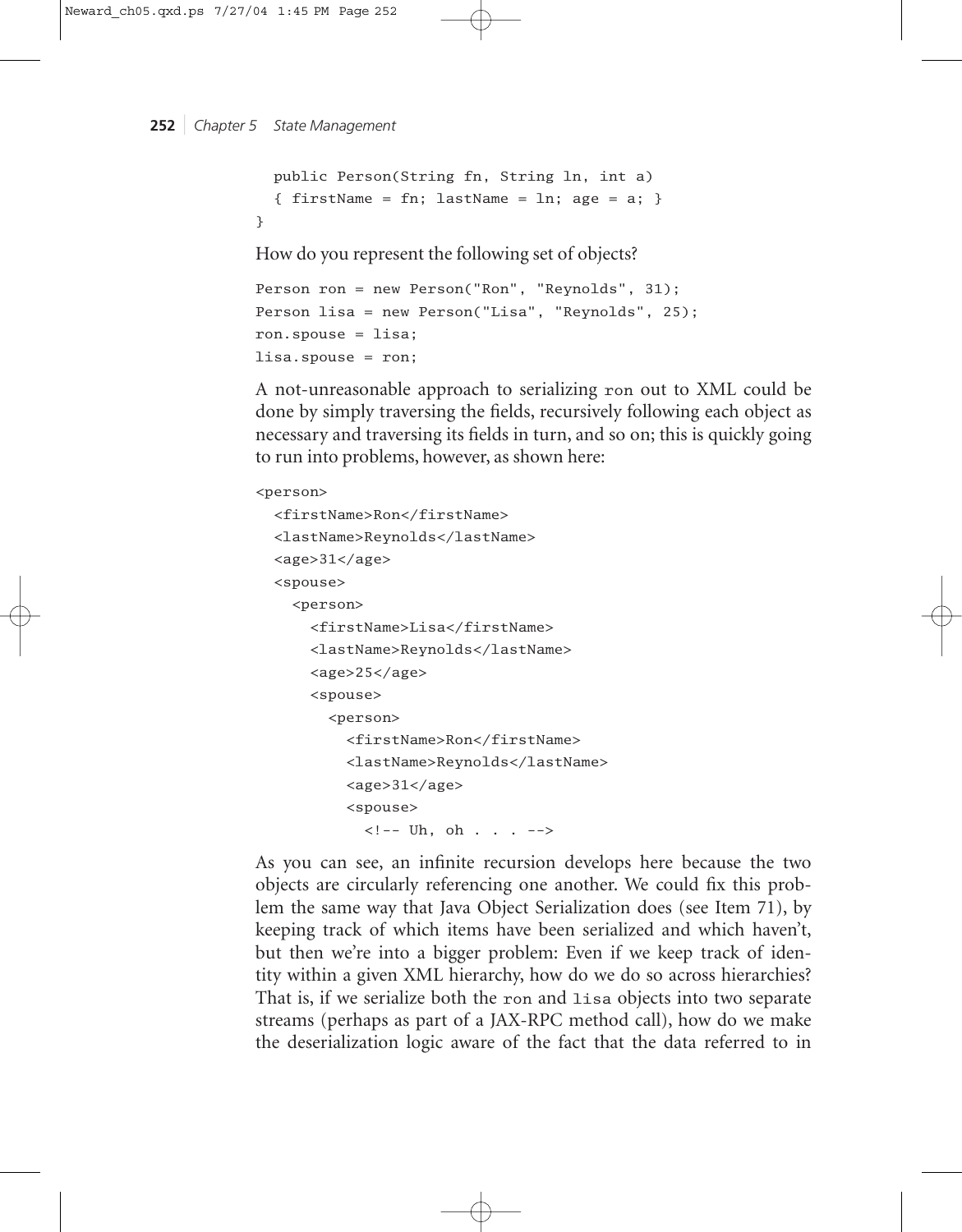*Item 43: Recognize the object-hierarchical impedance mismatch* ❘ **253**

the spouse field of ron is the same data referred to in the spouse field of lisa?

```
String param1 = ron.toXML(); // Serialize to XML
String param2 = lisa.toXML(); // Serialize to XML
sendXMLMessage("<parameters>" + param1 + param2 +
               "</parameters>");
```

```
/* Produces:
param1 =
<person id="id1">
  <firstName>Ron</firstName>
  <lastName>Reynolds</lastName>
  <age>31</age>
  <spouse>
    <person id="id2">
      <firstName>Lisa</firstName>
      <lastName>Reynolds</lastName>
      <age>25</age>
      <spouse><person href="id1" /></spouse>
    </person>
  </spouse>
</person>
param2 =
<person id="id1">
  <firstName>Lisa</firstName>
  <lastName>Reynolds</lastName>
  <age>25</age>
  <spouse>
    <person id="id2">
      <firstName>Ron</firstName>
      <lastName>Reynolds</lastName>
      <age>25</age>
      <spouse><person href="id1" /></spouse>
    </person>
  </spouse>
</person>
 */
// . . . On recipient's side, how will we get
```
// the spouses correct again?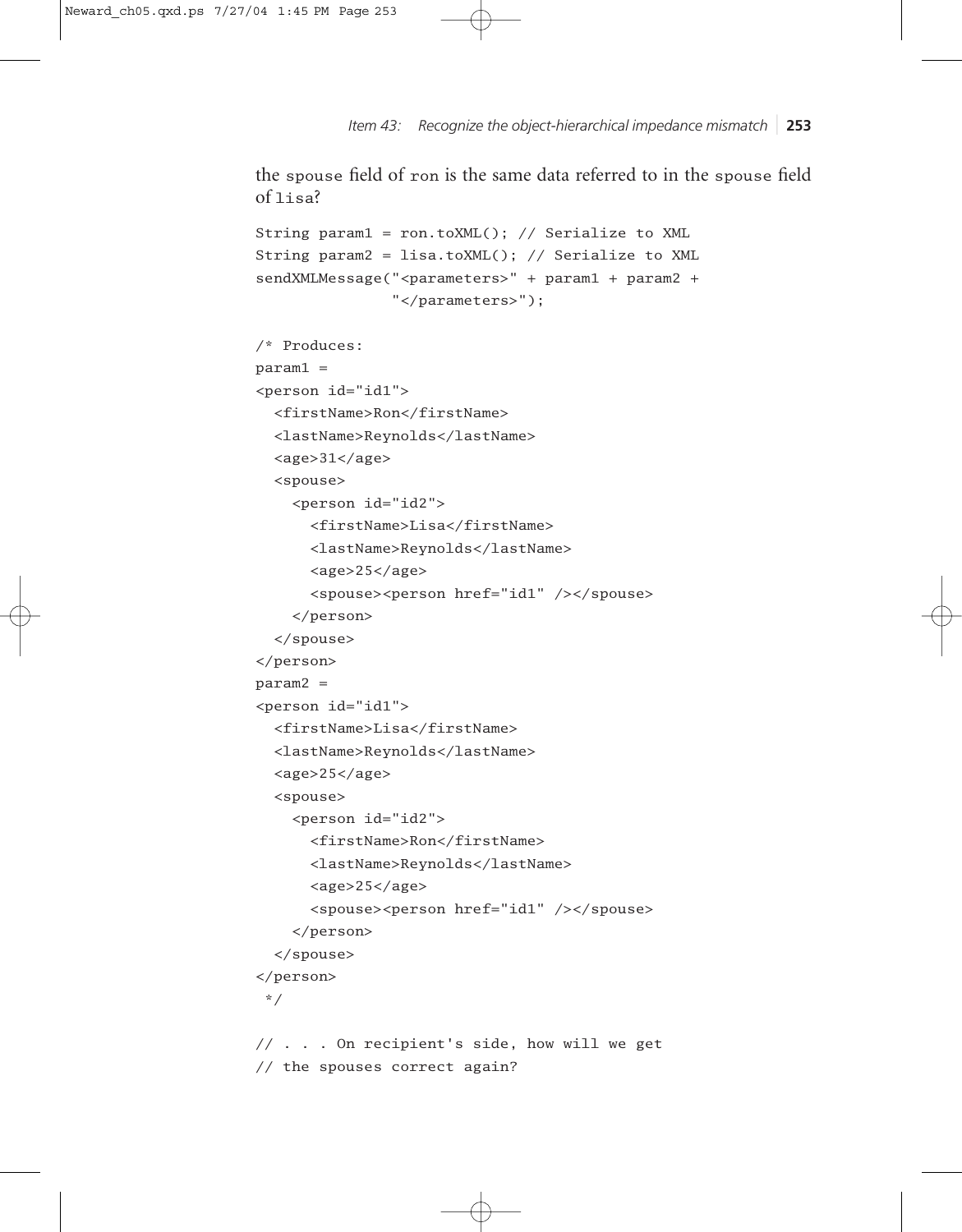(By the way, this trick of using id and href to track object identity is not new. It's formally described in Section 5 of the SOAP 1.1 Specification, and as a result, it's commonly called *SOAP Section 5 encoding* or, more simply, *SOAP encoding*.) We're managing to keep the object references straight within each individual stream, but when we collapse the streams into a larger document, the two streams have no awareness of one another, and the whole object-identity scheme fails. So how do we fix this?

The short but brutal answer is, we can't—not without relying on mechanisms outside of the XML Infoset Specification, which means that schema and DTD validation won't pick up any malformed data. In fact, the whole idea of object identity preserved by SOAP Section 5 encoding is entirely outside the Schema and/or DTD validator's capabilities and has been removed in the latest SOAP Specification (1.2). Cyclic references, which are actually much more common in object systems than you might think, will break a hierarchical data format every time.

Some will point out that we can solve the problem by introducing a new construct into the stream that "captures" the two independent objects, as in the following code:

```
<marriage>
 <person>
    <!-- Ron goes here -->
 </person>
 <person>
    <!-- Lisa goes here -->
 </person>
</marriage>
```
But that's missing the point—in doing this, you've essentially introduced a new data element into the mix that doesn't appear anywhere in the object model it was produced from. An automatic object-to-XML serialization tool isn't going to be able to make this kind of decision, and certainly not without some kind of developer assistance.

So what? It's not like we're relying on XML for data storage, for the most part—that's what we have the relational database for, and objectrelational mapping layers will take care of all those details for us. Why bother going down this path of object-hierarchical mapping?

If you're going to do Web Services, you're going to be doing objecthierarchical mapping: remember, SOAP Section 5 encoding was created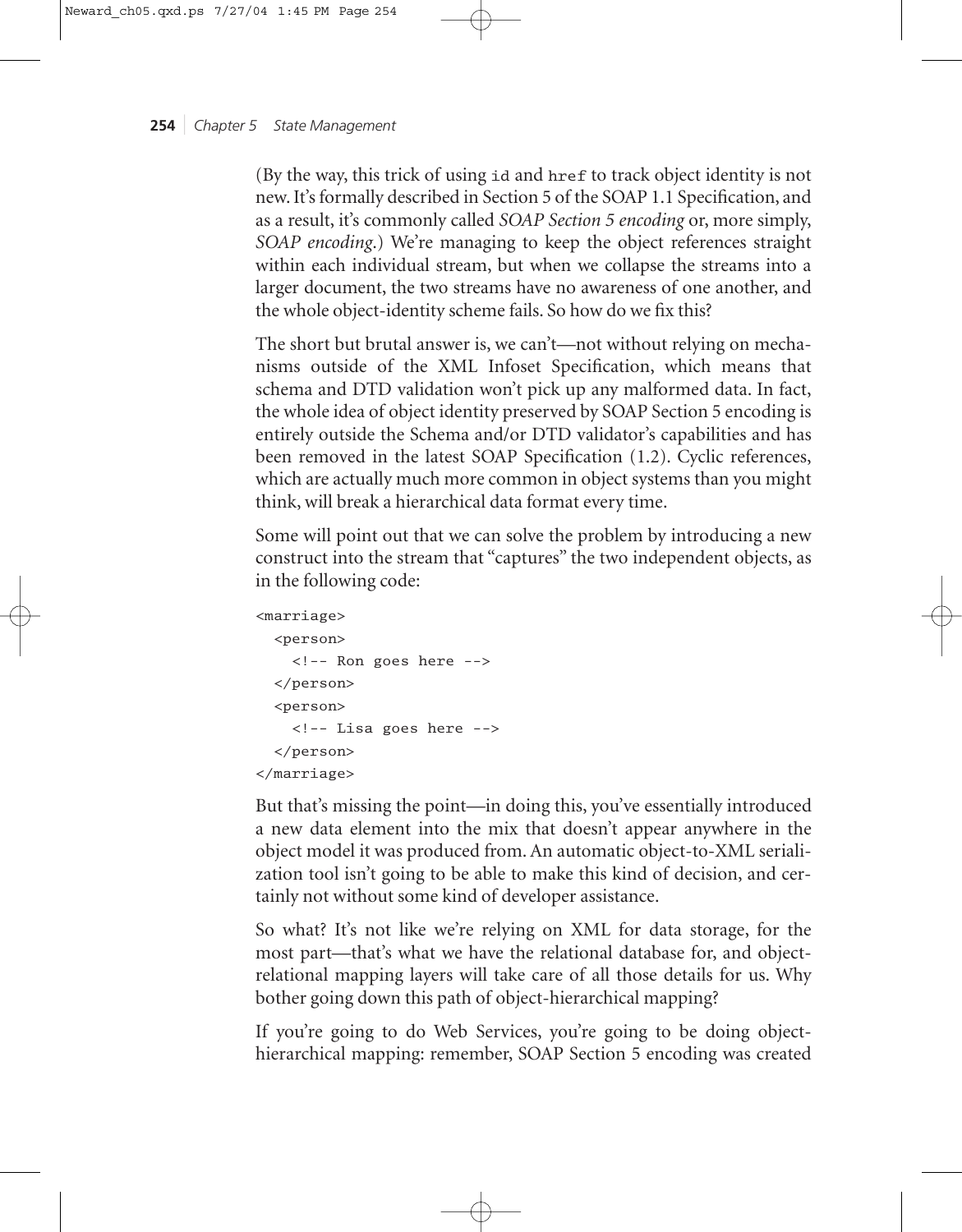*Item 43: Recognize the object-hierarchical impedance mismatch* ❘ **255**

to solve this problem because we want to silently and opaquely transform objects into XML and back again without any work on our part. And the sad truth is, just as object-relational layers will never be able to silently and completely take care of mapping objects to relations, object-hierarchical layers like JAXB or Exolab's Castor will never be able to completely take care of mapping objects to hierarchies.

Don't think that the limitations all go just one way, either. Objects have just as hard a time with XML documents, even schema-valid ones, as XML has with object graphs. Consider the following schema:

```
<xsd:schema xmlns:xsd='http://www.w3.org/2001/XMLSchema'
   xmlns:tns='http://example.org/product'
    targetNamespace='http://example.org/product' >
 <xsd:complexType name='Product' >
    <xsd:sequence>
      <xsd:choice>
        <xsd:element name='produce'
                     type='xsd:string'/>
        <xsd:element name='meat' type='xsd:string' />
      </xsd:choice>
      <xsd:sequence minOccurs='1'
                    maxOccurs='unbounded'>
        <xsd:element name='state' 
                     type='xsd:string' />
        <xsd:element name='taxable'
                     type='xsd:boolean'/>
      </xsd:sequence>
    </xsd:sequence>
 </xsd:complexType>
 <xsd:element name='Product' type='tns:Product' />
</xsd:schema>
```
Here is the schema-valid corresponding document:

```
<groceryStore xmlns:p='http://example.org/product'>
  <p:Product>
    <produce>Lettuce</produce>
    <state>CA</state>
    <taxable>true</taxable>
    <state>MA</state>
    <taxable>true</taxable>
```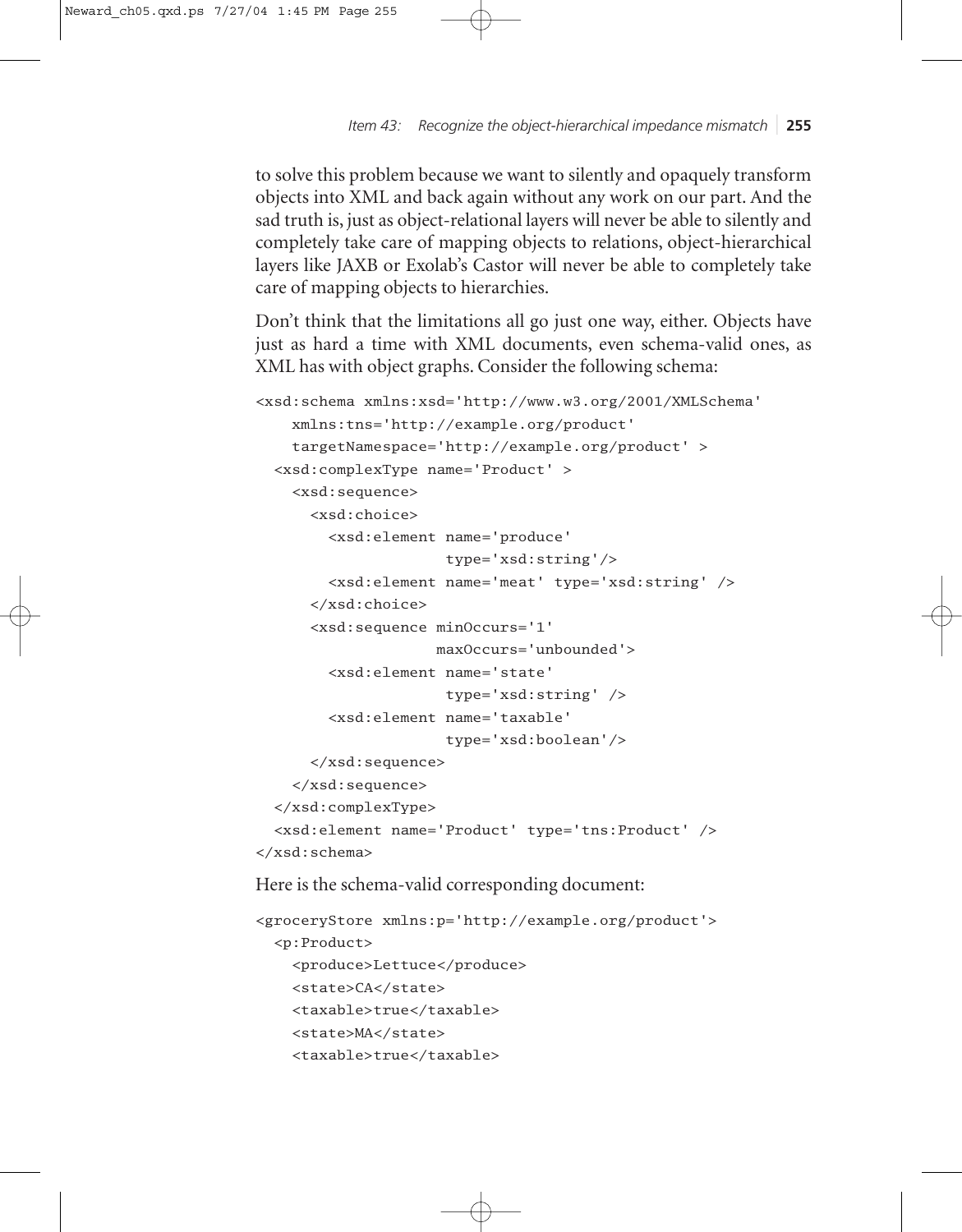```
<state>CO</state>
    <taxable>false</taxable>
 </p:Product>
  <p:Product>
    <meat>Prime rib</meat>
    <state>CA</state>
    <taxable>false</taxable>
    <state>MA</state>
    <taxable>true</taxable>
    <state>CO</state>
    <taxable>false</taxable>
 </p:Product>
</groceryStore>
```
Ask yourself this question: How on earth can Java (or, for that matter, any other traditional object-oriented language, like C++ or C#) represent this repeating sequence of element state/taxable pairs, or the discriminated union of two different element types, produce or meat? The closest approximation would be to create two subtypes, one each for the produce and meat element particles, then create another new type, this time for the state/taxable pairs, and store an array of those in the Product type itself. The schema defined just one type, and we have to define at least four in Java to compensate.

Needless to say, working with this schema-turned-Java type system is going to be difficult at best. And things get even more interesting if we start talking about doing derivation by restriction, occurrence constraints (minOccurs and maxOccurs facets on schema compositors), and so on. JAXB and other Java-to-XML tools can take their best shot, but they're never going to match schema declarations one-for-one, just as schema and XML can't match objects one-for-one. In short, we have an impedance mismatch.

# Where does this leave us?

For starters, recognize that XML models hierarchical data well but can't effectively handle arbitrary object graphs. In certain situations, where objects model into a neat hierarchy, the transition will be smooth and seamless, but it takes just one reference to something other than an immediate child object to seriously throw off object-to-XML serializers. Fortunately, strings, dates, and the wrapper classes are usually handled in a pretty transparent manner, despite their formal object status, so that's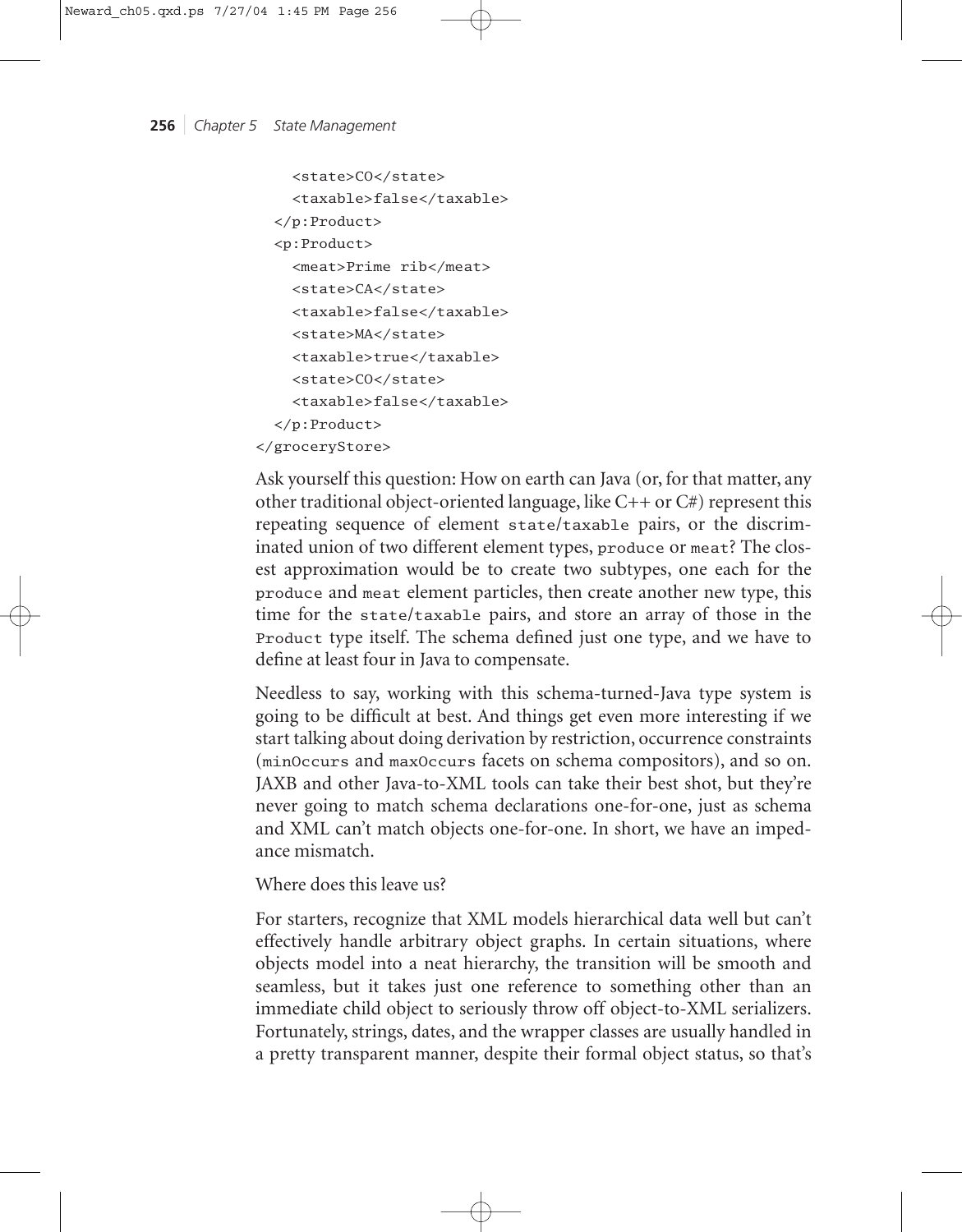*Item 43: Recognize the object-hierarchical impedance mismatch* ❘ **257**

not an issue, but for anything else, be prepared for some weird and semiobfuscated results from the schema-to-Java code generator.

Second, take a more realistic view of what XML can do for you. Its ubiquity makes it a tempting format in which to store all your data, but the fact is that relational databases still rule the roost, and we're mostly going to use XML as an interoperability technology for the foreseeable future. Particularly with more and more RDBMS vendors coming to XML as a format with which to describe data, the chances of storing data as XML in an "XML database" are slight. Instead, see XML as a form of "data glue" between Java and other type systems, such as .NET and C++.

A few basic principles come to mind, which I offer here with the huge caveat that some of these, like any good principles, may be sacrificed if the situation calls for it.

- *Use XML Schema to define your data types*. Just as you wouldn't realistically consider doing an enterprise project storing data in a relational database without defining relational constraints on your data model, don't realistically consider doing enterprise projects storing data in XML without defining XML data types. Having said that, however, at times, a more flexible model of XML will be useful, such as when allowing for user extensions to the XML data instances. Be prepared for this by writing your types to have extension points within the type declarations, via judicious use of any-type elements. And, although this should be rare within the enterprise space, in some cases some XML data needs to be entirely free-form in order to be useful, such as Ant scripts. In those situations, be strong enough to recognize that you won't be able to (or want to) have schema types defined and that they will require hand-verification and/or parsing.
- *Prefer a subset of the schema simple types*. XML Schema provides a rich set of simple types (those that most closely model primitive types in Java), such as the yearMonth and MonthDay types for dates, but Java has no corresponding equivalent—a schema-to-Java toll will most likely model both of those, as well as many others, as a simple integer field. Unfortunately, that means you can store anything you want into that field, thus losing the type definition intended by the schema document in the first place. To avoid this situation, prefer to stick to the types in XSD schema that most closely model what Java (and .NET and any other language you may end up talking to) can handle easily.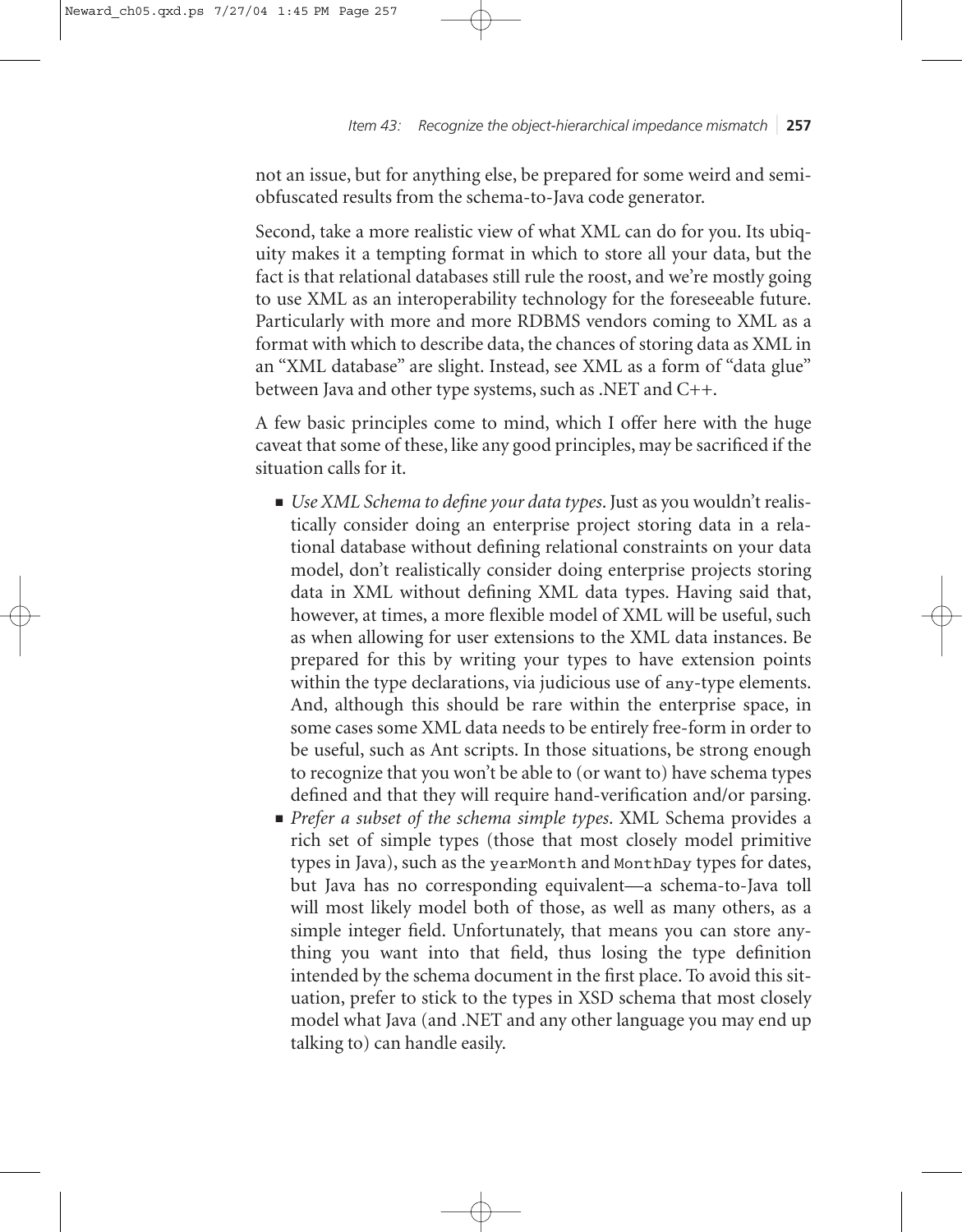- *Use XML Schema validating parsers to verify instances of your schema types when parsing those instances*. The parser will flag schemainvalid objects, essentially acting as a kind of data-scrubbing and input-validating layer for you, without any work on your part. This will in turn help enforce that you're using document-oriented approaches to your XML types, since straying from that model will flag the validator. Be aware, though, that schema-validating parsers are woefully slow compared to their non-schema-validating counterparts. More importantly, schema-validating parsers will only be able to flag schema-invalid objects, and if you're taking an object-based approach to your XML types that uses out-of-band techniques (like SOAP encoding does), schema validators won't pick it up, so you'll know there's a problem only when the parser buys off on the object but your code doesn't. That's a hard scenario to test for.
- *Understand that type definitions are relative.* Your notion of what makes a Person is different from my notion of what makes a Person, and our corresponding definitions of Person (whether in object type definitions, XML Schema, or relational schema) differ accordingly. While some may try to search for the Universal Truth regarding the definition of Person, the fact is that there really isn't one—what's important to your organization about Person is different from what's important to my organization, and no amount of persuasion on your part is going to change that for me, and vice versa. Instead of going down this dead-end road, simply agree to disagree on this, and model schema accordingly if the documents described by this schema are to be used by both of us. In other words, use schema to verify data being sent from one system to another, rather than trying to use it to define types that everybody agrees on.
- *Avoid HOLDS-A relationships*. As with the Person example, instances that hold "references" to other instances create problems. Avoid them when you can. Unfortunately, that's a lot easier said than done. There is no real way to model Person in a document-oriented fashion if Person needs to refer to the spouse and still preserve object identity. Instead, you're going to have to recognize that the Person's spouse is an "owned" data item—so instead of trying to model it as a standalone Person, just capture enough data to uniquely identify that Person from some other document (much as a relational table uses a foreign key to refer to a primary key in another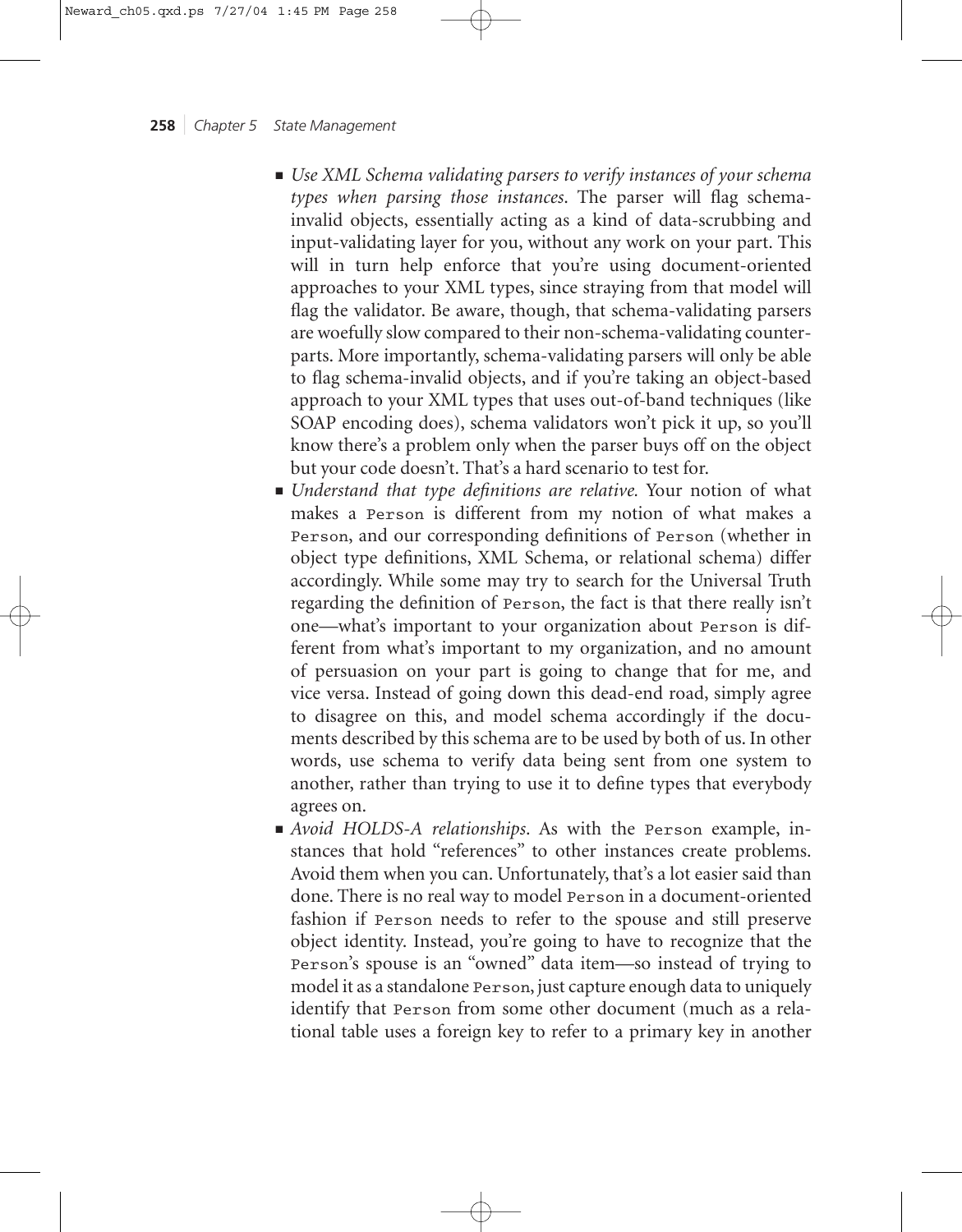*Item 44: Use in-process or local storage to avoid the network* ❘ **259**

table). Unfortunately, again, XML Schema can't reflect this<sup>4</sup> and it will have to be captured in some kind of out-of-band mechanism; no schema constraints can cross documents, at least not as of this writing.

Most importantly, make sure that you understand the hierarchical data model and how it differs from relational and object models. Trying to use XML as an objects-first data repository is simply a recipe for disaster don't go down that road.

# **Item 44: Use in-process or local storage to avoid the network**

Most often, when J2EE developers begin the design and architectural layout of the project, it's a foregone conclusion that data storage will be done in a relational database running on a machine somewhere in the data center or operations center.

Why?

There's no mystical, magical reason, just simple accessibility. We want the data to be accessible by any of the potential clients that use the system.

In the old days, before *n*-tier architectures became the norm, clients connected directly to servers, so the data needed to be held directly on the server, in order to allow all the clients access to all the data; networks hadn't yet achieved widespread ubiquity, and wireless access technology, which makes networking even simpler, hadn't arrived. Connecting machines to a network was a major chore, and as a result, the basic concepts of peer-to-peer communication were reserved for discussions at the lowest levels of the networking stack (the IP protocol, for example).

In time, we realized that putting all of the data on a central server had the additional advantage of putting major load on the server, thereby taking it off the clients. Since the server was a single machine, it was much more cost-effective (so we believed) to upgrade or replace that single machine, rather than all of the clients that connected to it. So not until well after we

<sup>4.</sup> If this XML document is a collection of Person instances, and the spouse is guaranteed to be within this collection someplace, that's a different story, but that also changes what we're modeling here and becomes a different problem entirely.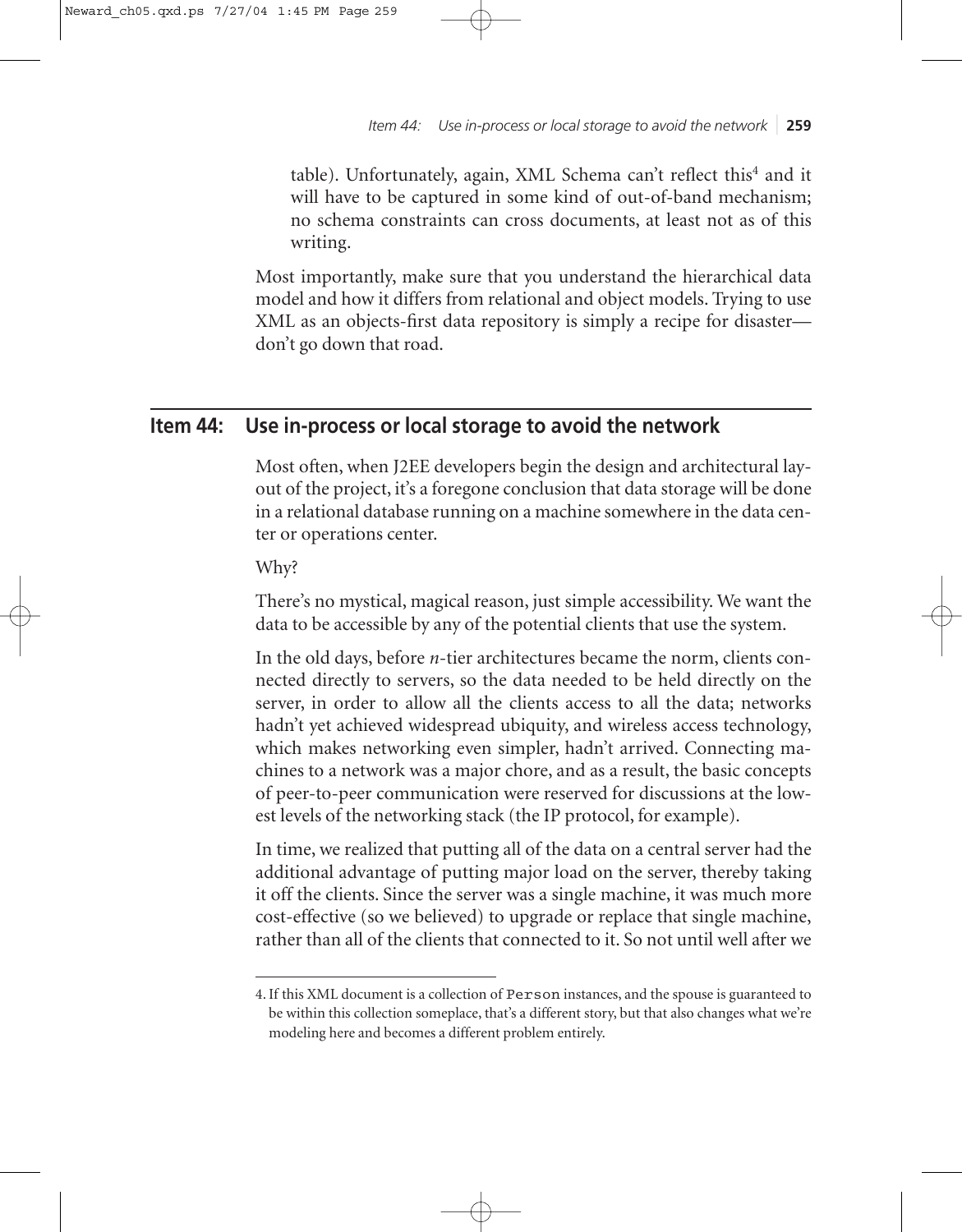had established the idea of the centralized database did we started putting our databases on the heaviest iron we could find, loading them up with maximal RAM footprints and huge gigabyte (and later, terabyte) drive arrays.

The point of this little digression into history is that the centralized, remote database server exists simply to provide a single gathering point for data, not because databases *need* to run on servers that cost well into five, six, or seven digits. We put the data on the server because it was (a) a convenient place to put it, and (b) an easy way to put processing in one central place for all clients to use without having to push updates out (zero deployment), and (c) a way to put the data close to the processing (see Item 4).

Transmitting all this data across the wire isn't cheap, however, nor is it without its own inherent share of problems. It's costly both in terms of scalability and performance (since each byte of bandwidth consumed to transfer data around the network is a byte of bandwidth that can't be used for other purposes), and the time it takes to shuffle that data back and forth is not trivial, as Item 17 describes. So, given that we put data on the centralized database in order to make it available to other clients and that it's not cheap to do the transfer, don't put data on the remote database unless you have to; that is, don't put any data on the remote database unless it's actually going to be shared across clients.

In such cases, running a relational database (or another data storage technology—here we can think about using an object database or even an XML database if we choose to) inside the same process as the client application can not only keep network round-trips to a minimum but also keep the data entirely on the local machine. While running Oracle inside of our servlet container is probably not going to happen any time soon, running an all-Java RDBMS implementation is not so far-fetched; for example, Cloudscape offers this functionality, as do PointBase and HSQLDB (an open-source implementation on Sourceforge), essentially becoming a database masquerading as a JDBC driver. Or, if you prefer an object-based approach, Prevayler, another open-source project, stores any Java object in traditional objects-first persistence fashion. If you'd rather see the data in a hierarchical fashion, Xindice is an open-source XML database from the Apache Group.

One simple in-process data storage technique is the RowSet itself. Because the RowSet is entirely disconnected from the database, we can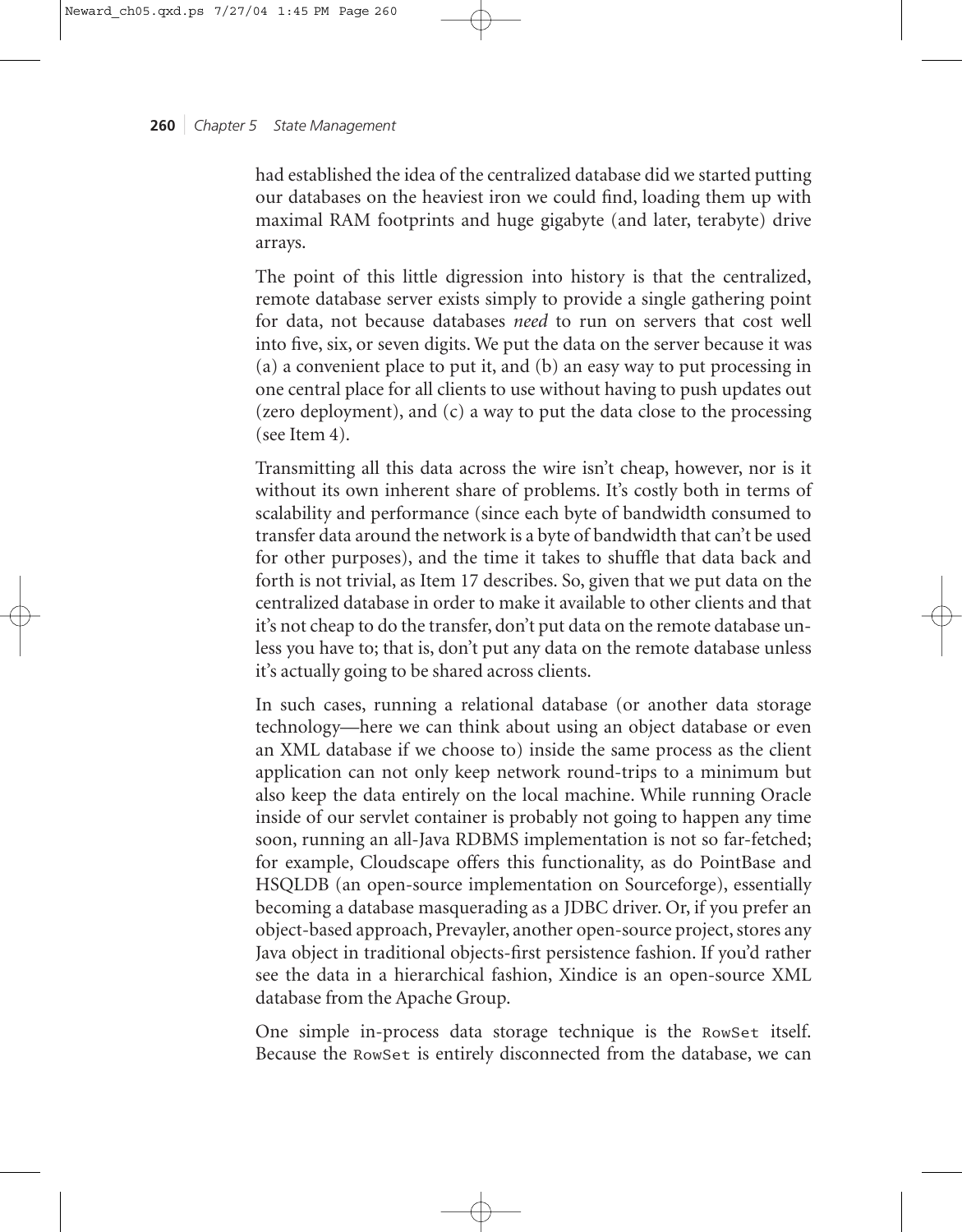create one around the results of a query and keep that RowSet for the lifetime of the client process without worrying about the scalability effects on the database. Because the RowSet is Serializable, we can store it as is without modification into any OutputStream, such as a file or a Preferences node; in fact, if the RowSet is wrapped around configuration data, it makes more sense to store it in a Preferences node than in a local file in some ways (see Item 13). It won't scale to thousands of rows, it won't enforce relational integrity, but if you need to store that much data or to put relational constraints around the local data, you probably want a "real" database, like HSQLDB or a commercial product that supports "embedding" in a Java process.

There's another side to this story, however—the blindingly obvious realization that a remote database requires a network to reach it. While this may seem like an unnecessary statement, think about that for a moment, and then consider the ubiquitous sales-order application tied into the inventory database for a large manufacturing company. We release the application onto the salesperson's laptop, and off the salesperson goes to pay a visit to the VP of a client company. After a little wining, dining, and 18 holes on a pretty exclusive golf course, the VP's ready to place that million-dollar order. The salesperson fires up the laptop, goes to place the order, and to his horror, gets an error: "database not found." Sitting in the golf club's posh restaurant, our plucky salesperson suddenly pales, turns to the VP, and says, "Hey, um, can we go back to your office so I can borrow your network?"

Assuming the VP actually lets our intrepid salesperson make use of her network to connect back to the salesperson's home network via VPN, assuming the salesperson knows how to set that up on his laptop, assuming the IT staff at home has opened a VPN in the corporate network, and assuming the application actually works with any speed over the VPN connection, the salesperson's credibility is taking a pretty serious beating here. On top of this, the VP has every reason to refuse the salesperson the network connection entirely—it's something of a security risk, after all, to let foreign machines onto the network behind the firewall. And the IT staff at home has every reason to keep the database as far away from the "outside world" as possible, VPN or no VPN. By the time the salesperson returns to the home office to place the order (scribbled on the napkin from the posh restaurant), the VP may have changed her mind, or the salesperson may have forgotten to get some important detail onto the napkin, and so on. (It's for reasons like these that salespeople are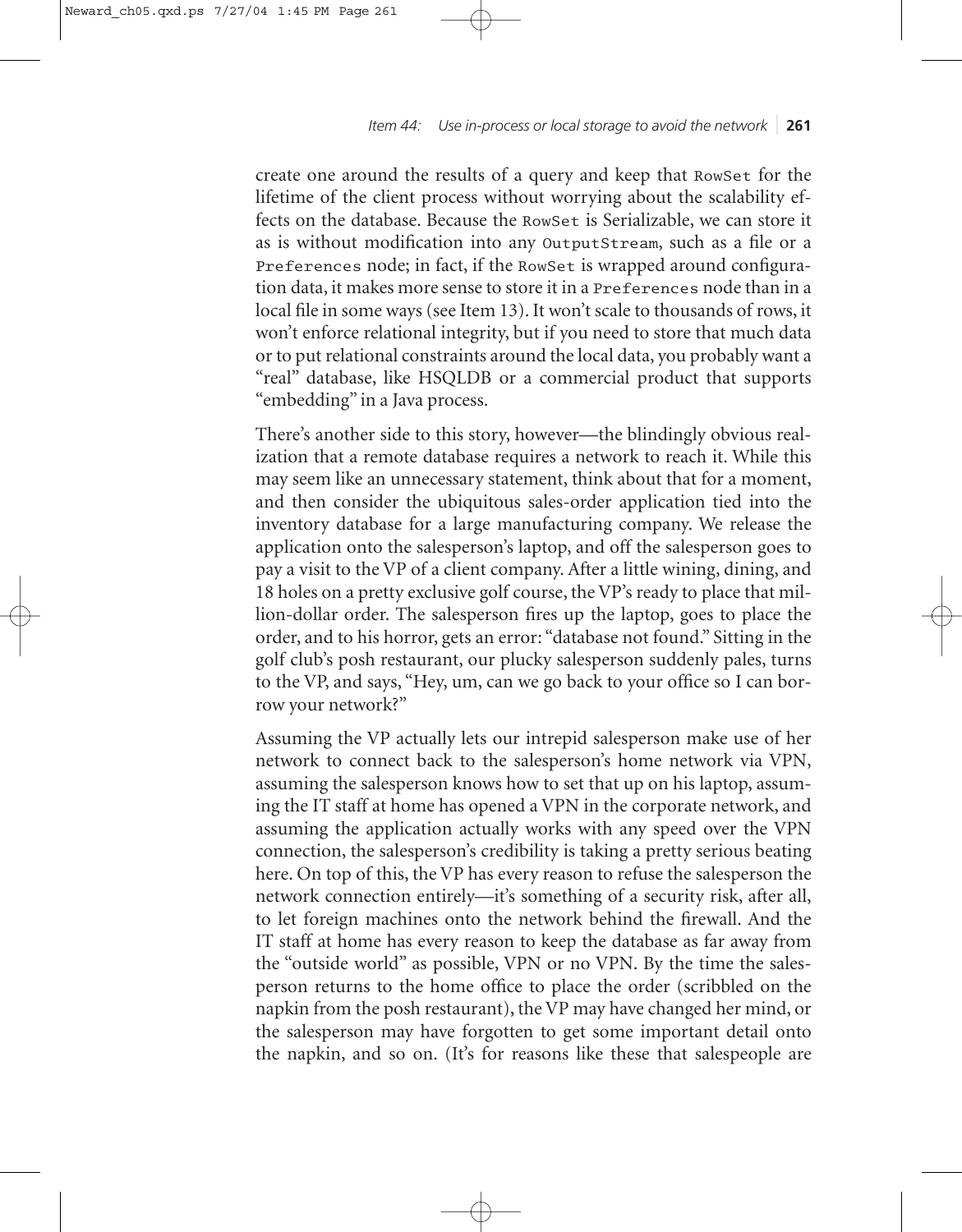trained to place the order as quickly as possible as soon as the customer approves it.)

In some circles, this is called the *traveling salesman problem* (not to be confused with the problem-solving cheapest-way-to-travel version of the problem commonly discussed in artificial intelligence textbooks). The core of the problem is simple: you can't always assume the network will be available. In many cases, you want to design the application to make sure it can run without access to the network, in a disconnected mode. This isn't the same as offering up a well-formatted, nicely handled SQLException when the router or hub hiccups; this is designing the application to take the salesperson's order on the standalone laptop with no network anywhere in sight anytime soon. When designing for this situation, ask yourself how the application will behave when users are 37,000 feet in the air, trying to sell widgets to somebody they just met on the airplane.

One of the easiest ways to accommodate this scenario is to keep a localized database running, with a complete data dump of the centralized database on the same machine as the client (which, by the way, should probably be a rich-client application since the network won't be there to connect to the HTTP server, either—see Item 51). When the machine is connected via the network to the remote database, it updates itself with the latest-and-greatest data from the centralized database. Not necessarily the complete schema, mind you, but enough to be able to operate without requiring the remote database. For example, in the hypothetical sales application, just the order inventory, detail information, and prices would probably be enough—a complete dump of open sales, their history, and shipping information probably doesn't need to be captured locally. Then, when new orders are placed, the application can update the local tables running on the same machine.

Some of you are undoubtedly cringing at the entire suggestion."Not connected to the remote database? Inconceivable! How do we avoid data integrity errors? That's why we centralized the database in the first place! After all, if there are only 100 widgets left, and both Susan and Steve sell those last 100 widgets to different clients via their laptop systems, we have an obvious concurrency issue when we sync their data up against the centralized system. Any system architect knows that!"

Take a deep breath. Ask yourself how you're going to handle this scenario anyway, because whether it happens at the time the salesperson places the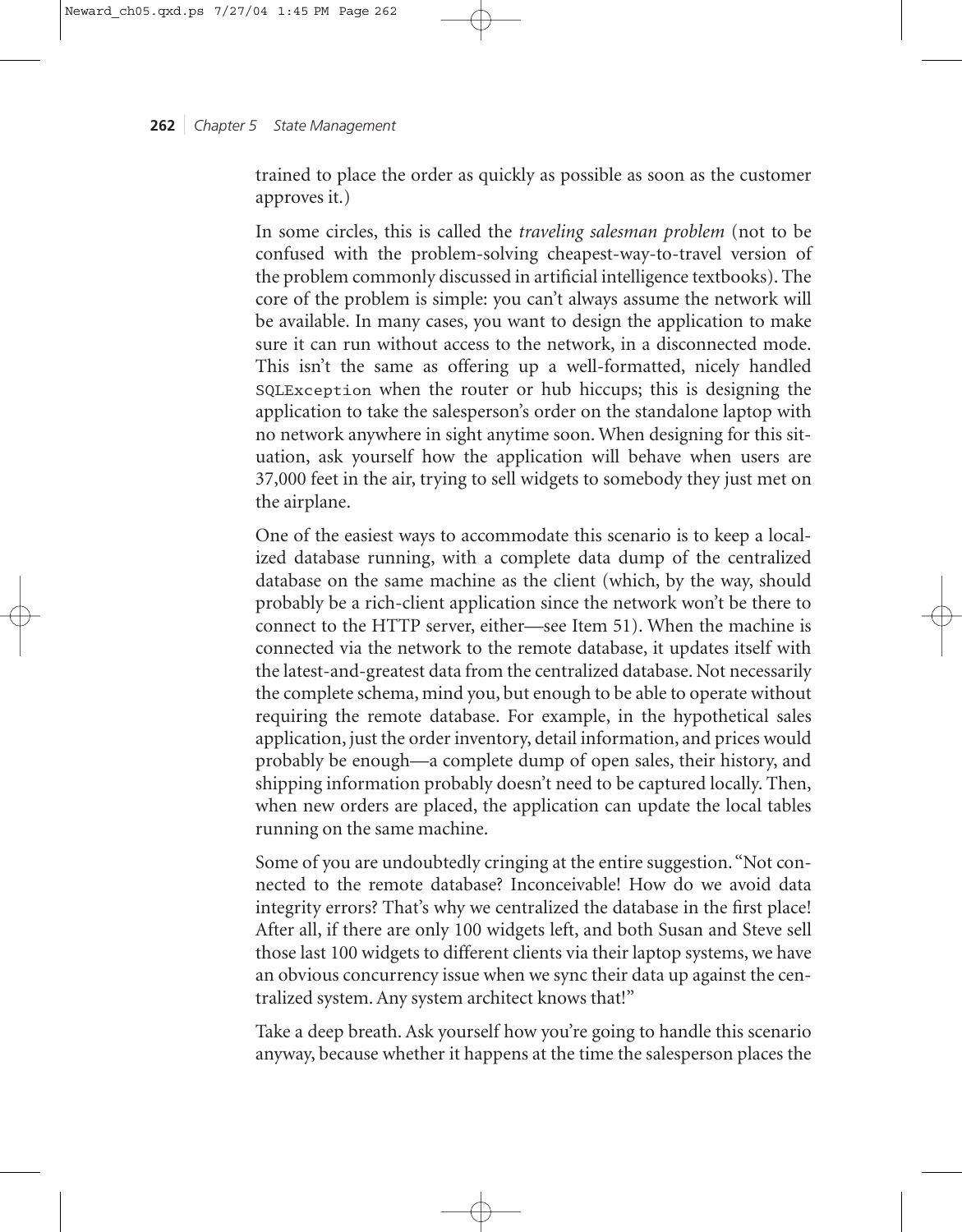order or when the order goes into the database, the same problem is still happening. Then go take a look at Item 33 as one way to solve it.

Normally, in a connected system, inventory checking occurs when the salesperson places the order—if the requested number of widgets isn't available on the shelves, we want to key the order with some kind of red flag and either not let the order be placed or somehow force the salesperson to acknowledge that the inventory isn't available at the moment. In the connected version of the application, this red flag often comes via a message box or alert window—how would this be any different from doing it later, when the salesperson is synchronizing the data against the centralized system? In fact, this may be a preferable state of affairs, because that alert window could potentially ruin the sale. If the VP sees the message she may rethink placing the order: "Well, I'll bet your competitor has them in stock, and we need these widgets right now," even if "right now" means "we can use only 50 a week." Instead, when the red flag goes off back at the office, the salesperson can do a little research (difficult, if not impossible, to do sitting in the client VP's office) before calling the customer to tell them the news. ("Well, we had only 50 widgets here in the warehouse, but Dayton has another 50, and I'm having them expressmailed to you, no charge.")

While the remote database has obvious advantages for enterprise systems—after all, part of our working definition of an enterprise system is that it manages access to resources that must be shared, which implies centralization—the remote database doesn't necessarily serve as the best repository for certain kinds of data (like per-user settings, configuration options, or other nonshared data) or for certain kinds of applications, particularly those that desire or need to run in a disconnected fashion.

# **Item 45: Never assume you own the data or the database**

Remember that one of our fundamental assumptions about enterprise software (from Chapter 1) is that an enterprise software system is one in which some or all of its resources are shared. In fact, the core of the enterprise system—the data—is most frequently the shared resource in question. Most of the time, we assume that the extent of the sharing occurs among the various users of the enterprise system. However, it doesn't stop there—many enterprise databases count other enterprise systems as part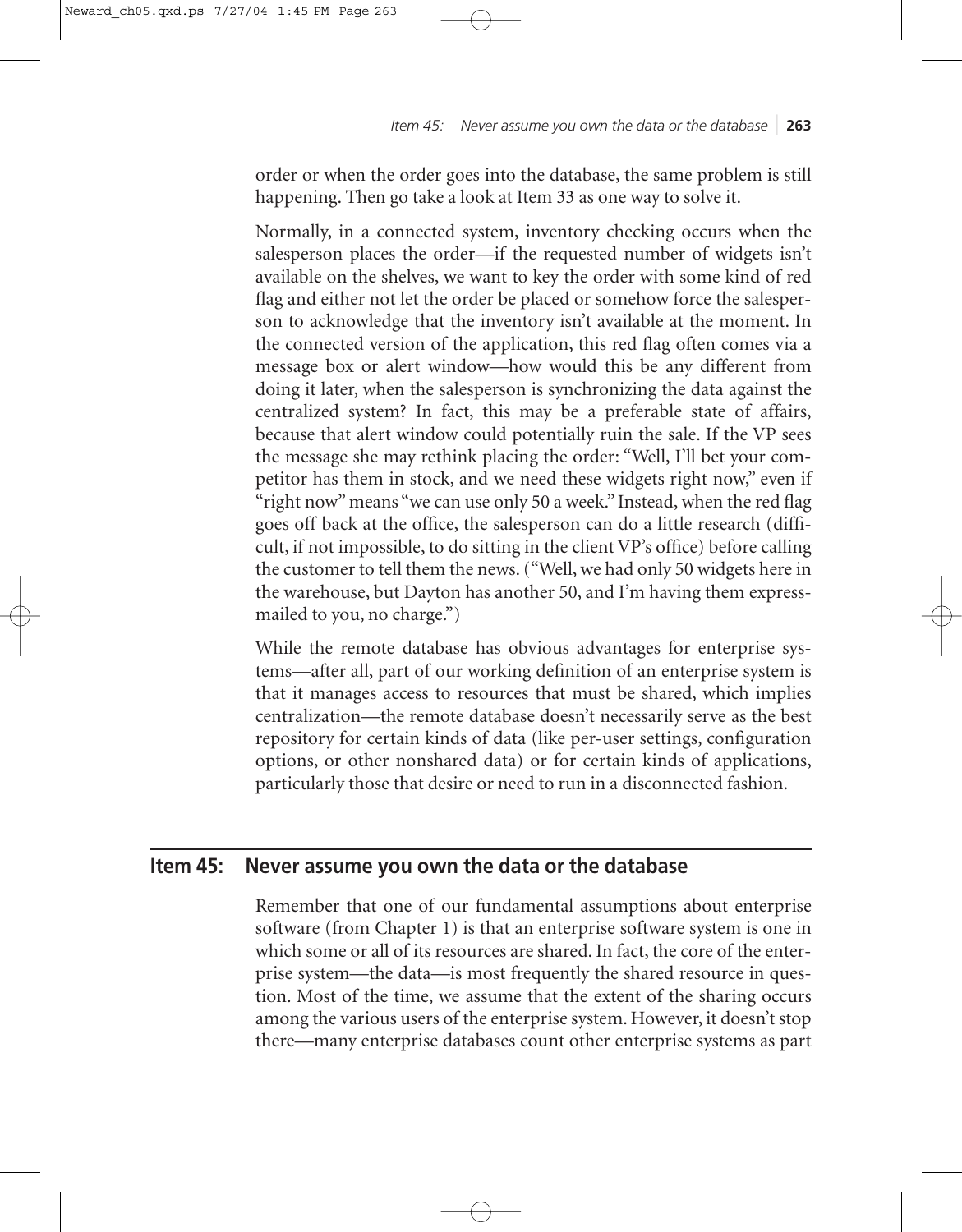of their userbase, and unfortunately those "users" have much more stringent requirements than usual.

Some of these other systems making use of your database aren't strangers; it's not uncommon, for example, to design or purchase a reporting engine to allow end users to create their own reports from the database. This is a good thing; without that, the need to create the logic and nicely formatted output will fall into developers' laps. While constantly changing reports to keep up with user whims is one way to stay employed for the rest of your life, it also means you never get to do anything else on the project, and that's not my idea of an interesting job. Those reporting engines typically work directly against the database schema, and here's where we need to be careful.

If multiple systems or agents share a resource, the format or schema of that resource cannot change at the whim of one of those systems or agents without causing a ripple effect through the rest. Alterations to the schema, excessive database locks, and relocation of the database instance are changes that may seem localized to just your codebase but will in turn create problems and issues with these other systems. In fact, this is what keeps legacy systems alive for so long—it's extremely difficult to track down every client for a given resource or repository within the company (particularly large companies), much less figure out all the data dependencies of a given client against a single system. As a result, it's far easier to just leave the legacy system in place and create adapters, translators, and proxies than to replace the legacy system with something new.

To the J2EE developer, this has some sobering, if not chilling, implications: you do not own your database, nor do you own the data within it. Even if you are building the database entirely from scratch for this project, even if the project seems to be tucked away in a little corner of the business where nobody else will have any interest in it, you don't own that database. It's only a matter of time before somebody else within the company hears about your little system and wants to gain access to that data, so you start setting up back-end data feeds, direct connections, and so on. Or worse, somebody else on your team sets them up without telling you. Before long, you make a schema change, and people you've never even heard of, much less met, are howling into your phone demanding to know why you broke their application.

The conclusion here is clear: your schema, once designed, is in far greater danger of being locked in than your code. This is where having an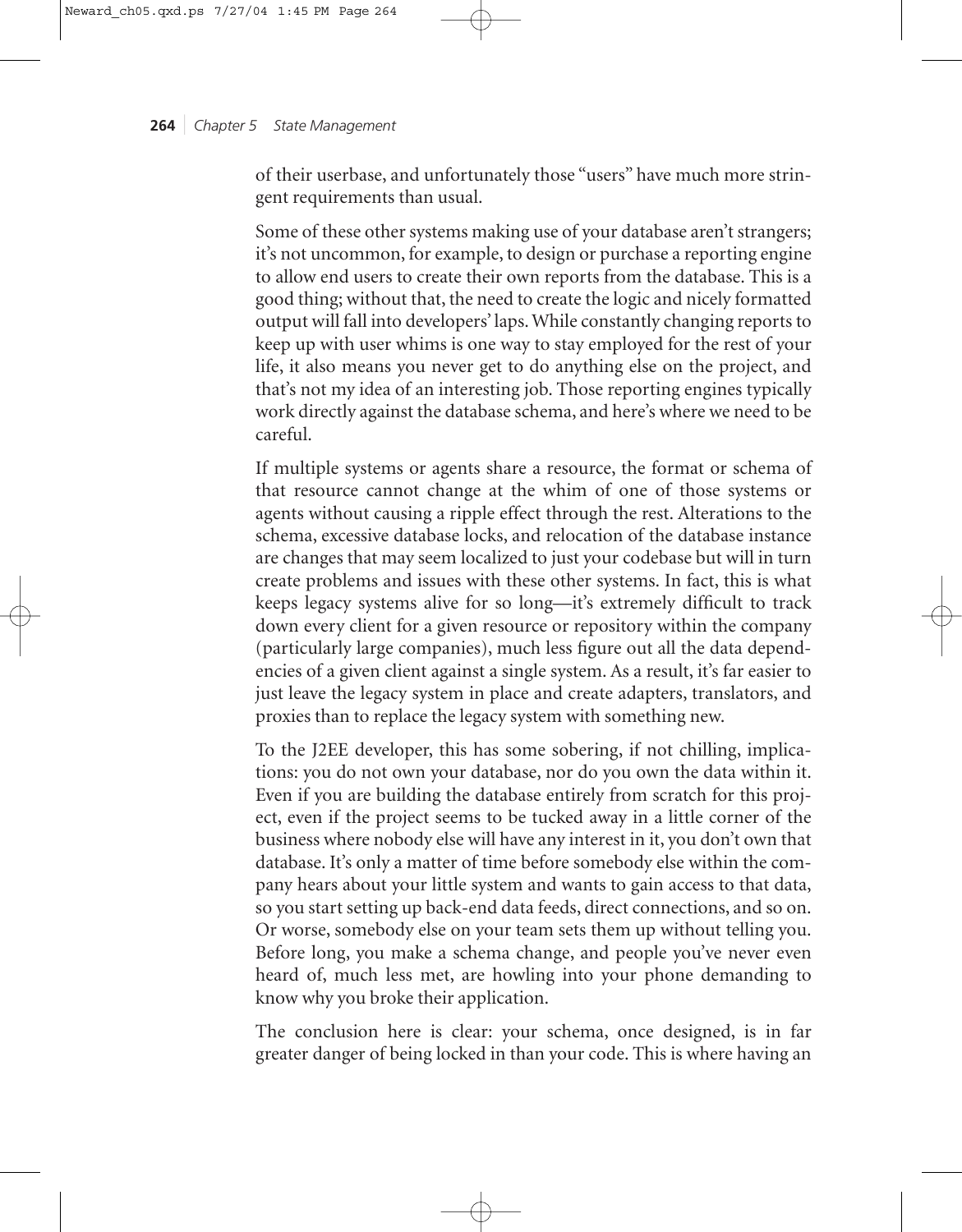encapsulation layer between the users and the database (as discussed in Item 42) becomes so critical—by forcing clients (any clients, including your own code) to go through some kind of encapsulatory barrier, such as a stored procedure layer or Web Service endpoint layer, to gain access to the data, you essentially plan for the future and the fact that others will need access to the data even as you modify the underlying schema and data description definitions.

This also means that the database schema shouldn't be optimized for the J2EE case: be careful when building your schema not to tie it too closely to your object model, be extremely careful about storing serialized Java objects in Binary Large Object (BLOB) fields since doing so means that data cannot be used as part of a SQL query (unless your database supports it, in which case the query will perform extremely slowly), and don't store "magic values" in the database. For example, although it might be convenient to store Java Date objects as long integers (the underlying value held in a java.util.Date, accessible via getTime, and the only nondeprecated way to construct a java.util.Date), other languages will have little to no idea what to do with a value like that, and converting it into a date value acceptable to them is difficult. Some databases may try to implicitly convert an integer value into a date, for example, but how they convert the value will be entirely different for each database. Despite the greater work in Java, it's far better to store the date in the database in either a string-based format or as an ANSI-standard DATETIME.

In fact, because your database is likely to become a shared database fairly quickly, and because J2EE isn't slated to take over the entire world any time soon (the .NET and PHP programmers may have a few words for those who think it will), you'll generally prefer to put whatever constraints you can into the database, rather than relying on J2EE code to enforce restrictions. For example, given the choice between checking to see whether an incoming string is fewer than 40 characters long before storing it to the database, go ahead and simply rely on database integrity constraints on the table to check the length of the string, rather than doing it in J2EE and setting the column's size to be something larger than that. Since the database is going to go through the size-constraint check anyway, why do it twice? Similarly, model any sort of relationship between tables/entities in the database directly within the database, using foreign-key constraints to ensure that both sides of the constraint are in fact present within the database.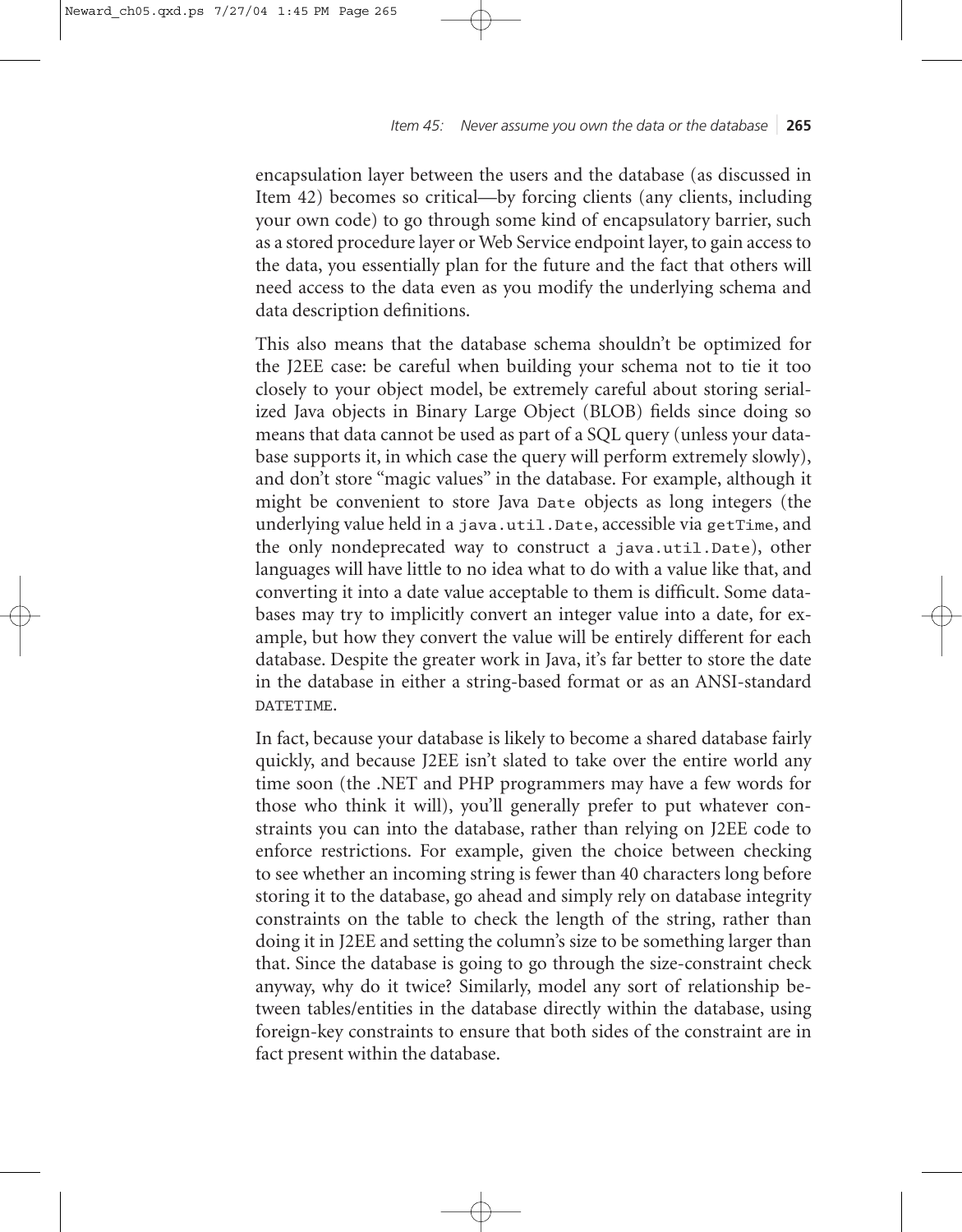It may seem easier, at first blush, to go ahead and encode this sort of logic directly within your object model and/or domain logic—after all, Java is probably your first language, and it's a natural human tendency to want to solve problems using the tools we're most comfortable with. Resist. The database provides a lot of functionality that can't be easily—or as universally—applied in your J2EE code. For example, most database products support the concept of triggers, blocks of database code that can be executed on any sort of row- or table-based access, giving you the ability to apply domain logic after the row has been inserted, updated, deleted, or whatever. Trying to build this into a J2EE application, which would have to be universally applied across all parts of the system, requires either building a complex notification mechanism into your code (keeping in mind the drawbacks of an RPC-based callback mechanism, as described in Item 20) or hand-coding directly into your domain object representations of the database entities themselves, leading you down a scary road of maintenance nightmares over time.

While it may seem convenient and entirely plausible to take shortcuts in the database layer to make it easier for you as a J2EE developer, resist the urge. Ultimately, it's just going to create more problems if you don't when the inevitable question, "Hey, we noticed you were capturing some data we were interested in, and we want to get at it, so how can we?" comes up, it's going to be up to you to make that happen, and it'll be a lot easier to take care of at the front of the project than at the back.

# **Item 46: Lazy-load infrequently used data**

Given the cost of a trip across the network to the remote database, it follows that we don't want to actually pull any data across the network unless we need it.

This seems like a simple idea, but it's remarkable how often it gets left behind in systems that try to hide the database from the programmer for example, naïve object-relational mapping mechanisms often map objects to tables in a one-to-one fashion, so that any request to retrieve a particular object from the database means every column for a particular row gets pulled across to completely fill out the object in question.

In many cases, this is obviously a bad situation: consider the canonical drill-down scenario, where I want to present a list of items to the user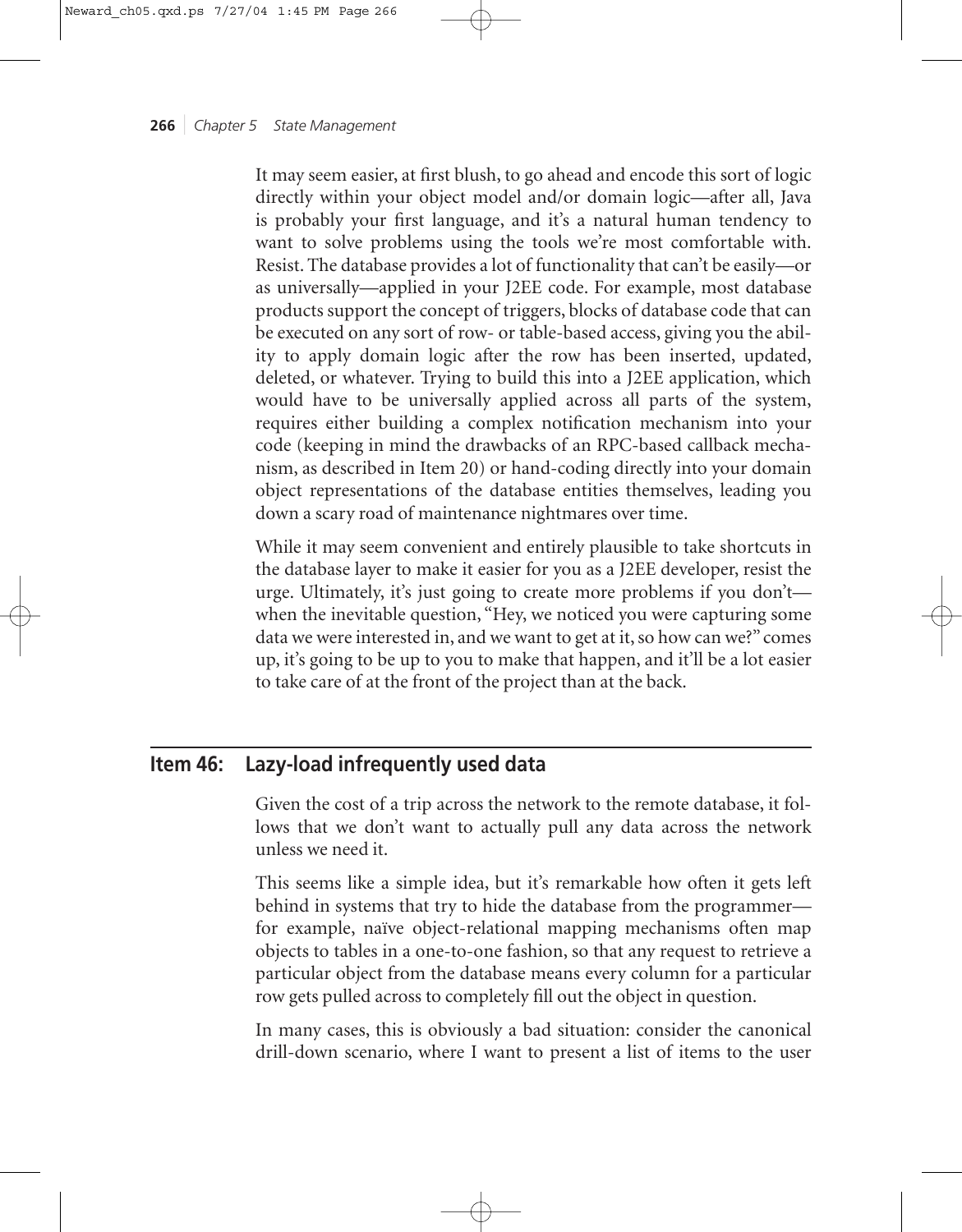*Item 46: Lazy-load infrequently used data* ❘ **267**

from which he or she selects one (or more) for a more complete examination. If a large number of items must be presented to the user in a summary view for selection, say, 10,000 persons that meet the initial search criteria, pulling each one back in its entirety means  $10,\!000 \times N$  bytes of data must be sent across the network, where *N* is the complete size of a single row from the table. If the row has foreign-key relations that must in turn be retrieved as part of this object retrieval (the Person has 0..\* Address instances associated with it, perhaps), that number easily bloats to unmanageable proportions.

For these reasons, many object-relational mechanisms choose not to retrieve all of the data for a particular row as part of a standard fetch operation but instead choose to lazy-load the data, preferring to take the additional round-trip to the database in exchange for keeping this summary request down to manageable levels. In fact, this is such a common scenario that it has been documented in several places already, most notably as the Lazy Load pattern [Fowler, 200].

Take careful note: the key is to lazy-load infrequently used data, not just data that hasn't been used yet.

Here the entity beans portion of EJB tends to fall down in catastrophic fashion, similar to the classic *N*+1 query problem. Many EJB entity bean implementers decided that since we wanted to avoid pulling back any data that wasn't going to be used immediately, when retrieving an entity bean from a Home-based finder method, *nothing* was going to be retrieved from the actual data store (relational database), and instead only the primary key for the row would be stored in the entity bean inside the EJB container. Then, when a client accessed a property method (get or set) for that entity bean, a separate query would be issued to retrieve or update that particular column value for that particular bean.

The dangerous part, of course, occurred if you wrote client-side code that did something like this under the hood of the entity bean:

```
PersonHome personHome = getHomeFromSomewhere();
Person person = personHome.findByPrimaryKey(1234);
String firstName = person.getFirstName();
String lastName = person.getLastName();
int age = person.getAge();
```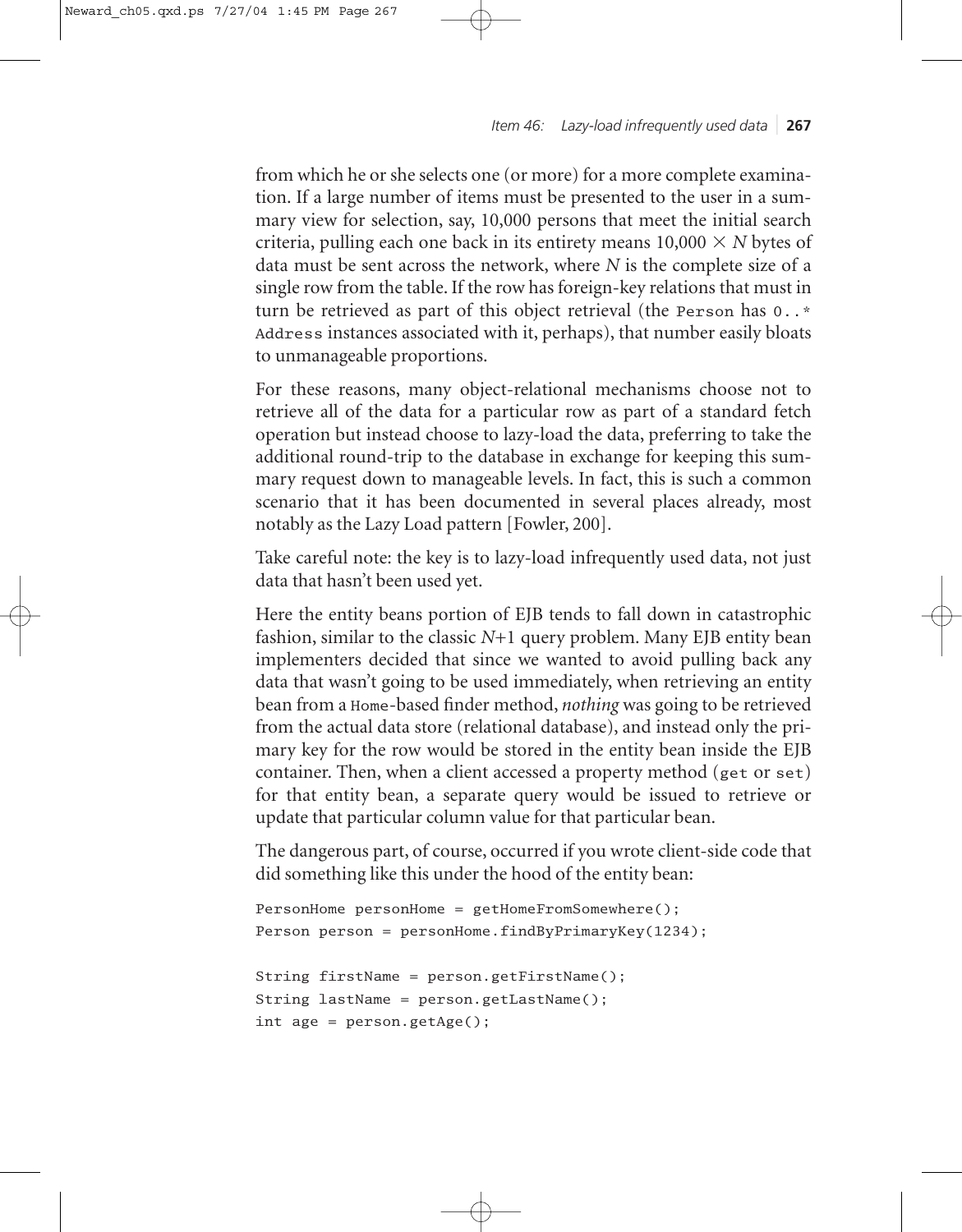With such code, you were making requests like this:

SELECT primary\_key FROM Person WHERE primary\_key = 1234; SELECT first\_name FROM Person WHERE primary\_key = 1234; SELECT last\_name FROM Person WHERE primary\_key = 1234;

SELECT age FROM Person WHERE primary\_key = 1234;

In addition to this being a phenomenal waste of CPU cycles (parsing each query, projecting a query plan for each, marshaling the returned column in a relational tuple, and so on), as well as flooding the cache to the point of irrelevancy, you're also taking a huge risk that the data doesn't change between bean method calls—remember, each of those calls represents a separate EJB-driven transaction, thus leaving open the possibility that a different client could change the same row between calls (see Item 31). For these reasons and more, two patterns were born: the Session Façade [Alur/Crupi/Malks, 341] and the Data Transfer Object [Fowler, 401].

The problem, however, isn't necessarily with the idea of lazy-loading; the problem is knowing *what* data to lazy-load. In the case of a containermanaged entity bean implementation, where all details of SQL are hidden from the EJB developer, the EJB container has no way to know which data elements are more likely to be used than others, so it makes the more drastic assumption that all of them won't necessarily be used. In retrospect, this is probably a bad decision, one that's only slightly better than the other alternative left to the container implementor, that of assuming that *all* of the columns will be used. The ideal situation would be for the entity bean implementor to allow you to provide some kind of usage hints about which fields should be pulled back as part of pulling the initial bean state across and which ones would be best retrieved lazily, but such things are vendor-dependent and reduce your portability significantly (if you care—see Item 11).

If you're writing your own relational access code, such as writing a BMP entity bean or just writing plain-vanilla JDBC or SQL/J code, the decision of what to pull back falls into your lap once again. Here, as with any SQL access, you should be explicit about precisely what data you want: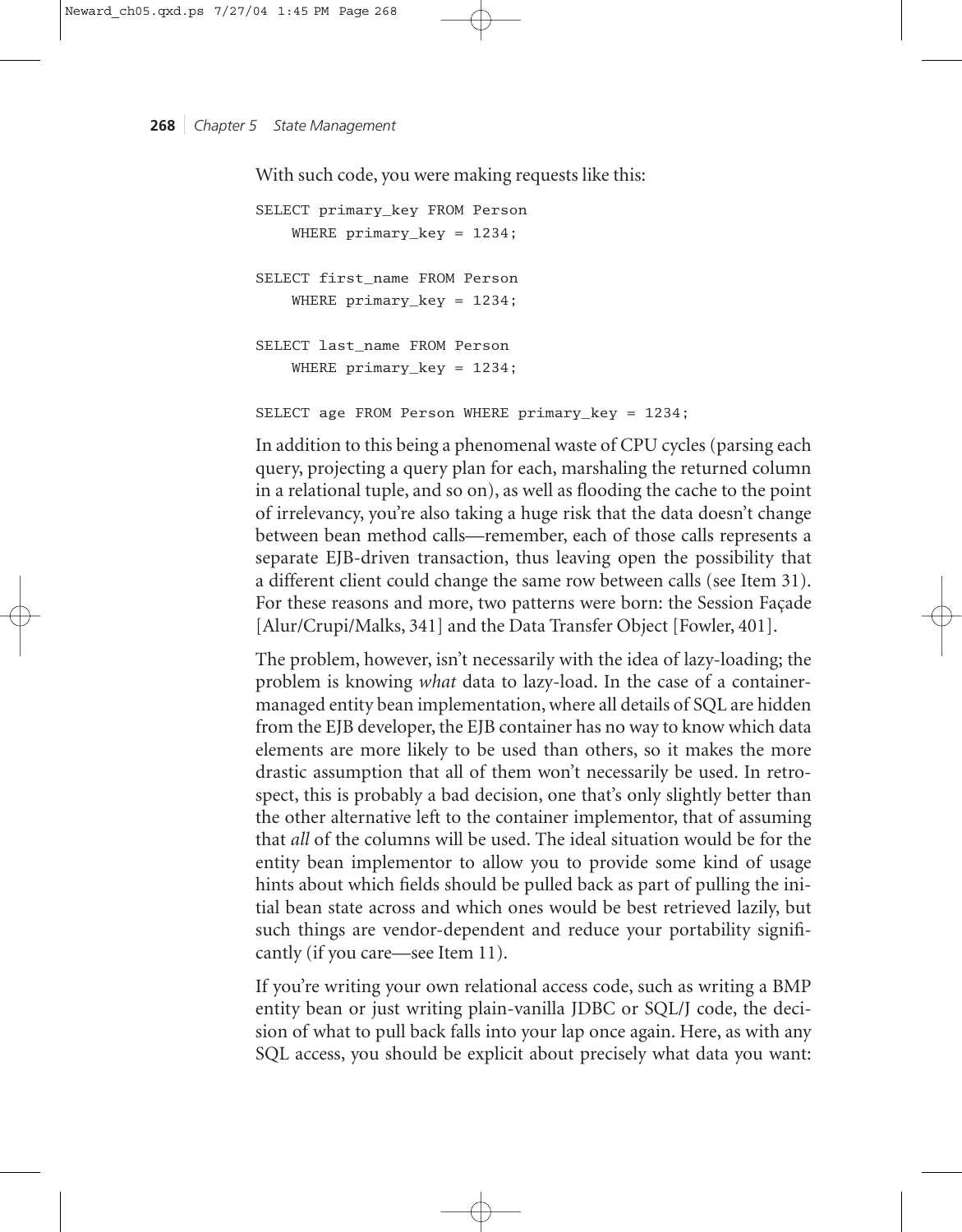nothing more, nothing less. This means avoiding SQL queries that look like this one:

SELECT \* FROM Person WHERE ...

Although it may not seem all that important at the time you write this query, you're pulling back every column in the Person table when this code gets executed. If, at first, the definition of the Person table happens to match the exact list of data you want, it seems so much easier and simpler to use the wildcard \* to retrieve all columns, but remember—you don't own the database (see Item 45). Several things can happen to the database definition that will create problems in your code if you use the wildcard.

- *Additional columns may get added*. Hey, updates happen, and unless you want the thankless job of going back through every line of SQL code you've ever written to make sure you're dealing with the additional columns, you're going to be pulling back data you didn't want.
- *Wildcard* SELECT *statements don't specify a column order.* Unfortunately, the order of columns returned in a SELECT \* query isn't guaranteed by the SQL standard, and in some cases not even by the database product you're using—this means that your underlying JDBC code, which relies on an implicit order of columns returned, will be treated to a whole host of SQLException instances when trying to retrieve the first\_name column as an int. Worse yet, this kind of problem won't show up in your development database because the database administrator isn't tweaking and toying with the database definitions to try to improve performance—it will only show up in production systems, leaving you scratching your head in confusion with little to go on when trying to ascertain precisely what the problem is.
- *The implicit documentation hint is lost*. Let's be honest, it's just clearer to be explicit about what you're retrieving when you list the columns. It also means one less comment in your Java code to maintain; whenever possible, it's better to create situations where code speaks for itself.

Despite the additional typing required, it's almost always preferable to list the columns explicitly. Fortunately, it's also something that's fairly easy to generate via a code-generation tool, should the opportunity arise.

Lazy-loading isn't just restricted to loading columns from the query, however. There are other opportunities to apply the same principle to larger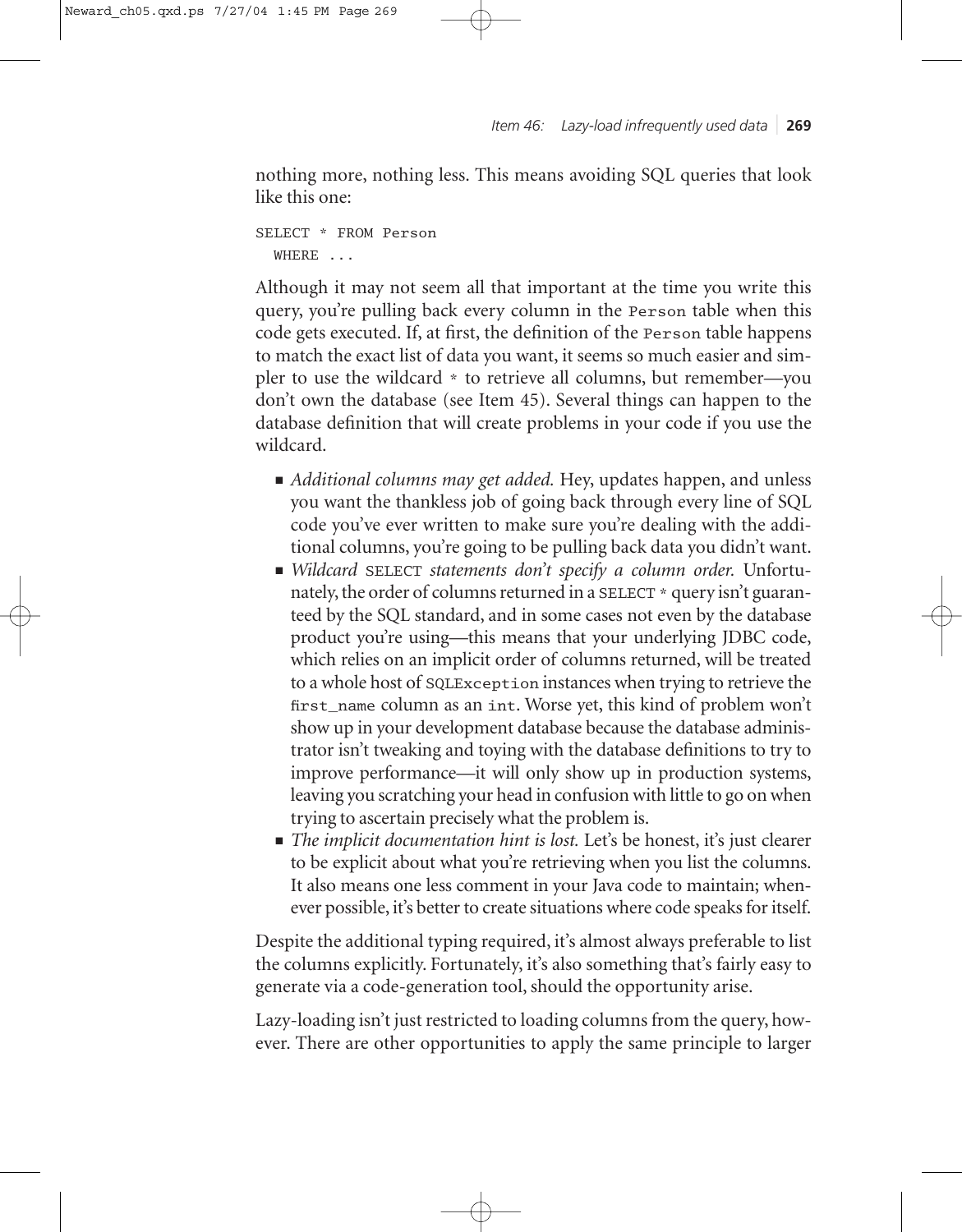scales. For example, go back to the canonical drill-down scenario. In most thin-client applications, when retrieving search results, we often display only the first 10, 20, maybe 50 results to the user, depending on the size of the results window. We don't want to display to the user the complete set of results—which sometimes stretches into the thousands of items when the user provides particularly vague criteria. Reasons for this are varied but boil down to the idea that the user will typically either find the desired result in the first 10 or 20 items or go back and try the search again, this time with more stringent criteria.

So what happened to the other 990 rows you retrieved as part of that request? Wasted space, wasted CPU cycles, wasted bandwidth.

There are a couple of ways to control how much data gets pulled back as part of the SQL query. One is at the JDBC level, by setting setFetchSize to retrieve only a number of items equivalent to the display window you wish to present to the user: if you're showing only the first 10 items retrieved, then use setFetchSize(10) on the ResultSet before retrieving the first row via next. This way, you're certain that only that number of rows is retrieved, and you know that you're making one round-trip to retrieve this data you know you're going to use. Alternatively, you can let the driver try to keep what it believes to be the optimal fetch size for that driver/database combination, and instead choose to limit the absolute number of rows returned from this statement by calling setMaxRows; any additional rows beyond the number passed in to setMaxRows will be silently dropped and never sent.

Another approach, supported by some databases, is to use the TOP qualifier as part of the request itself, as in SELECT TOP 5 first\_name, last\_name FROM Person WHERE. . . . Only the first five rows that meet the predicate will be returned from the database. Although a nonstandard extension, it's still useful and is supported by a number of the database vendors. TOP is SQL Server syntax; other databases use terms like FIRST (Informix), LIMIT (MySQL), or SAMPLE (Oracle). All work similarly.

Again, the idea is simple: only pull back what data is required at this time, on the grounds that you want to avoid pulling back excessive amounts of data that won't be used. Be careful, however; you're standing on a slippery slope when you start thinking about lazy-loading, and if you're not aware of it, it's easy to find yourself in a situation where you're excessively lazy-loading data elements across the wire, resulting in what Fowler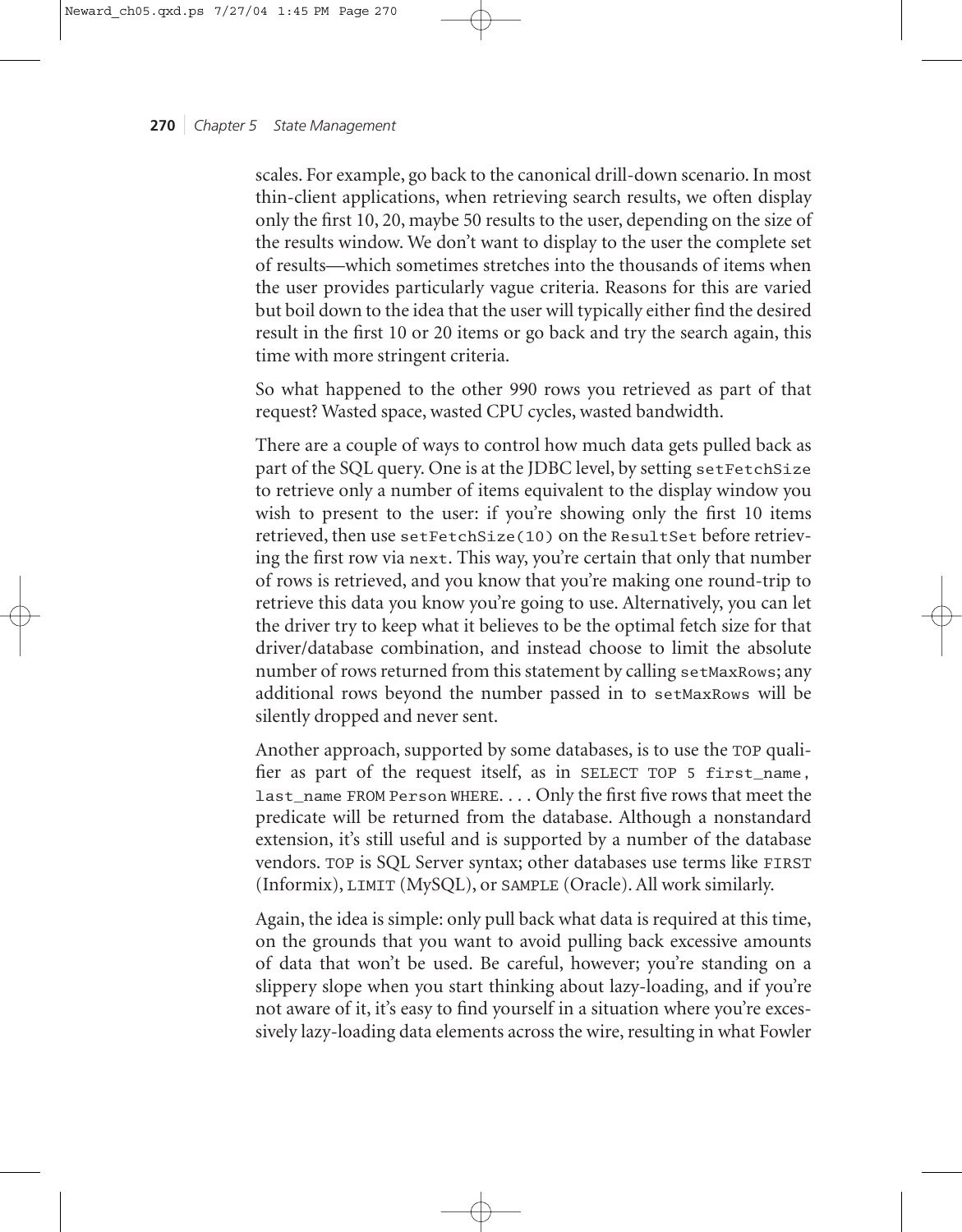calls "ripple-loading" or as it's more commonly known, the *N*+1 query problem [Fowler, 270]. In those situations, sometimes it's better to eagerload the data (see Item 47) in order to avoid network traffic.

# **Item 47: Eager-load frequently used data**

Eager-loading is the opposite of lazy-loading (see Item 46): rather than taking the additional network round-trip to retrieve data later, when it's needed, we decide to pull extra data across the wire now and just hold it on the database client on the grounds that we'll need it eventually.

This idea has a couple of implications. First, the payoff—actually accessing the extra data—has to justify the cost of marshaling it across the wire from server to client. If the data never gets used, eager-loading it is a waste of network bandwidth and hurts scalability. For a few columns in a single-row retrieval query, this is probably an acceptable loss compared with the cost of making the extra round-trip back to the database for those same columns. For 10,000 rows, each unused column just plain hurts, particularly if more than one client executes this code simultaneously.

Second, we're also implicitly assuming the cost of actually moving the data across the wire isn't all that excessive. For example, if we're talking about pulling a large BLOB column across, make sure that this column will be needed, since most databases aren't particularly optimal about retrieving and sending BLOBs across.

You don't hear much about eager-loading data because to many developers it conjures up some horrific images of early object databases and their propensity to eager-load objects when some "root" object was requested. For example, if a Company holds zero to many Department objects, and each Department holds zero to many Employee objects, and each Employee holds zero to many PerformanceReview objects . . . well, imagine how many objects will be retrieved when asking for a list of all the Company objects currently stored in the database. If all we were interested in is a list of Company names, all the Department, Employee, and PerformanceReview objects are obviously a huge waste of time and energy to send across the wire.

In fact, eager-loading has nothing to do with object databases (despite the fact that they were blamed for it)—I've worked with object-relational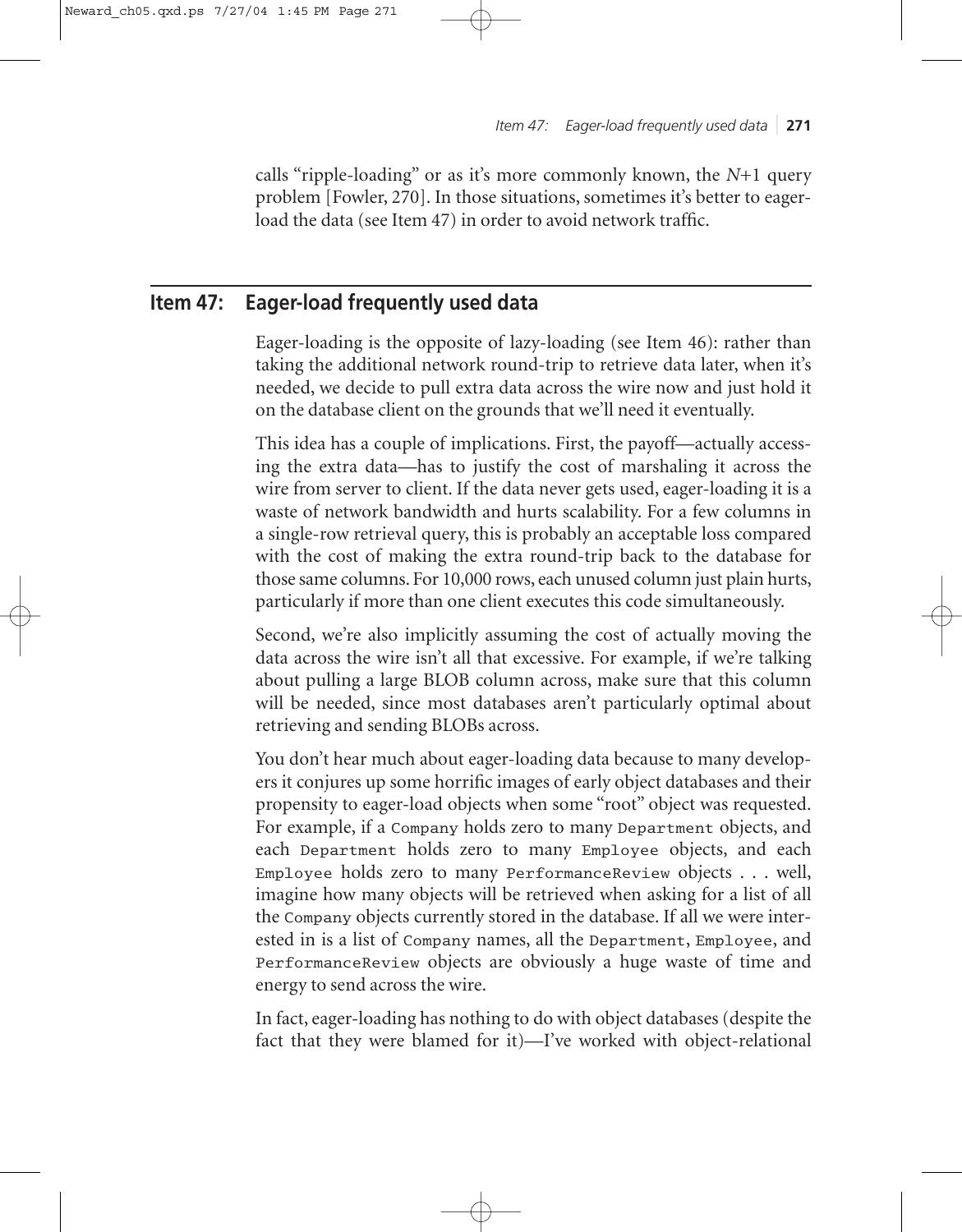layers that did exactly the same thing, with exactly the same kind of results. The problem, although "solved" differently, is the same as that for lazyloading: the underlying plumbing layer just doesn't know which data to pull back when retrieving object state. So, in the case of the eager-loading system, we err on the side of fewer network round-trips and pull it *all* back.

Despite the obvious bandwidth consumption, eager-loading does have a number of advantages to it that lazy-loading can't match.

First, eager-loading the complete set of data you'll need helps tremendously with concurrency situations. Remember, in the lazy-loaded scenario, it was possible (without Session Façade [Alur/Crupi/Malks, 341] in place) for clients to see semantically corrupt data because each entity bean access resulted in a separate SQL query under separate transactions. This meant that another client could modify that row between transactions, thus effectively invalidating everything that had been retrieved before, without us knowing about it. When eager-loading data, we can pull across a complete dump of the row as part of a single transaction, thus obviating the need for another trip to the database and eliminating the corrupt semantic data possibility—there's no "second query" to return changed data. In essence, eager-loading fosters a pass-by-value dynamic, as opposed to lazy-loading's pass-by-reference approach.

This has some powerful implications for lock windows (see Item 29), too. The container won't have to hold a lock against the row (or page, or table, depending on your database's locking defaults) for the entire duration of the session bean's transaction, if accessed via EJB, or the explicit transaction maintained either through a JTA Transaction or JDBC Connection. Shorter lock windows mean lower contention, which means better scalability.

Of course, eager-loading all the data also means there's a window of opportunity for other clients to modify the data, since you're no longer holding a transactional lock against it, but this can be solved through a variety of means, including explicit transactional locks, pessimistic concurrency models (see Item 34), and optimistic concurrency models (see Item 33).

Second, as already implied, eager-loading data can drastically reduce the total time spent on the wire retrieving data for a given collection if that data can be safely assumed to be needed. Consider, for example, user preferences: data that individual users can define in order to customize their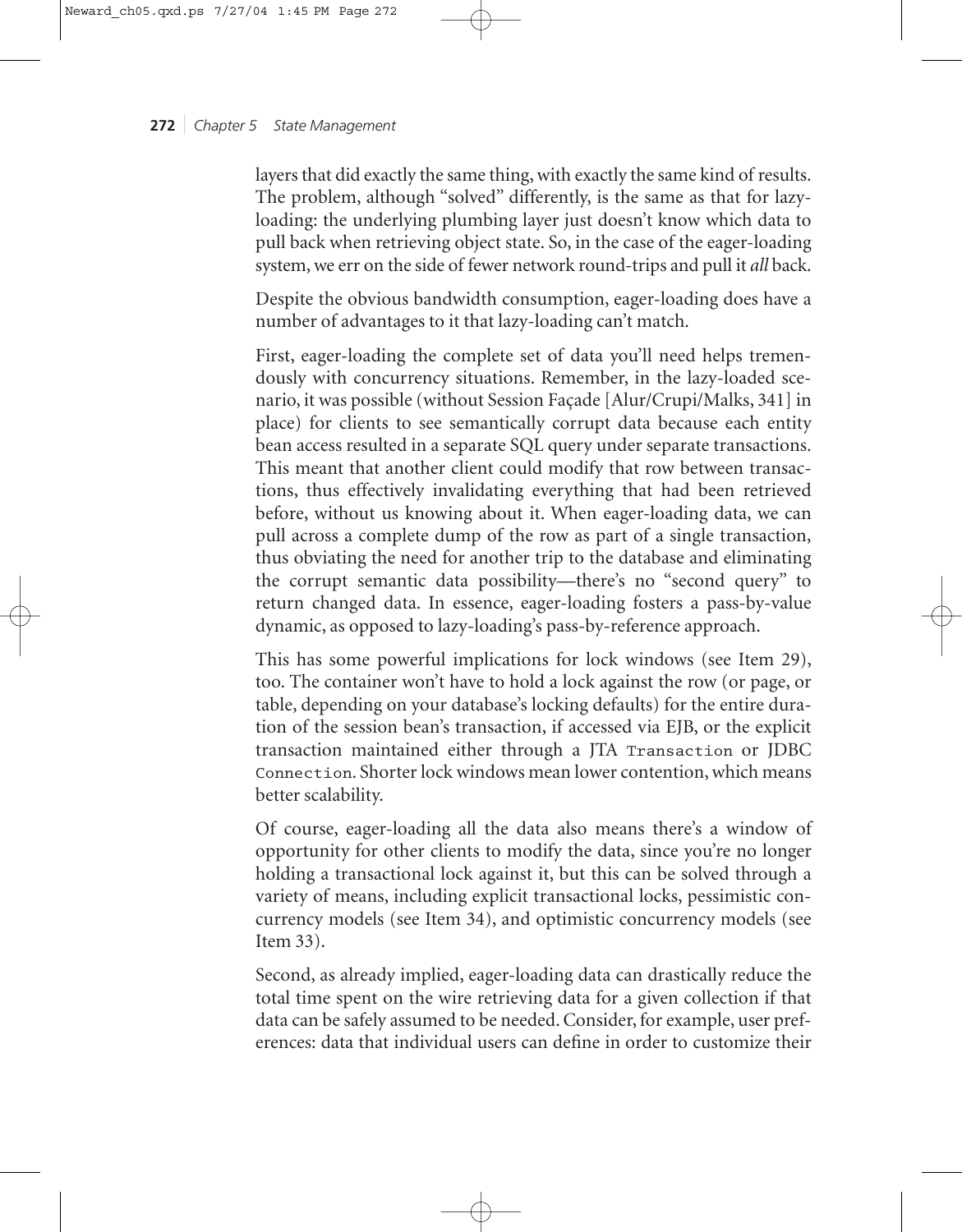*Item 47: Eager-load frequently used data* ❘ **273**

use of the application in a variety of ways, such as background images for the main window, whether to use the "basic" or "advanced" menus, and so on. This is data that may not be needed immediately at the time the user logs in, but it's a fair bet that all of it will be used at some point or another within the application. We could lazy-load the data, but considering that each data element (configuration item) will probably be needed independently of the others, we're looking at, again, an *N*+1 query problem, in this case retrieving each individual data element rather than individual row. Go ahead and pull the entire set across at once, and just hold it locally for use by the code that needs to consult user preferences when deciding how to render output, windowing decorations, or whatever.

Eager-loading isn't just for pulling back columns in a row, either. As with lazy-loading, you can apply eager-loading principles at scopes larger than just individual rows. For example, we can apply eager-loading principles across tables and dependent data, so that if a user requests a Person object, we load all of the associated Address, PerformanceReview, and other objects associated with this Person, even though it might mean multiple queries executed in some kind of single-round-trip batch form (see Item 48).

While we're at it, there's never any reason why a table that holds read-only values shouldn't be eager-loaded. For example, many systems put internationalized text (like days of the week, months of the year, and so on) into tables in the database for easy modification at the client site. Since the likelihood of somebody changing the names of the days of the week is pretty low, go ahead and read the entirety of this table once and hold the results in some kind of in-process collection class or RowSet for later consultation. Granted, it might make system startup take a bit longer, but end users will see faster access on each request-response trip. (In many respects, this is just a flavor of Item 4.)

In the end, eager-loading data is just as viable and useful an optimization as lazy-loading data, despite its ugly reputation. In fact, in many cases it's a far more acceptable tradeoff than the lazy-loading scenario, given the relatively cheap cost of additional memory compared with the expensive and slow network access we currently live under. As always, be sure to profile (see Item 10) before doing either lazy- or eager-loading optimizations, but if an eager-load can save you a couple of network accesses, it's generally worth the extra bandwidth on the first trip and the extra memory to hold the eager-loaded data.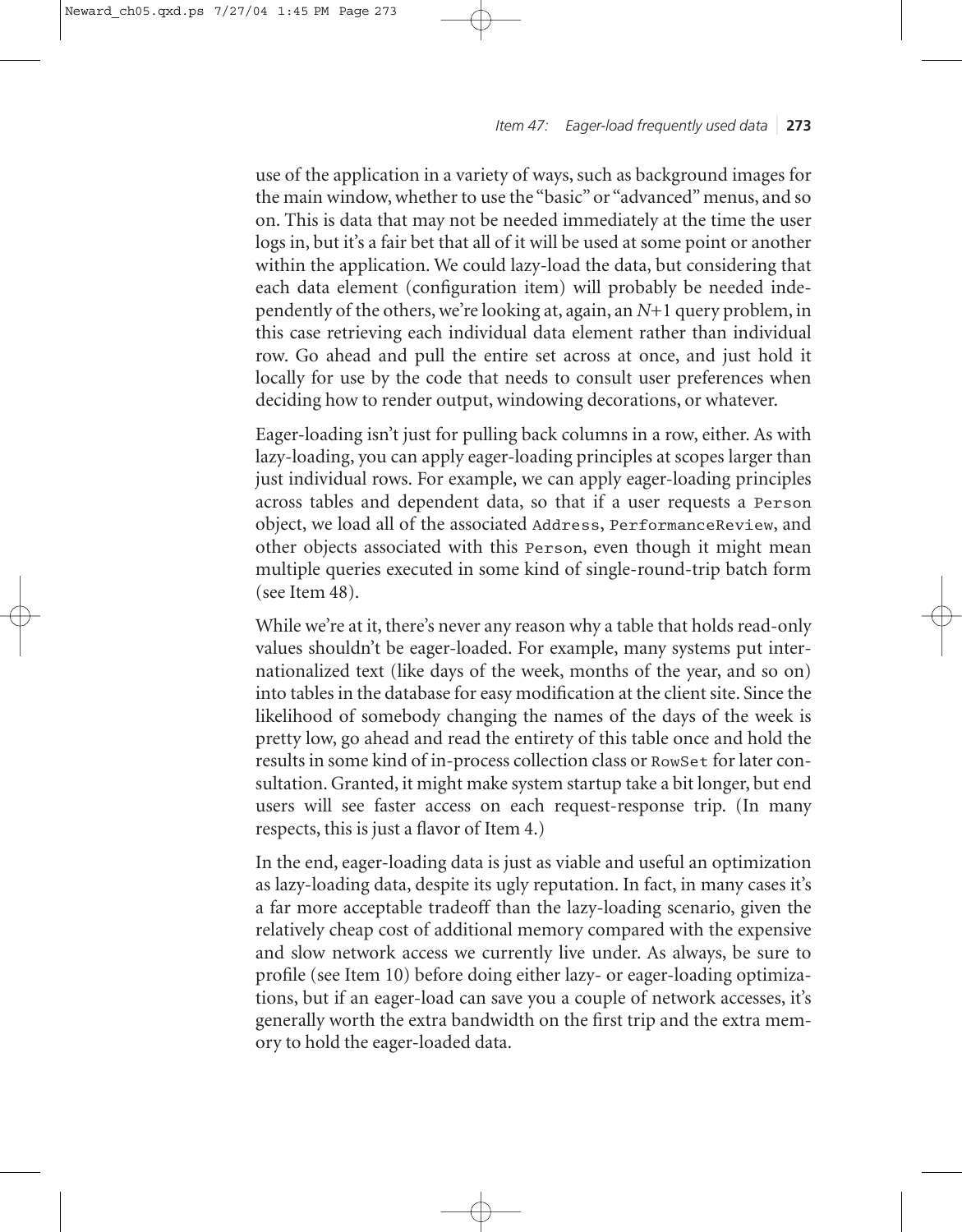# **Item 48: Batch SQL work to avoid round-trips**

Given the cost of moving across the network, we need to minimize the number of times we travel across the network connection to another machine. Unfortunately, the default behavior of the JDBC driver is to work with a one-statement, one-round-trip model: each time execute (or one of its variations, executeUpdate or executeQuery) runs, the driver marshals up the request and sends it to the database where it is parsed, executed, and returned. This tedious process consumes many CPU cycles in pure overhead on each trip. By batching statements together, we can send several SQL statements in a single round-trip to the database, thus avoiding some of that overhead.

Bear in mind that while this is predominantly a state management issue, trying to improve performance by reducing the number of times we have to hit the network, it also applies to transactional processing. We're likely to be in a situation where we're holding open transactional locks, and therefore we want to minimize the amount of time those locks are held open (see Item 29).

There's another element to this, however; sometimes multiple statements need to be executed in a group in order to carry out a logical request. Normally, you would want to do all this under a single transaction (thus requiring that you setAutoCommit(false) on the Connection you're using), but that doesn't imply that the driver will do it all as part of a single roundtrip. It's entirely plausible that the driver will send each statement over individually, all while holding the transactional lock open. Therefore, since it's all happening under a single transaction, it's far better to execute them as a group. The transaction itself is an all-or-nothing situation anyway.

```
Connection conn = getConnectionFromSomeplace();
conn.setAutoCommit(false);
Statement stmt = conn.createStatement();
// Step 1: insert the person
stmt.addBatch("INSERT INTO person (id, f_name, l_name) " +
  "VALUES (" + id + ", " + firstName + ". " , " + ...lastName + "')");
// Step 2: insert the person's account
stmt.addBatch("INSERT INTO account (personID, type) " +
  "VALUES (" + id + ", 'SAVINGS')");
```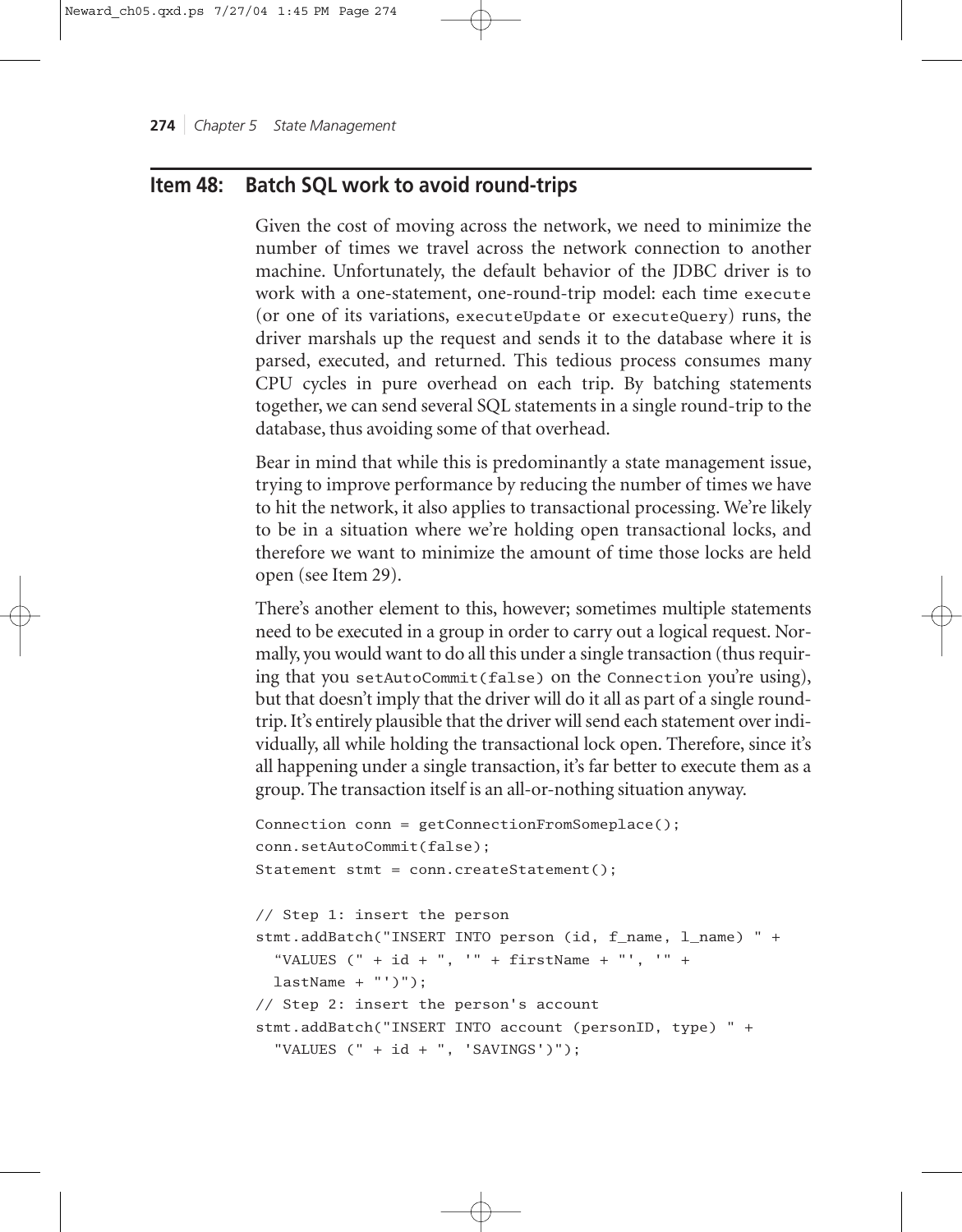*Item 48: Batch SQL work to avoid round-trips* ❘ **275**

```
// Execute the batch
int[] results = stmt.executeBatch();
// Check the batched results
boolean completeSuccess = true;
for (int i=0; i < results. length; i++){
  if (results[i] >= 0 || results[i] ==
    Statement.SUCCESS_NO_INFO)
    /* Do nothing—statement was successful */ ;
  else
  {
    /* Something went wrong; alert user? */
    completeSuccess = false;
  }
}
if (completeSuccess)
  conn.commit();
else
  conn.rollback();
```
In this code, we create a Statement and use it to execute two non-SELECT SQL statements against the database. (Batching doesn't work with SELECT statements.) In this case, we're adding a person to the database and adding information about the person's new savings account. Note that the key to executing in batch here is to use the executeBatch method on Statement; this tells the driver to send the statements over to the database en masse.

The executeBatch method returns an array of integers as a way to indicate the success or failure of each of the batched methods. Each element in the array corresponds to one batched statement; a zero or positive number indicates the "update count" result (the number of rows affected by the call), and a value of SUCCESS\_NO\_INFO indicates the call succeeded but didn't have an update count.

In the event one of the statements fails, JDBC allows the driver to take one of several options. It can throw an exception and halt execution of statements at that point, or it can continue processing statements, in which case the integer in the results array will be set to EXECUTE\_FAILED.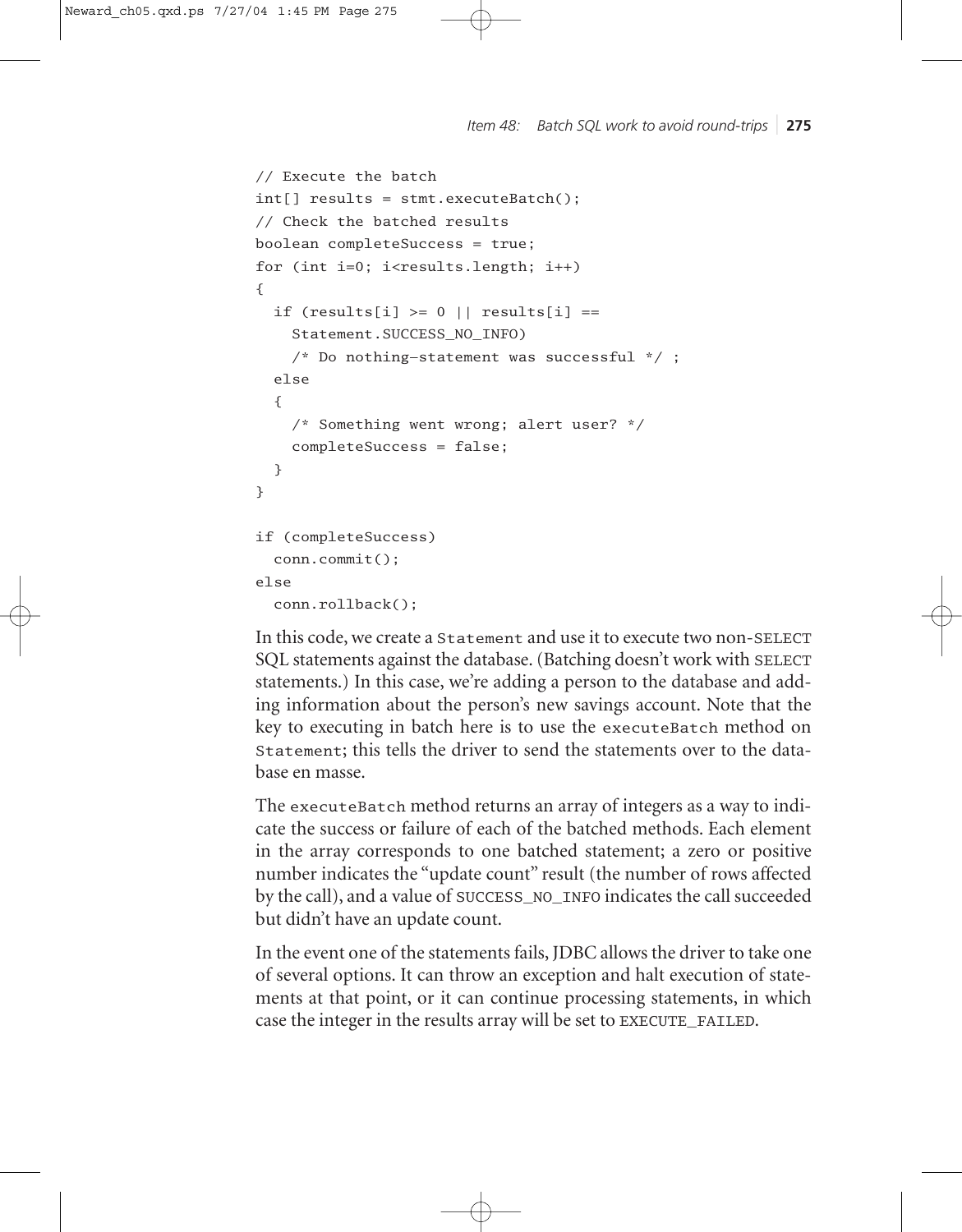Note that executing in batch doesn't imply transactional boundaries—the two statements have executed, but because AutoCommit is turned off, they have not yet committed to the database. Therefore, we need to either commit or roll back the work done; in this case, we commit only if all the statements executed successfully, a reasonable policy. If you call commit before calling executeBatch, the batched statements will be sent over as if you'd called executeBatch just prior to commit. If you try to batch with Auto Commit set to true, the results are undefined by the JDBC Specification which is shorthand for "quite likely to yield some kind of exception."

Using JDBC's executeBatch method isn't the only way to batch execution, however. Because many databases support some kind of logical line termination character, thus creating the ability to execute multiple SQL statements as part of one logical line of input, it's possible to write JDBC calls like this:

```
Connection conn = ...; // Obtain from someplace
Statement stmt = conn.createStatement();
stmt.execute("SELECT first_name, last_name FROM Person " +
    "WHERE primary_key = 1234; " +
    "SELECT ci.content, ci.type " +
    "FROM ContactInfo ci, PerConLookup pc " +
    "WHERE ci.primary_key = pc.contactInfo_key " +
    "AND pc.person_key = 1234");
ResultSet personRS = stmt.getResultSet();
    // The first SELECT
if (stmt.getMoreResults())
{
  // The other SELECT
 ResultSet contactInfoRS = stmt.getResultSet();
}
```
Although more awkward to work with, $5$  batching statements this way carries the advantage of working for both SELECT statements as well as INSERT, UPDATE, and DELETE statements, all while furthering the basic goal, that of trying to amortize the cost of several SQL queries by running them in a single request-response cycle against the database.

<sup>5.</sup> In production code you should check the Boolean return value from execute to make sure the first SELECT statement produced results, rather than ignore it as I have here for clarity.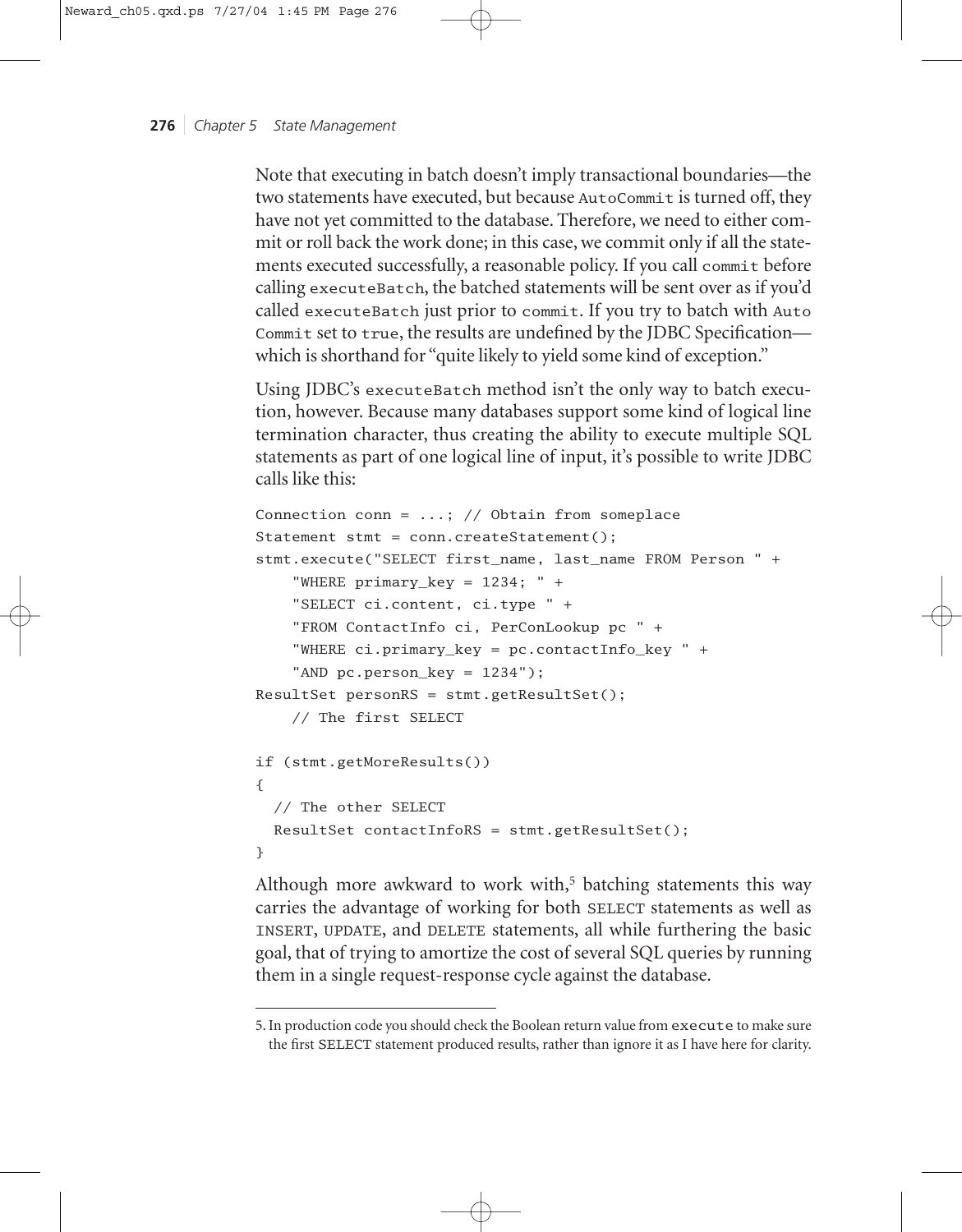# **Item 49: Know your JDBC provider**

Despite all the revisions and years behind it, the JDBC Specification still doesn't mandate a large number of particulars—deliberately. For example, when a ResultSet is created, typically (although again, this is purely by convention, not a requirement) the ResultSet holds only the first *N* rows, where *N* is some number that sounded good to your JDBC vendor. For some of the major vendors, this *N* value is—I'm not kidding you—one. Fortunately, this value is not only discoverable but also configurable via getFetchSize and setFetchSize on the ResultSet API, but the point still remains: Do you know what the default is, and is it acceptable? Be sure to check the Boolean return value from setFetchSize to ensure you aren't asking for a fetch size that's larger than what the driver and/or the database supports.

Many features of JDBC aren't available, depending on the capabilities of the driver, and your decision regarding how to build the JDBC code using the driver could be deeply affected based on this information. For example, when retrieving data from the ResultSet, there appear to be two entirely equivalent ways to obtain the data: either by ordinal position within the ResultSet or by column name. Is there any real difference between them, besides perhaps programmer convenience?

It turns out that there's a very real difference between them, depending entirely on your JDBC driver implementation. The first release of the JDBC Specification (the version that shipped with JDK 1.1) only mandated that JDBC drivers provide *firehose cursor* support—that is, once a row or column has been pulled from the cursor, it can never be obtained again. This has huge implications when retrieving data out of the ResultSet, in that if you pull a column's data in anything other than the order in which it was declared in the SQL statement, you'll be skipping past columns that can then never be retrieved:

```
ResultSet rs =stmt.executeQuery("SELECT id, first_name, last_name " +
                      "FROM person");
while (rs.next())
{
 String firstName = rs.getString("first_name");
 String lastName = rs.getString("last_name");
 int id = rs.getInt("id");
```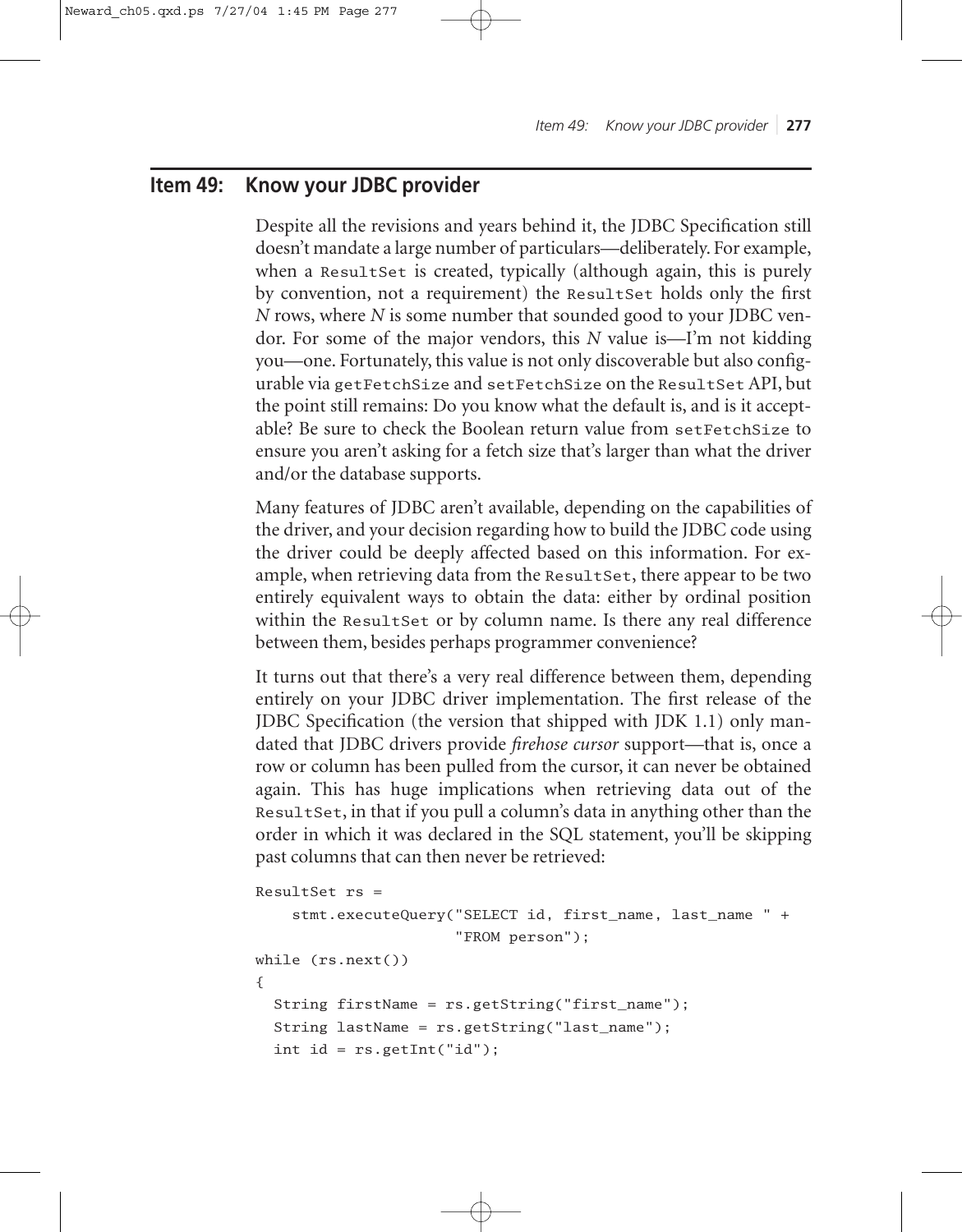}

```
// Error! This will throw a SQLException in a JDBC 1.0 
// driver
```
Say you've been working with a JDBC 2.0 or better driver up until this point. If somebody deploys your code to use the JDBC-ODBC driver (which is a bad idea from the beginning, since the JDBC-ODBC driver is an unsupported, bug-ridden 1.0 driver that is incredibly slow and is rumored to leak memory in some ODBC driver configurations), suddenly your code will start tossing SQLException instances for no apparent reason.

Now, if you are truly concerned about writing portable J2EE code, you need to account for the possibility of a 1.0 driver by ensuring that this particular scenario never occurs; therefore, you need to always retrieve data in its exact order, and the easiest way to do this is to use the ordinal form of the methods:

```
ResultSet rs = 
  Stmt.executeQuery("SELECT id, first_name, last_name " + 
                    "FROM person");
while (rs.next())
{
  int age = rs.getInt(1);String firstName = rs.getString(2);
  String lastName = rs.getString(3);
}
```
Although not overly painful to write, this code does have several drawbacks. First, if a programmer (or, potentially worse, a database administrator unfamiliar with this little quirk of the JDBC 1.0 API) ever modifies the SQL statement, the corresponding data-retrieval code in the loop will need to be updated to reflect the change in order of columns, or SQLException instances will start to get thrown left and right. (By the way, it's true that using the ordinal form of the functions is slightly faster than using the column-based form, but changing your code to use the ordinal form purely for performance reasons is a micro-optimization and should be avoided, particularly since you lose the inherent documentation hint that using the column names give. If you find yourself tempted to do so, a large number of other optimizations will likely yield a better return, so bypass this one.)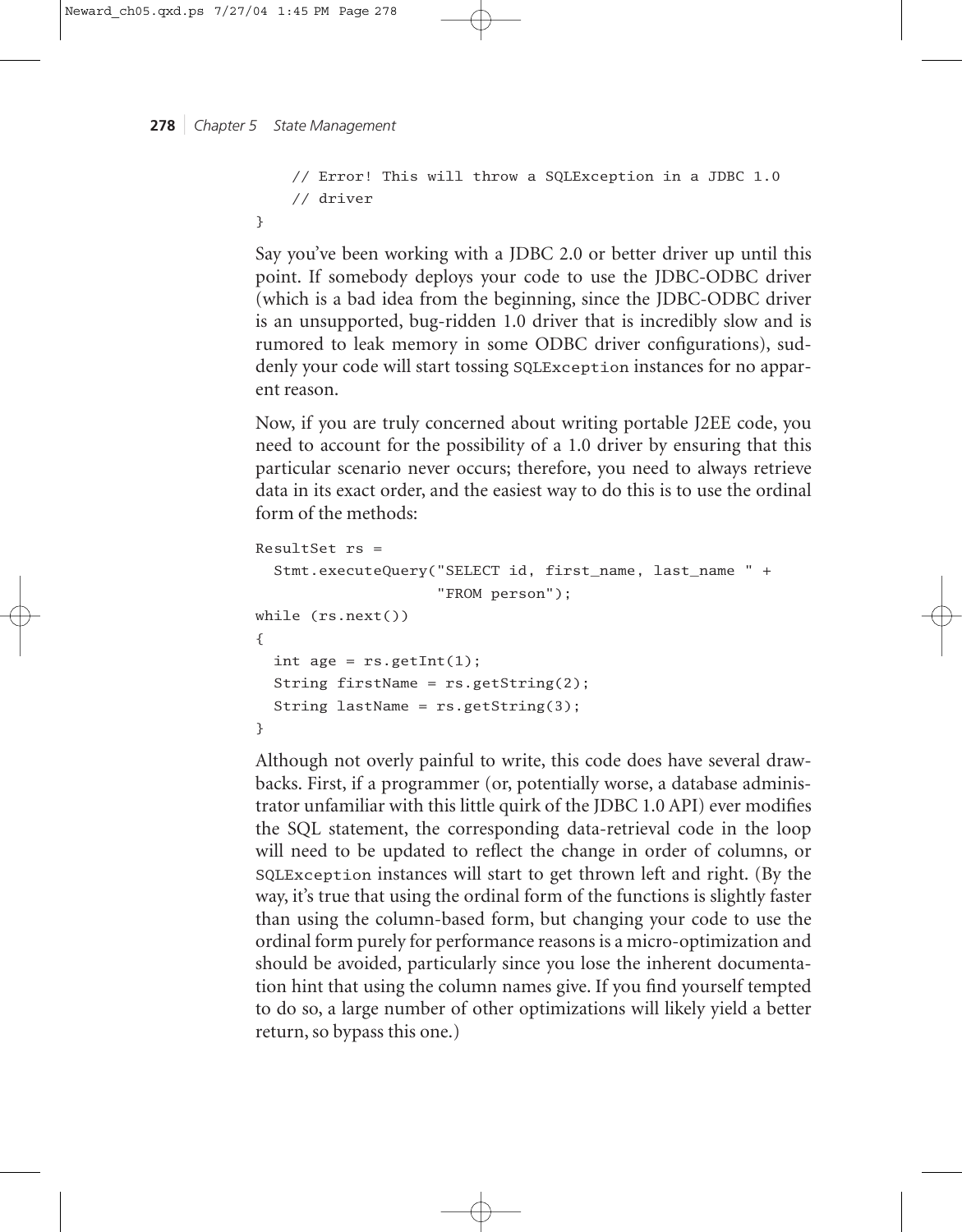*Item 49: Know your JDBC provider* ❘ **279**

It's not just a simple matter of keeping track of the order of columns (which, by the way, argues against ever issuing a SQL SELECT statement that uses \* instead of the individual column names). You need to know whether your driver supports statement batching (see Item 48) and isolation levels (see Item 35), which scalar functions it might support, and so on. Much of this information is available via the DatabaseMetaData class, an instance of which is obtained from a Connection, or to a lesser degree from the ResultSetMetaData class, obtained from a given ResultSet. *SQL Performance Tuning* [Gulutzan/Pelzer] provides several charts describing the results returned from eight vendor databases (IBM, Informix, Ingres, Inter-Base, Microsoft SQL Server, MySQL, Oracle, and Sybase), but you'll want to run some tests regardless—you can't be certain the chart will be true for your particular database, even if it's one of the vendors listed, because capabilities can change from one release to the next.

Another area of interest to the JDBC programmer is that of thread safety: Is it safe to invoke the driver from multiple threads? Do you need to synchronize on Connection, Statement, or ResultSet objects when accessing them from multiple threads? For example, the JDBC-ODBC driver isn't thread safe, so it's up to you to ensure that the driver is never accessed by more than one thread at a time; otherwise you run the risk of some Seriously Bad Things happening in the ODBC driver underneath your Java code. (Which once again underscores that there's never a good reason to use the JDBC-ODBC driver for production code.)

One of the classic performance- and scalability-driven suggestions made in numerous JDBC and J2EE books is the PreparedStatement-over-Statement idea: that you should always prefer to use a Prepared Statement instead of a regular Statement. The argument is simple: because each call out to the database requires a certain amount of work (parsing the SQL, creating a query plan, and running it all through the optimizer, and so forth), it's better to amortize that overhead by keeping those preparations around from one call to the next, assuming the same call will be made again. A PreparedStatement will "prepare" the SQL call once (minus the parameters you want to pass in, since those aren't known yet, so it can't prepare those) and thus you'll get better performance on subsequent calls.

While using PreparedStatement is a necessity from a security standpoint (see Item 61), from a performance and/or scalability standpoint, it's not quite so clear. For example, the JDBC Specification states that when a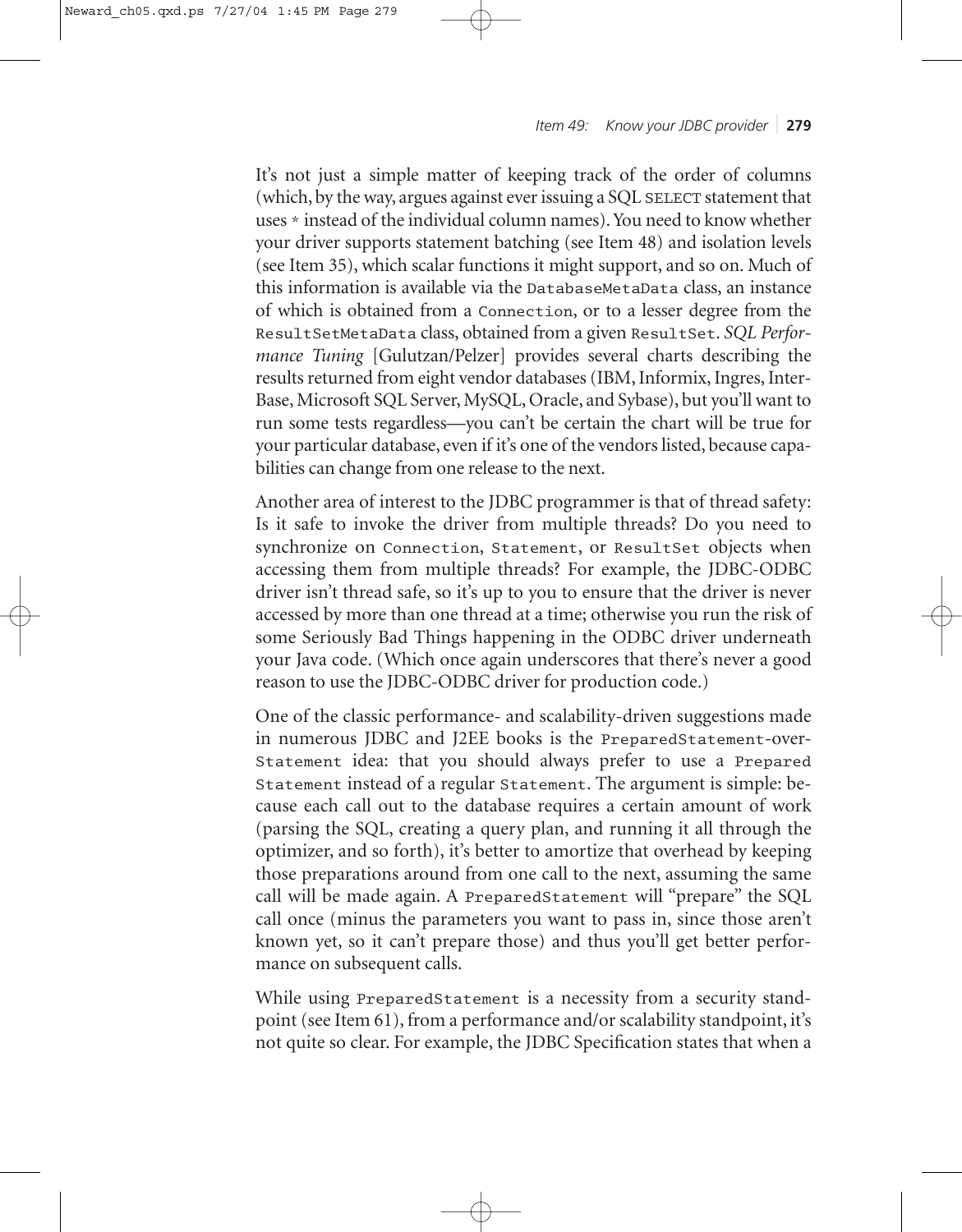Connection is closed, the corresponding Statement objects associated with that Connection also implicitly close. So when you return a Connection obtained from a connection pool back to the connection pool, does that in turn close the PreparedStatement obtained from that Connection, or will the underlying physical connection remain open, thus leaving the PreparedStatement alive and ready to receive additional requests? What about a CallableStatement, since it inherits from PreparedStatement and therefore should obey the same contract as given for PreparedStatement?

Unfortunately, while I could wave my hands here and state that "obviously, REAL drivers would keep the pooled Statement around, only a simpleton or moron wouldn't do this," the fact remains that sometimes you have to use software written by simpletons and morons, and the only way to know for certain whether your database and/or database driver is in that category is to test and find out.

This discussion of PreparedStatement takes a sharp left turn, by the way, when discussing some database vendors (most notably PostgreSQL) that cause a PreparedStatement to become unprepared when a transaction end (COMMIT) occurs; that is, the following code [Gulutzan/Pelzer, 336] won't work as expected, despite the JDBC Specification's insistence that it should:

```
PreparedStatement pstmt = 
    connection.prepareStatement(". . .");
boolean autocommit = 
    connection.getAutoCommit(); // Let's assume it's true
pstmt.executeUpdate();
```
// COMMIT happens automatically, since autocommit == true pstmt.executeUpdate();

// FAILS! PreparedStatement pstmt is no longer prepared

If that doesn't convince you that you need to know what your JDBC driver does under the hood, then I wish you the best of luck.

The easiest way, in many respects, to know what your driver does is to fire up your database's query-execution profiler tool and have a look at what actually happens when the JDBC query executes. In some circles, this is known as *exploration testing* and is more extensively documented by Stu Halloway (http://www.relevancellc.com); put simply, write a series of JUnit-based tests that exercise your assumptions regarding what happens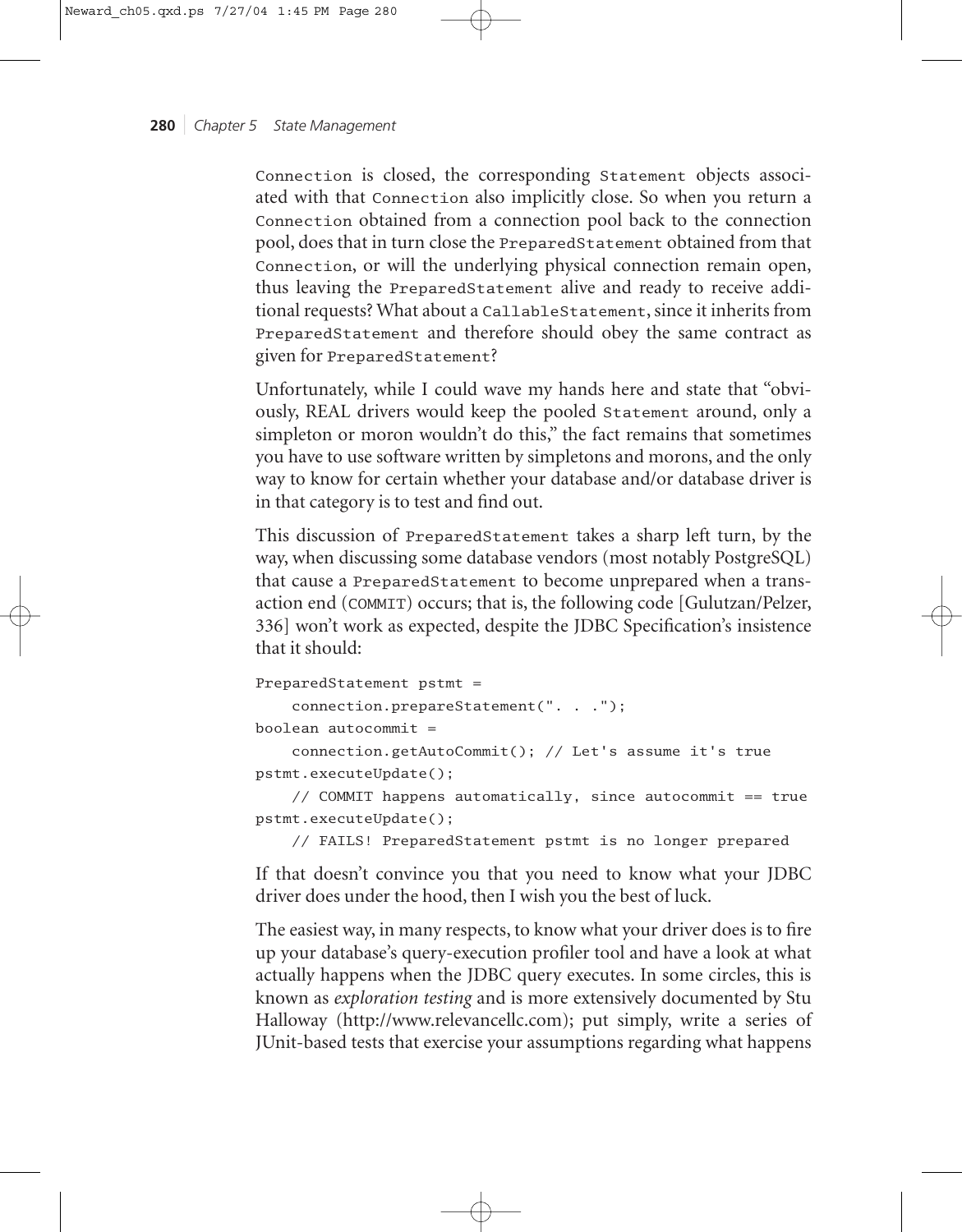when you execute a sequence of calls (such as the PreparedStatement code shown earlier), and rerun those tests against a variety of scenarios, such as different JDBC drivers, different vendor databases, or even different versions of the same vendor's database. Far better to be surprised during an exploration test run than to be surprised during deployment into production, at the client site, or in the middle of the night after the database administrators upgrade the database without your knowledge (or consent).

# **Item 50: Tune your SQL**

Quiz time: When are two logically equivalent SQL statements not equivalent? Consider the following pair of logically equal SQL statements:

```
SELECT * FROM Table WHERE column1='A' AND column2='B'
SELECT * FROM Table WHERE column2='B' AND column1='A'
Which would you say executes faster?<sup>6</sup>
```
Answer: You can't tell, and neither can the optimizer in most databases. But if you happen to know, for your particular database schema, this particular client, and/or this particular query, that the likelihood of column2 being <sup>B</sup> is a lot less likely, then the second SQL statement will execute faster than the first, even though the two are logically equivalent. (By the way, never do this for Oracle databases when using the cost-based optimizer—it will do exactly the wrong thing.)

Or, as another example, how about these two statements?

```
SELECT * FROM Table WHERE column1=5 AND
   NOT (column3=7 OR column1=column2)
SELECT * FROM Table WHERE column1=5 AND column3<>7 AND 
   column2<>5
```
Answer: For five of eight popular databases, the second turns out to be faster.7 Again, these are logically identical statements, so the actual results

<sup>6.</sup> This example appears in *SQL Performance Tuning* [Gulutzan/Pelzer, 24].

<sup>7.</sup> This example appears in *SQL Performance Tuning* [Gulutzan/Pelzer, 16].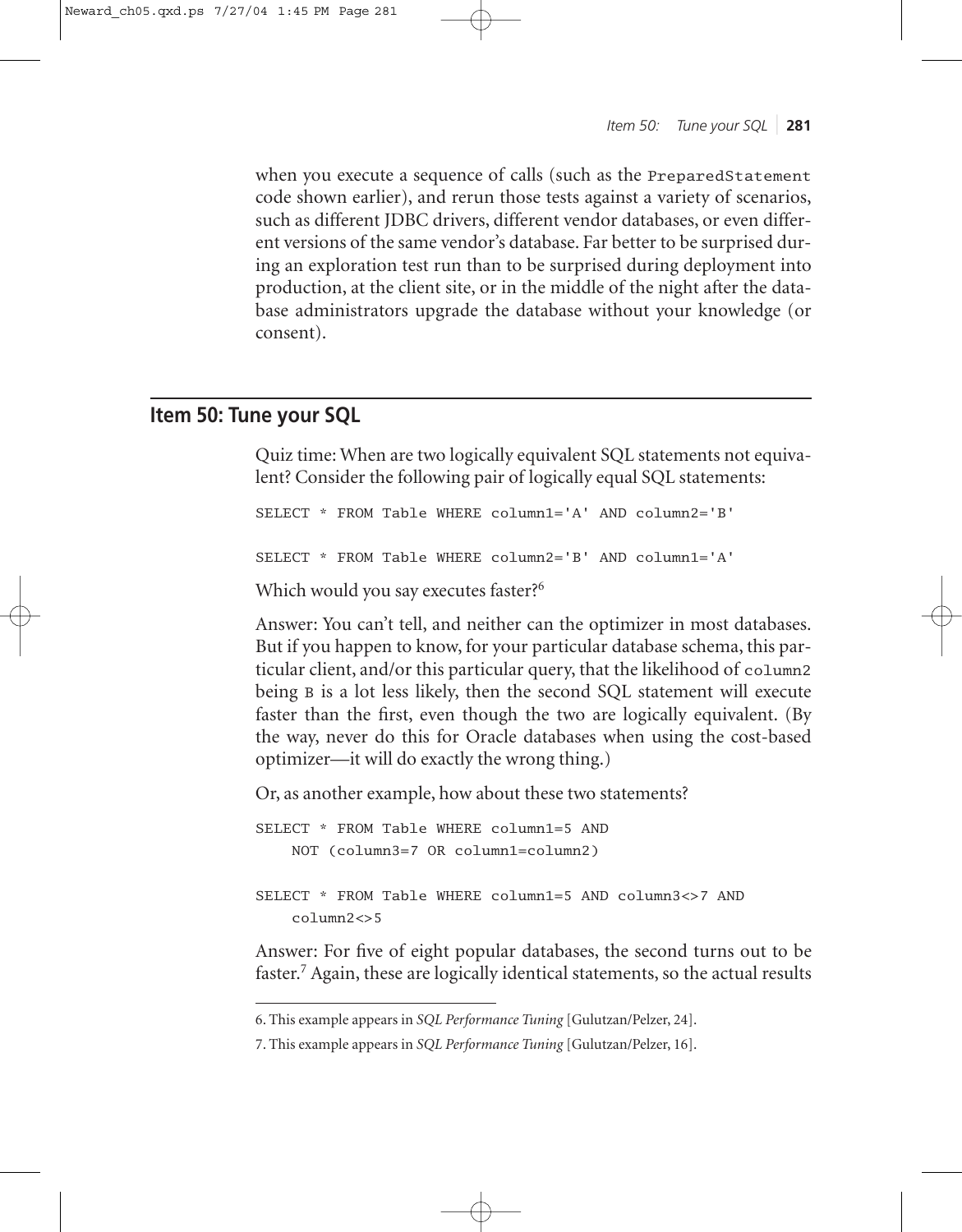returned will be the same; it's just that the database optimizer treats the second one in a different fashion than the first, thereby yielding a better response time.

Tuning SQL remains the number one optimization you can make when working with a relational database. Despite what JDO and entity bean vendors have been trying to achieve for the last five years, we're still in an era where SQL matters. Yes, vendors have made huge strides in making their objects-first persistence models not suck as badly as they first did, but the fact remains that if the database itself can't tell the difference between the two statements, it's highly unlikely that your object-relational layer will be able to. This is why it's crucial for an object-relational system to offer you, at the least, some kind of hook point (see Item 6) to pass in raw SQL that you can tune and optimize as necessary for those queries executed most often.

By the way, bear in mind that for some databases, these two statements are considered to be entirely different and therefore require reparsing, replanning, and reexecution:

```
SELECT column1*4 FROM Table1 WHERE COLUMN1=COLUMN2 + 7
SELECT Column1 * 4 FROM Table1 WHERE column1=(column2 + 7)
```
That is to say, even though these statements are precisely identical in what they're doing, because the capitalization and whitespace used within them are different, the database treats them as separate and unrelated statements. With a tool generating your queries, we would hope that they're being generated in a consistent style, but can you be certain? (Ideally, you'd know whether this sort of thing bothers your database before worrying about it too much, but that means you're OK with *a priori* vendor awareness like that; see Item 11.)

In many cases, you need to know what SQL is actually being executed against your database before you can think about trying to tune it. For some object-relational systems this can be a difficult prospect if they don't expose the actual generated or dynamically constructed SQL code to you. Fortunately, an answer is only a short step away.

First, most database products offer some kind of database-based view of queries being executed against a given database instance, so it's usually pretty easy to fire up the database profiler tool and take a look at the actual SQL. (While you're at it, assuming your database provides query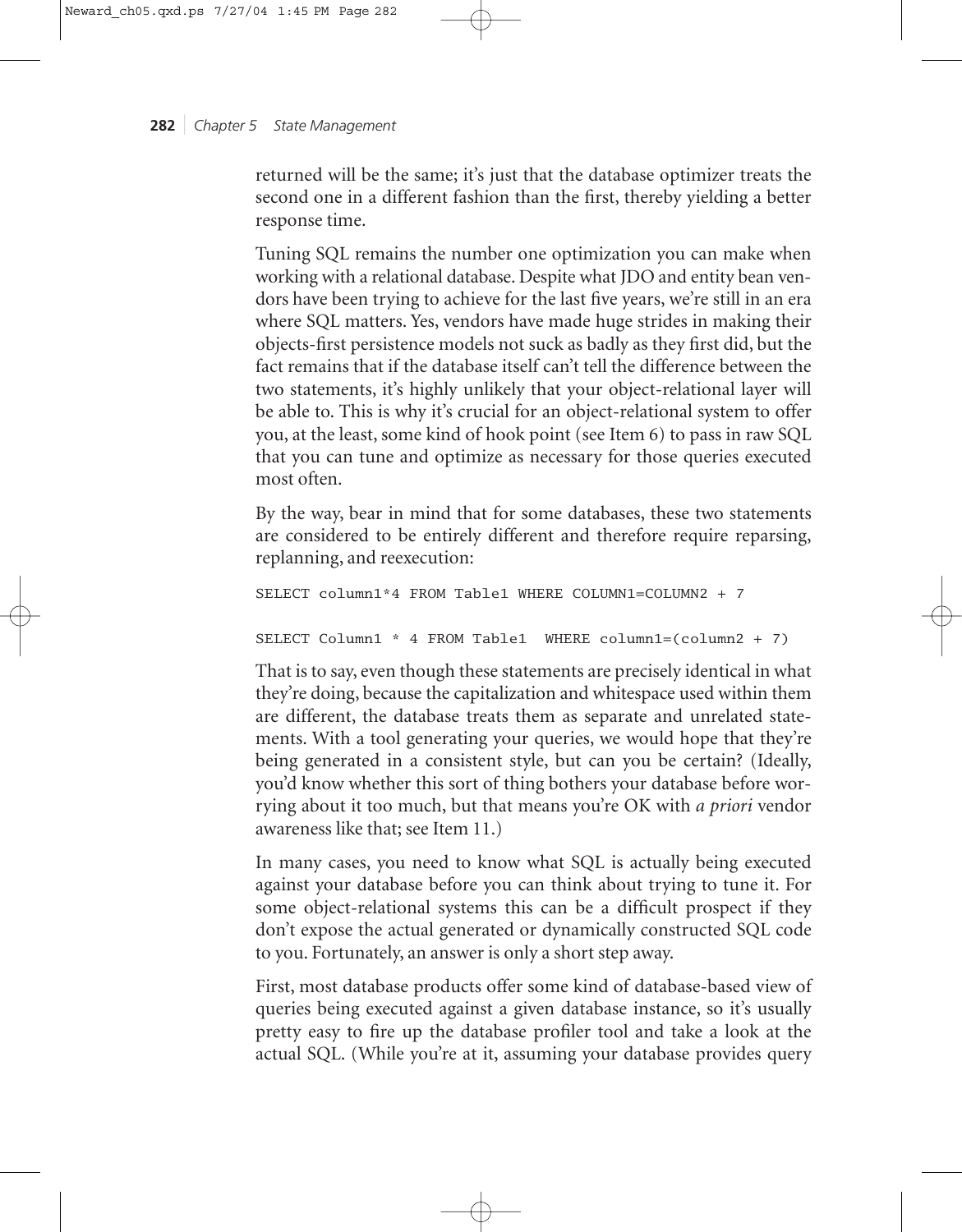analysis as part of that same profiler, take the SQL queries and run them against the profiler to see how the database will attack executing this particular query; see Item 10.) This should tell you how your favorite objectrelational tool is generating the SQL queries and thereby give you a good idea whether SQL optimization is in order.

If you're working with a database that doesn't provide such a tool (time to get a new database, in my opinion, but sometimes you have to work with the tools at hand), assuming your object-relational layer is still going through JDBC to talk to the database itself, you can play a small trick on the object-relational layer by handing it a JDBC driver that "leaks" the actual queries being fed through it. It's the P6Spy driver, available from http://www.p6spy.com, and its operation is deceptively simple: it exposes the same JDBC driver interface that every other JDBC driver on the planet provides, but it doesn't do any actual work, instead delegating that to a JDBC driver for which you provide configuration data. Instead, the P6Spy driver simply echoes the SQL queries to multiple sources, including Log4J logging streams.

For those situations where your object-relational layer isn't doing the optimal SQL thing and the object-relational layer doesn't provide some kind of hook point to pass in optimal SQL, you have a few options.

- *Switch tools*. There are plenty of other object-relational tools out there, both commercial and open-source, that you shouldn't feel "stuck" with one that doesn't give you the necessary optimization hook points.
- *Follow the Fast Lane pattern* [Alur/Crupi/Malks, 1st ed.], which advocates the idea of doing direct JDBC access against the database, thereby giving you direct control over the SQL being sent. In the case of EJB-based access, this means either doing direct JDBC calls from your session beans or rewriting your CMP entity beans as BMP beans. Unfortunately, this pattern has a number of direct drawbacks (which is probably why it's not present in the second edition), including the fact that if the object-relational layer is doing any sort of cache management, you'll be bypassing that cache management and any implicit Identity Map [Fowler, 195] that's being maintained. Perhaps you can live with the loss of the caching behavior; however, if the Identity Map [Fowler, 195] is being maintained in order to allow the object-relational layer to hold off sending any uncommitted changes to the data, you'll bypass that and create a nasty little concurrency problem for yourself.